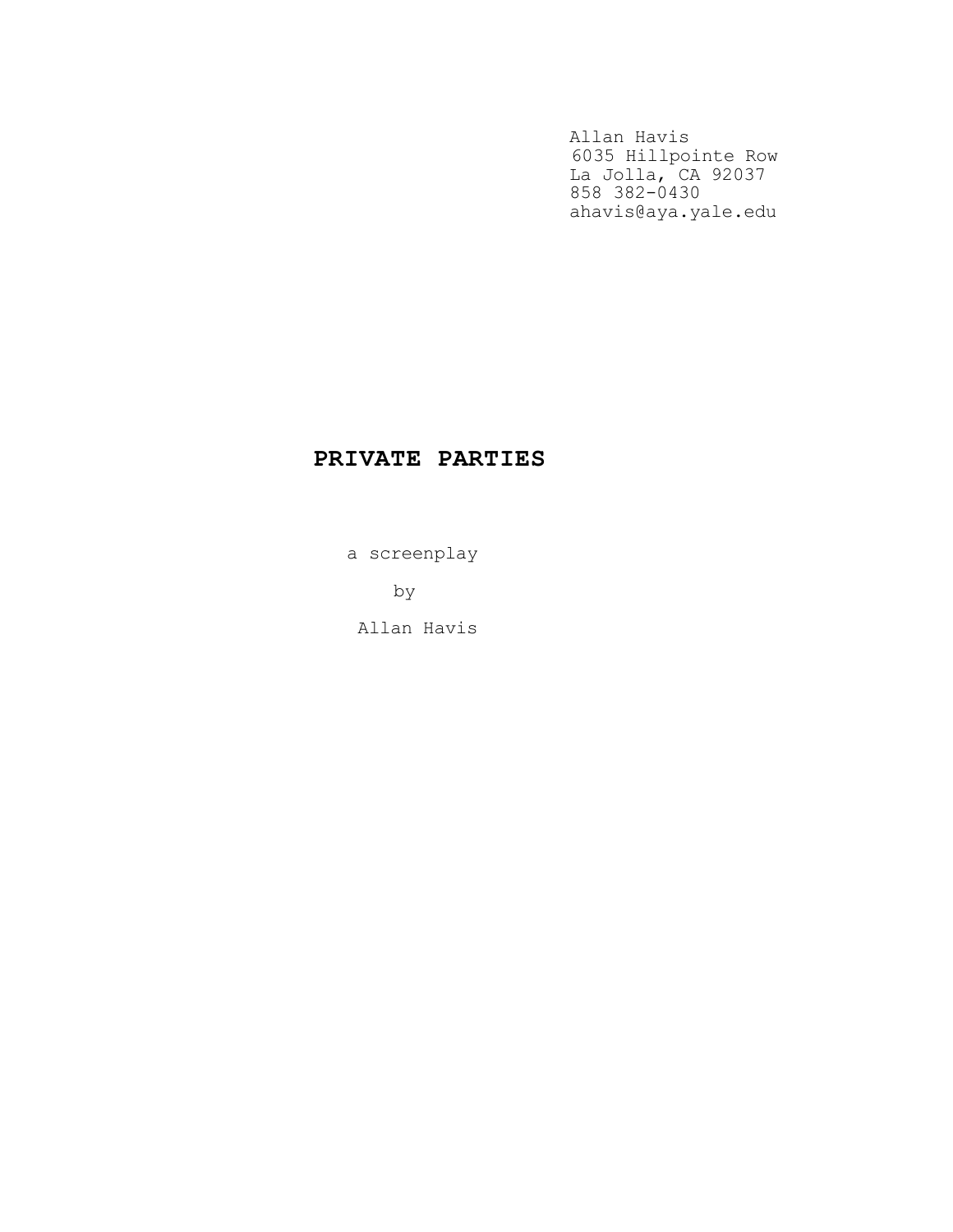#### INT. LOS ANGELES APARTMENT. DAY

Purple lips in the mirror after a lipstick. Lips part and a smear of lipstick on a tooth. Chrissy Hinds and The Pretenders are loud on the radio - "Human". PEARL, 20ish and gorgeous, wipes her tooth with a long tear of toilet paper. She finishes her eye makeup slapdash. There's a discernible bruise over left eye. We see another view of her from a full body angle. She's wearing cut-off shorts and a tight plum colored tank-top.

PEARL's calico cat jumps atop the toilet bowl and knocks over an open bottle of Corona.

#### PEARL

## Shit!

The cat rubs herself between Pearl's ankles. Pearl looks at the bathroom clock and runs into the bedroom to pick up her cell phone, purse, classified newspaper section, and sunglasses. The apartment phone rings.

> PEARL Hi? What? Stop calling me, you dumb fuck turkey!

She throws the phone down and flies out of the apartment.

#### EXT. LOS ANGELES APARTMENT. DAY

She skips down the stairs of the building and gets to her very beat up VW bug. The car is missing a fender and a side window is cracked. She unlocks door, gets in, and tries to read the car directions written on the newspaper ads sheet. As she starts the car, her cell rings. PEARL

> Hi? What? You idiot! I'm off to buy a car.

She hangs up and races off. The VW sounds sicker than any car in the IC unit. Black smoke bellows from the exhaust.

EXT. LOS ANGELES FREEWAY.

The VW is speeding on the commuter lane and a cop is in pursuit of Pearl. She pulls over. The cop gets out and approaches the VW.

> COP You're in the commuter lane.

## PEARL

I know.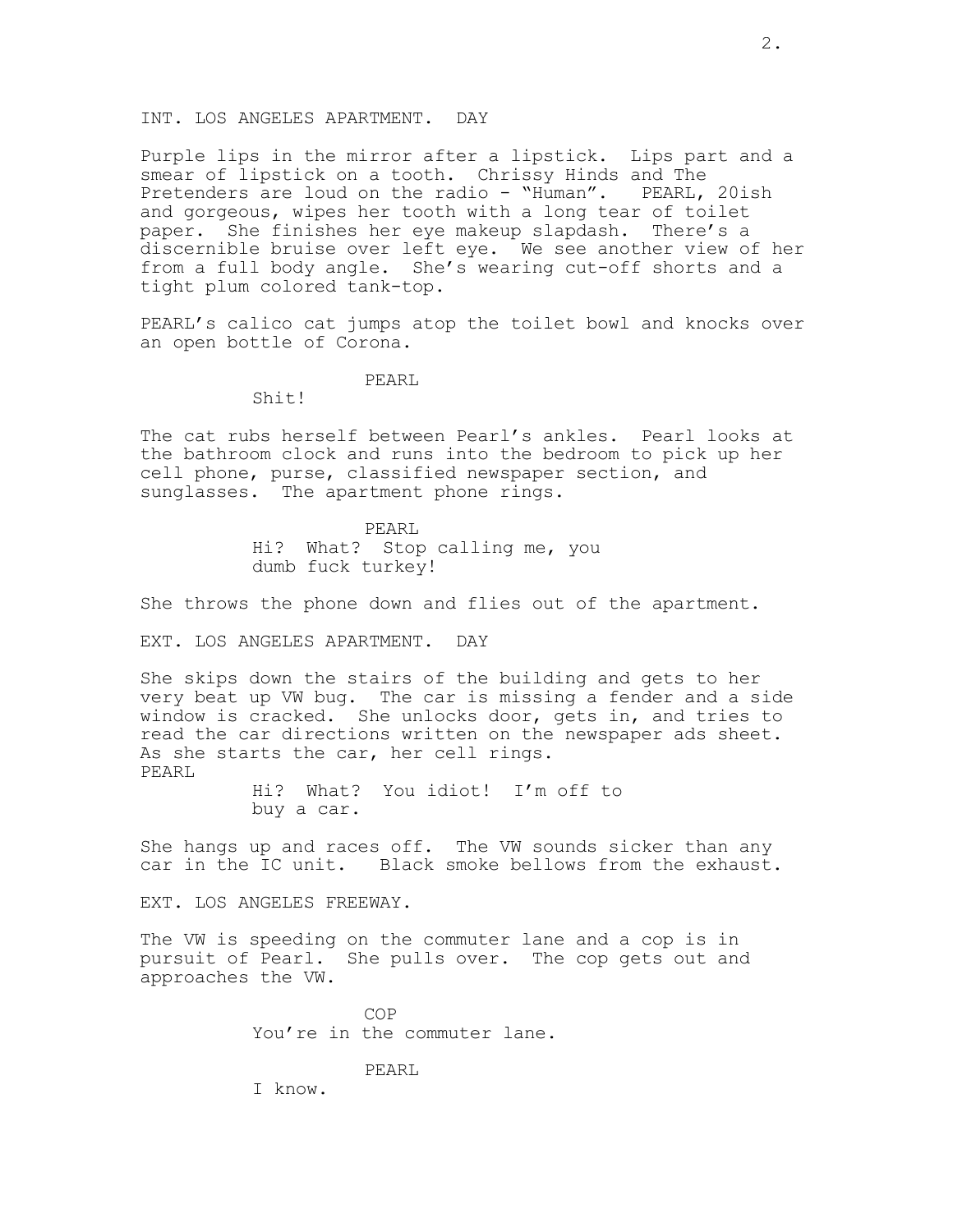COP I can't hear you. PEARL I know, officer.

COP You're alone. You need a passenger to be in this lane. Do you know the fine?

PEARL

No.

COP

\$371.

PEARL I had a passenger but we had a fight. My ex-boyfriend. He just hopped out a mile back.

COP License and registration.

PEARL My dad's a sergeant with LAPD.

COP My mom's a hostess at Hooters.

Pearl shows a photocopy of her Dad's ID. This doesn't impress the cop. She then writes out her phone number on a slip of paper. She hands over license, registration and the number to the cop. He studies her face carefully. She smiles back like Ariel in "The Little Mermaid".

> COP When can I call?

PEARL Tonight after 9. Unless you're married.

The cops smiles under his shades and hat.

COP Stay the fuck out of the commuter lane, lampchop.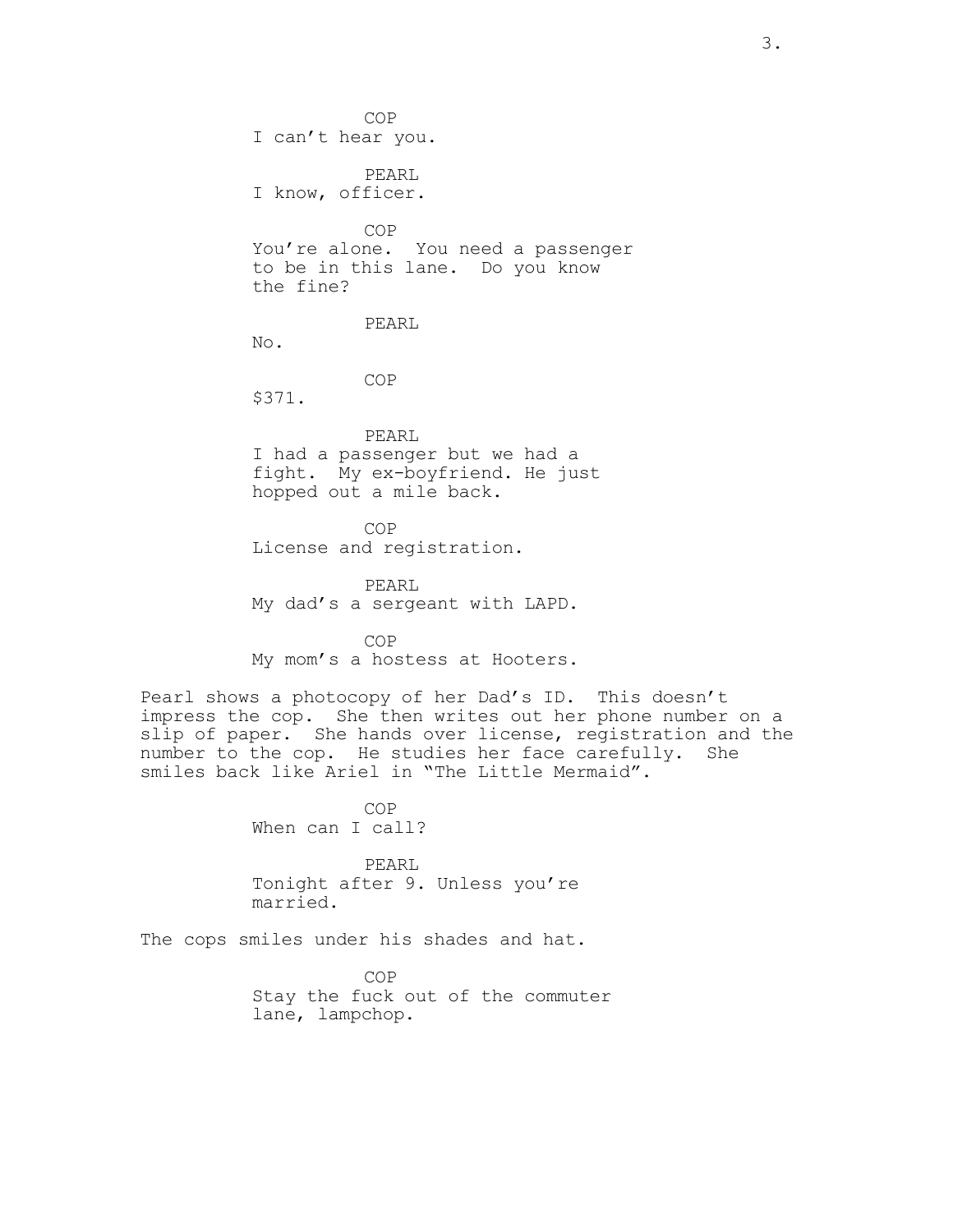#### EXT. SAN DIEGO FREEWAY.

Along the ocean drive, the VW passes the San Onofre nuclear reactors near the border of San Diego County. Camp Pendleton Marine base is just a little further south. Helicopters and tanks are doing routine maneuvers in the open sands along the highway stretch. Few cars are fighting for lane positions since traffic has thinned out. Pearl is listening to Smashing Pumpkins on the CD player.

EXT. OUTSIDE SAN DIEGO

Pearl is pulling off the freeway to gas up. She phones while the car is refueling.

> PEARL Hello. It's Pearl. I'm running a little late. About a half hour.

The gas hose pops out and she abruptly hangs up on the call. Inside her wallet are a stack of hundred dollar bills.

EXT. LA JOLLA

Ocean view is spectacular. Pearl cruises along winding coastal road among expensive Spanish style homes. She stops to read car directions. Some surfers holding their boards up high linger around the VW. She ignores them. Hangs a uturn and finds her way to a precise address on Calle del Oro.

INT. VW CAR

Pearl looks at her rear view mirror to check her hair. She sees a classic blue convertible Ford mustang parked across the street. A tight smile crosses her face. She gets out of her car.

EXT. LA JOLLA'S CALLE DEL ORO

Pearl walks around the proud Mustang. The sunlight falls perfect on the new waxing. The street is quiet. Palm trees frame the car. Pearl is startled by a voice. She turns and sees LETI, late 30s and attractive.

LETI

Pearl?

PEARL

Yeah.

LETI White Pearl?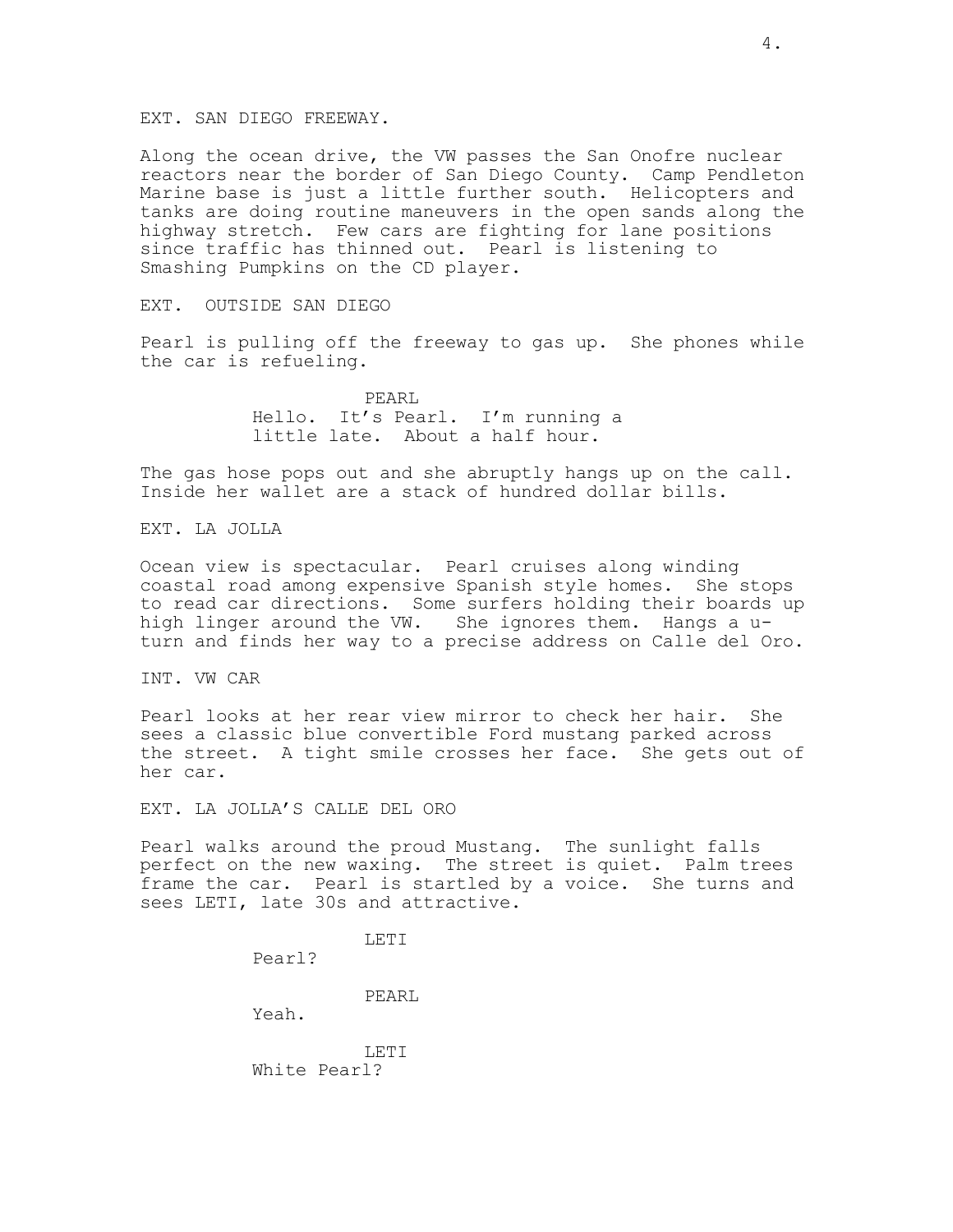PEARL That's right. LETI Pearly white Pearl? You said you had red hair. PEARL When the sun's out. Is that your home? LETI No. I'm only visiting La Jolla. It's a friend's house. You know how it is. PEARL What? LETI Staying a day or two as a house guest. You become a goddamn nuisance. You're late. Leti lights a cigarette and smiles like she's at a bar. PEARL I phoned and left a message. Is the car sold? LETI Would it break your heart? PEARL I drove three hours. LETI A cop put down a hundred to hold it. You know how cops are. The chubby ones with bushy moustaches and piggly warts. I kept the money but the car's still on the market, darling. Leti eyes Pearl with enthusiasm. Pearl takes it Leti's eccentric skirt and open blouse. The colors clash, but Leti looks very sexy and decadent. Leti removes her sunglasses.

PEARL I'm serious about the car.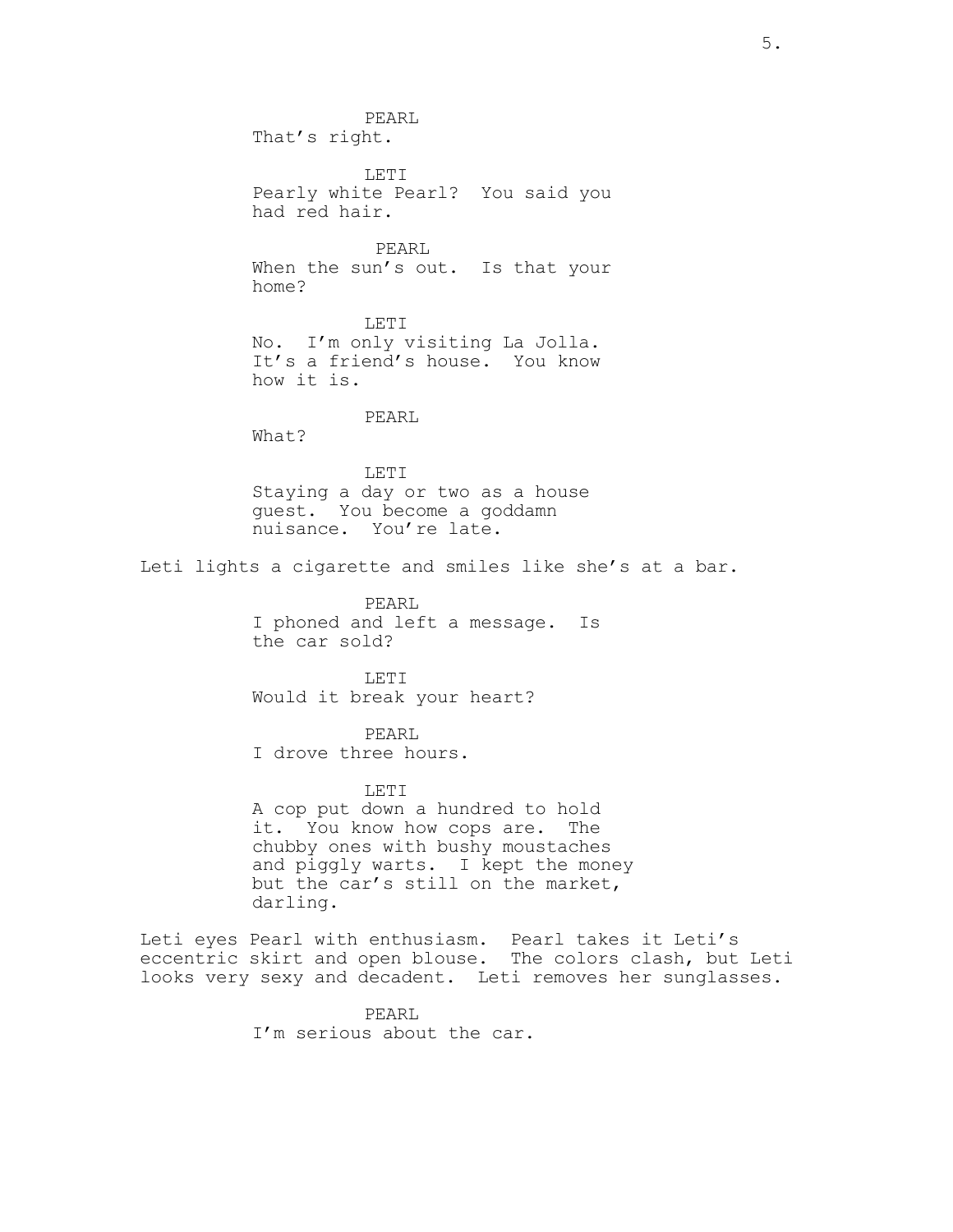LETI

I know. I dreamt that I would end inside this Mustang. Flying off a bridge. Couldn't roll down the windows. Green water flooding lungs. Dying alone.

PEARL Dying is a punishment.

# LETI

Right. That's how Stephen King got hit by that car in Maine. He had a tax to pay. You write horror, horror writes you back. Polanski lost his wife to Charles Manson. You want this car badly, don't you?

## PEARL

I like blue Mustangs. My boyfriend got me started on Ford muscle cars. T-birds, Cougars, the works.

# LETI

(sings) "Pony car, pony car. Won't you be my pony car. Don't say no, here we go, ride across the plain." (hums a few more bars) Nothing cooler than a vintage Mustang. What does your boyfriend drive?

# PEARL

Nothing.

#### LETI

Oh?

PEARL Not even a bicycle. DMV revoked his license. Three DWIs and they crucify you.

# LETI

Jail time?

PEARL Six months at Taft Correctional.

LETI He got off light.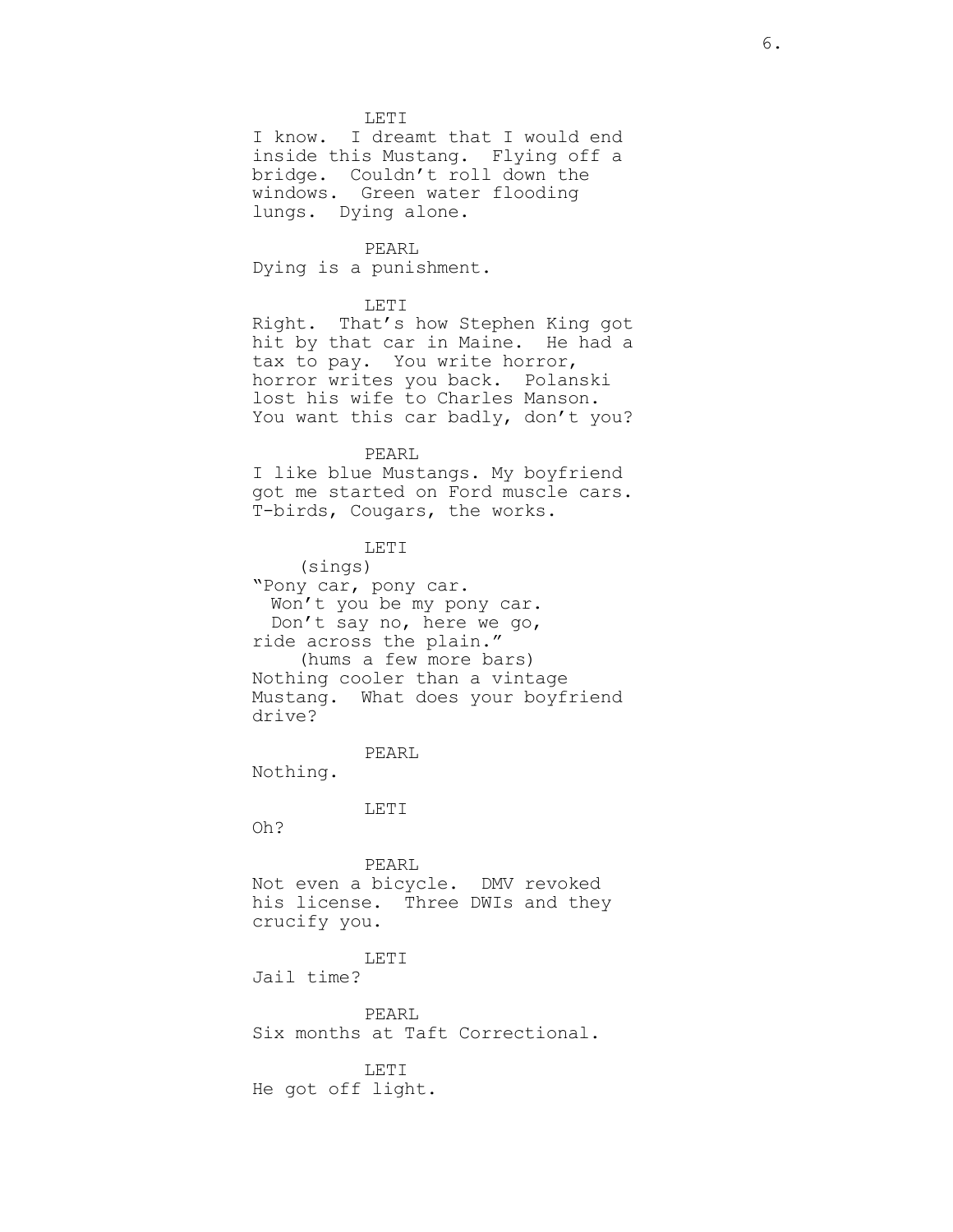PEARL Nearly broke up his band. LETI What's the band? PEARL "Pissin' in the Wind". Blue grass with a twist of . . . LETI Lyle Lovett. (Pearl laughs) How did the band sound? PEARL Like pissin' in the wind. Can I test drive the car? LETI Bring cash? Pearl nods her head to say yes. Leti, all too feral, comes in a closer. Pearl won't take off her sunglasses. Leti produces a set of car keys. LETI You're serious. PEARL About a lot of things. LETI Let's truck. She unlocks the door and throws her pack of cigarettes onto the passenger seat. PEARL Nice interior. LETI You're about 10 years my junior. PEARL So? LETI

> PEARL You and my boyfriend.

I can guess your weight too.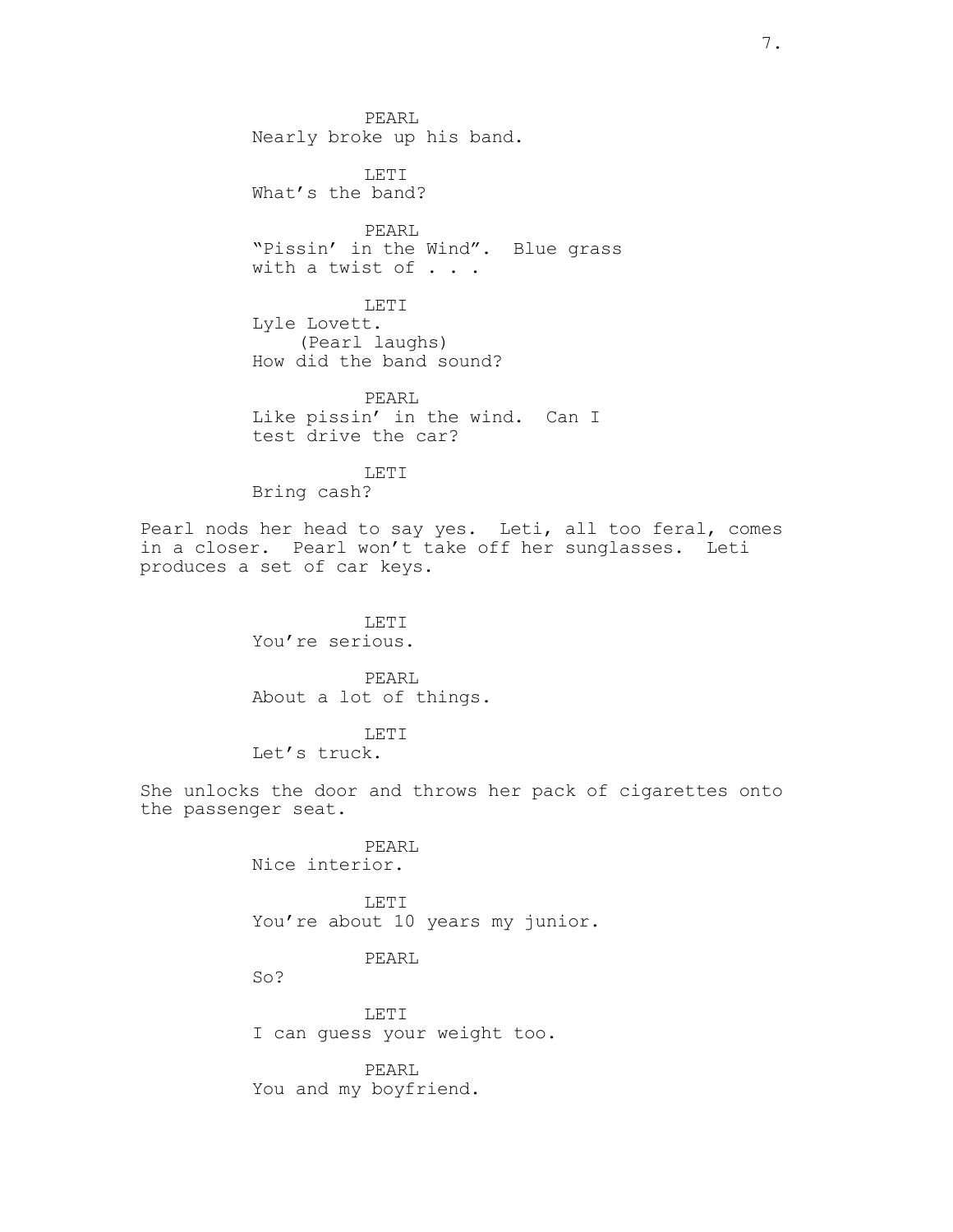LETI The car's got a soul of its own.

PEARL Don't see many ads like yours.

Leti crosses to the passenger side door and unlocks it. She's about to climb in.

> LETI A fading muscle car deserves respect. Lithe and agile. The car that made America great.

PEARL Just a short test drive. Up the freeway and down the coast.

LETI What happened to your face?

PEARL

Nothing.

Pearl adjusts her sunglasses. Opens the driver side door.

LETI Some fucked-up guy in a band?

## PEARL

Skip it.

LETI I'd report the asshole.

PEARL

I did.

LETI Did you hear that the 'NRA' Senator from Texas was shot inside a car wash? The shooter got away.

PEARL What's Charlton Heston gonna say?

LETI Car washes used to be safe.

PEARL Except for hydrochondriacs.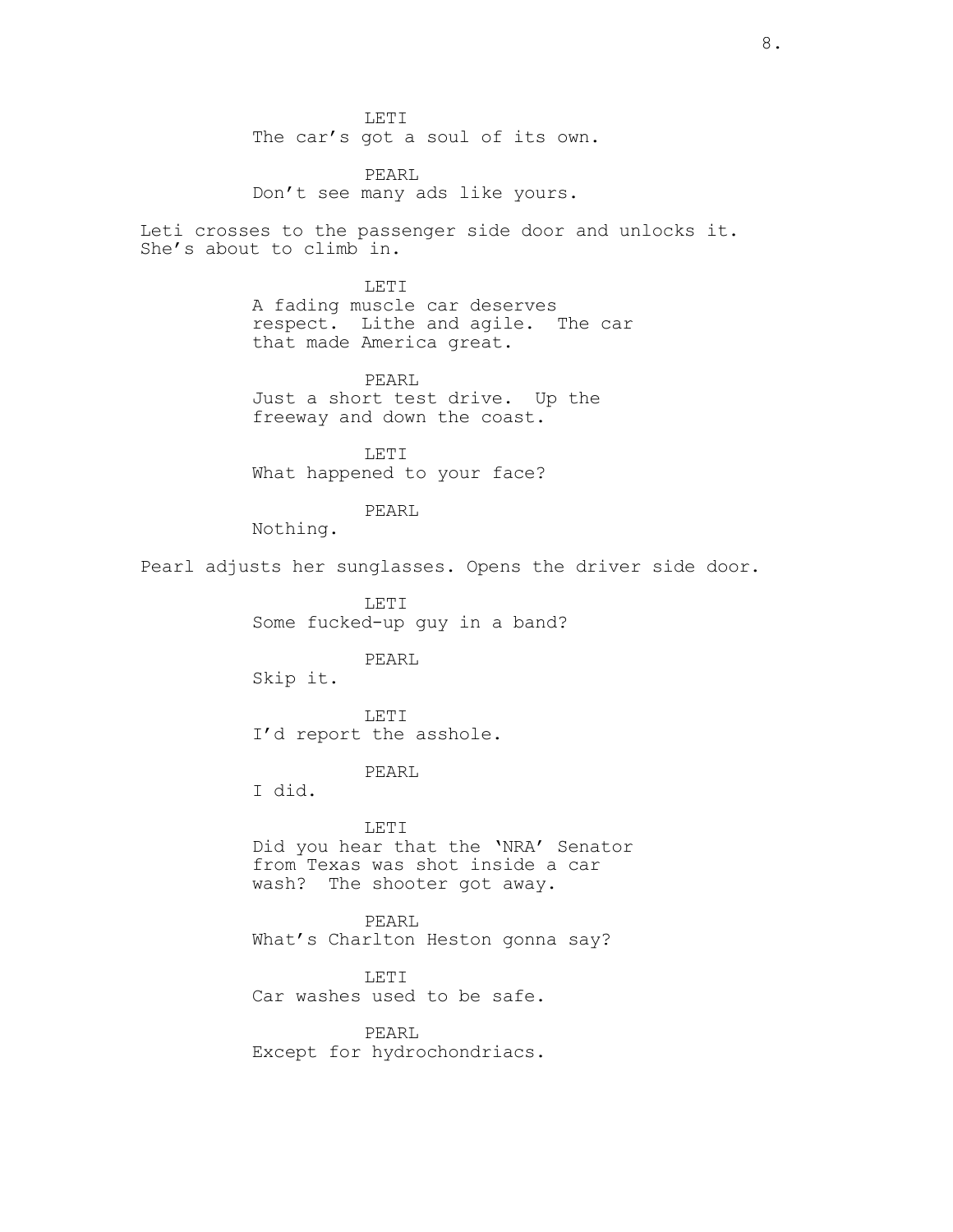LETI (climbing into car) You mean hydrophobics.

PEARL Hydroponics. Whatever.

Leti sits. Puts arm around the driver seat. She's still owning the car in all its glory.

> LETI I'm moving to Mexico. Cabo San Lucas.

PEARL Cool. I've been there.

LETI Selling everything I own and starting a new free life.

# PEARL

Money is freedom. That's my dad talking. How much will you take for the car?

#### LETI

Didn't I say over the phone? If I really like you - three grand. Better than blue book. I paid more and rebuilt the goddamn engine.

#### PEARL

Mileage?

#### LETI

Odometer's busted. Look at the body. Not an ounce of rust for a '67.

PEARL Got the title?

LETI

Of course, cup cake.

## PEARL

Look, Leti. I need to test drive this alone otherwise . . . you understand.

#### LETI

Sure.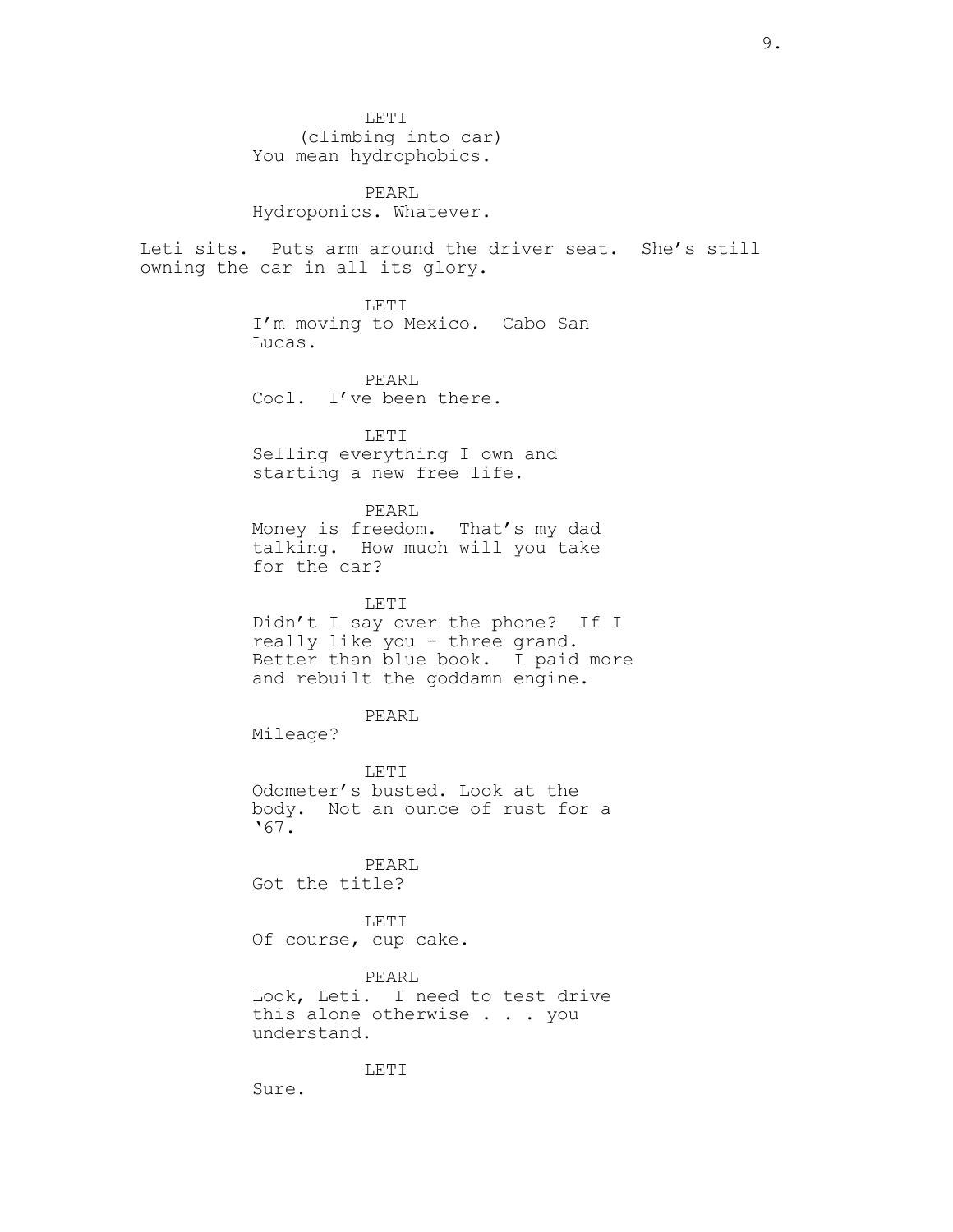Leti gets out. Smiles aggressively. Lights up another cigarette.

> LETI I'll just make you nervous. You don't need to crash into an eucalyptus all because of me.

PEARL I'll be back in a flash.

LETI License, Pearl?

Pearl finds her license for Leti. Leti studies it.

LETT. Next month's your birthday. I'll just hold on to this, OK?

PEARL My Dad's a cop.

LETI Then absolutely no harm shall come to you. Amen.

Pearl drops into the bucket seat. Starts the engine and floors the car. Leti looks at the car trail away into the distance.

EXT LA JOLLA OPEN ROAD

The Mustang is taking fast turns around the coastal hills. Pearl is driving as if she's not planning to turn back. There is sheer ecstasy on Pearl's face.

INT LA JOLLA HOUSE

Leti prepares herself for a bubble bath. The tub is nearly full. Carelessly, she tosses off her clothes and slips into the tub. Perhaps there is a subtle suggestion that Leti is about to masturbate.

EXT LA JOLLA'S MT. SOLEDAD

The Mustang is parked at the top of a mountain. Pearl is content just sitting and taking in the near 180 degree panorama of San Diego. There seems to be an open question on her mind. Some school children run by the car. Pearl steps out of the car and tries to open the trunk. The keys don't work.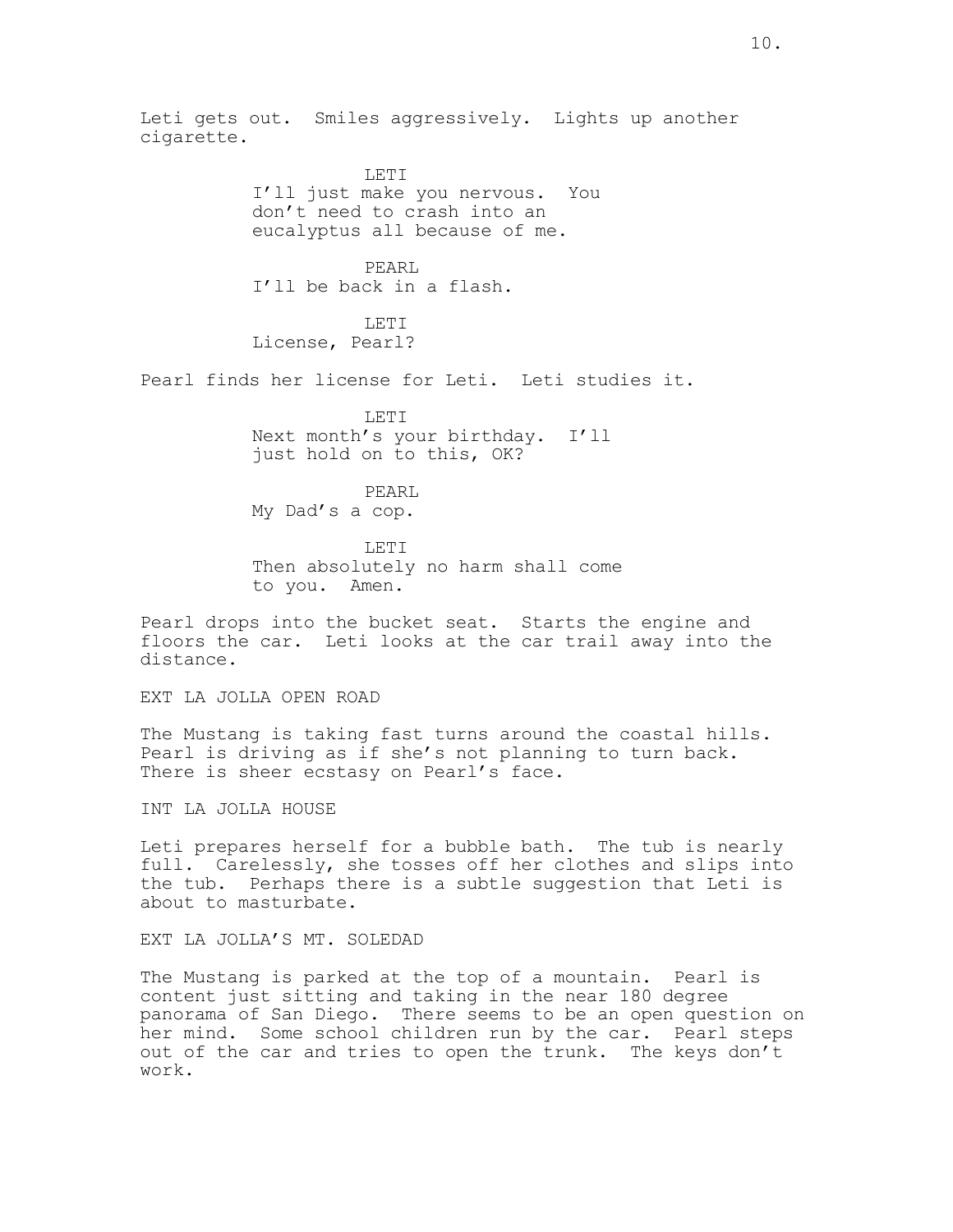EXT LA JOLLA HOUSE

Pearl drives up to Leti's house. She honks the horn. No response from Leti. Pearl honks a second time. Finally, Leti shows up in a house robe at the front door. Leti steps outside and calls from the door.

> LETT. Stop the fucking honking.

PEARL I love the car.

LETI Took you a fine freaking hour to figure that out?

PEARL Yeah. Time flew.

LETI Where did you go?

PEARL Here and there.

LETI Hope you didn't change the radio stations.

# PEARL

I did.

LETI Those were my stations, baby.

Pearl gives Leti a sharp look. Leti, barefoot, saunters to the car. Pearl removes her sunglasses.

> PEARL I'm buying the car. I've cash.

LETI Do you want me to wrap it in a pink bow?

# PEARL

Sure.

Pearl gets out of the car. Counts out cash. Leti isn't paying attention.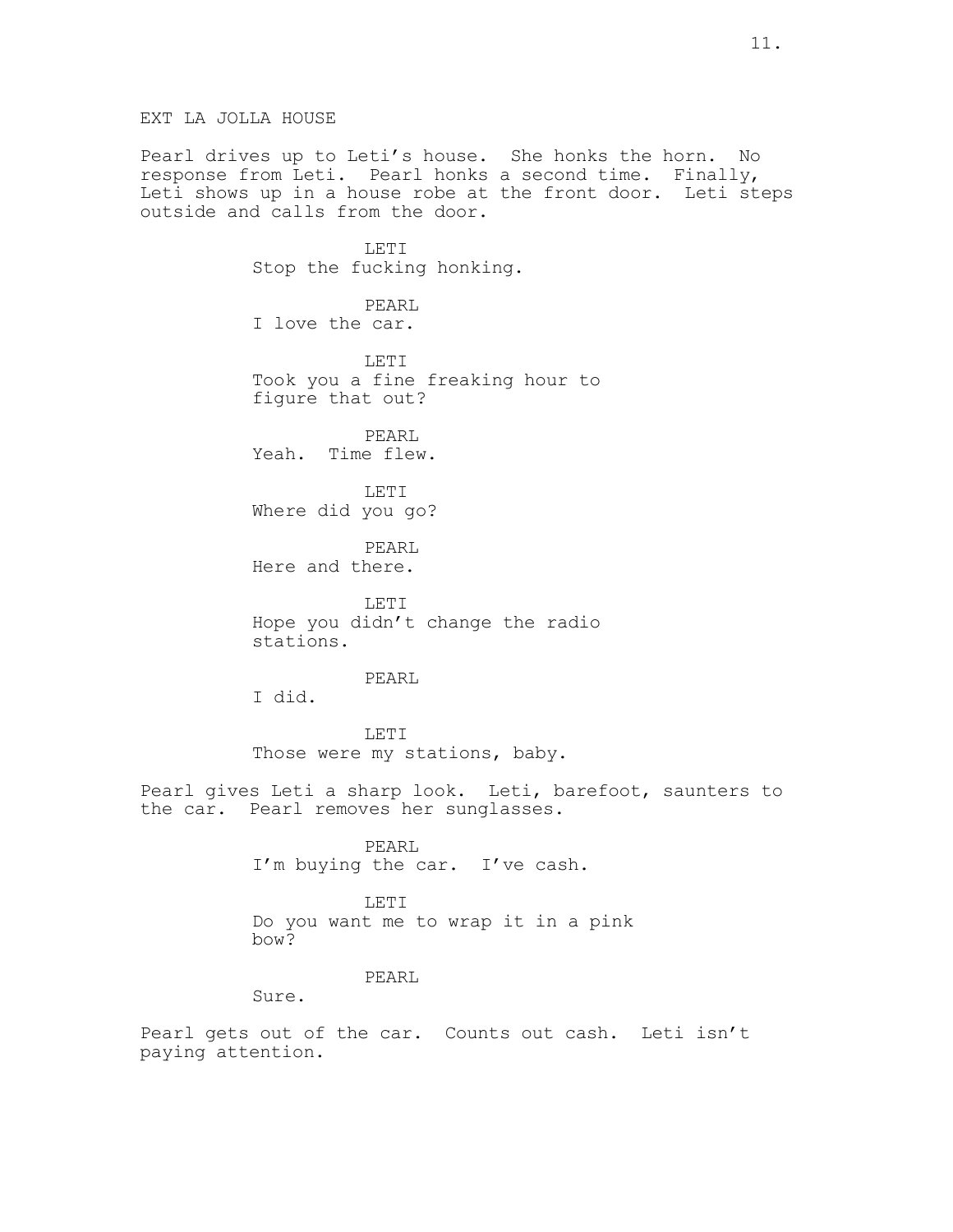LETI Not taking it to a mechanic? PEARL Car sounds fine. LETI Funny. I thought you were about to steal the Mustang. PEARL I don't steal. LETI We all borrow sometimes. PEARL I've tried to open the trunk. LETI Sometimes the lock sticks. Just go to a 7/Eleven or a Rubios. They'll fix it. Pearl hands over the cash. Leti has the title in her right hand. PEARL You can scratch out a bill of sale too. LETI Is that necessary? Pearl says nothing. Leti finds a dry cleaner receipt in the back seat and writes out an informal bill of sale. LETI How do you spell your name? PEARL Like an ocean pearl. Last name Campbell. LETI Like the soup can? PEARL My license? (Leti hands it over)

12.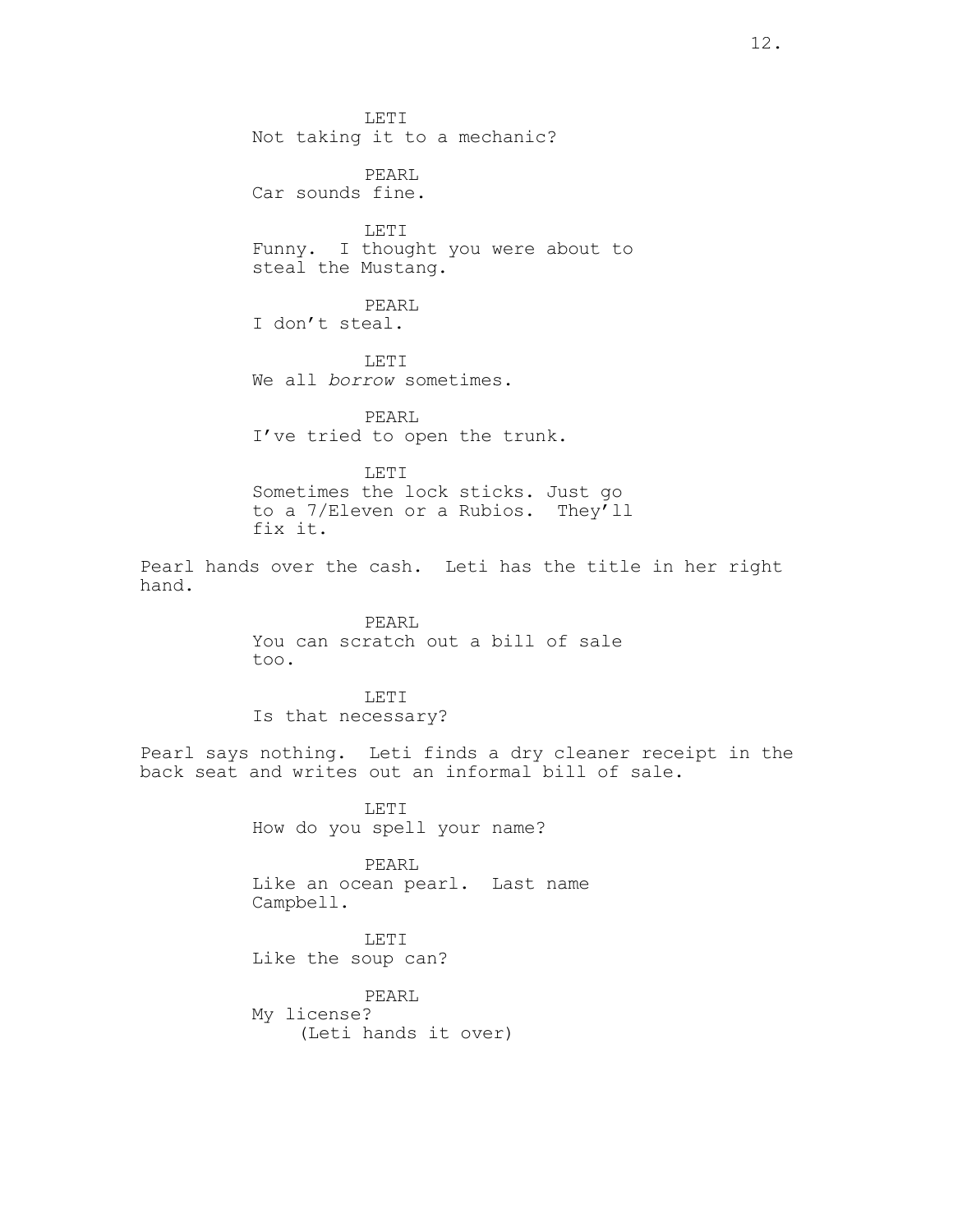LETI

I wish you a lot of luck with this blue beauty, Pearl Campbell.

PEARL Anything you need to get from the car?

LETI If you find any tapes or CDs in the glove compartment, they're yours. Including any Pretenders.

# PEARL

Thanks.

# LETI

I love Chrissy Hinds, you know. Keep the dream catcher from the rear view mirror. Maybe a year from now we can phone each other and celebrate an anniversary.

PEARL

Sure. Whatever.

LETI What are you going to do about your VW?

PEARL It's my boyfriend's car. He'll come to get over the weekend.

LETI Are you sure that's OK?

PEARL Yeah. This is a safe street.

## LETI

Cool. (Staring at the VW) So we're all done.

Leti hugs Pearl strangely and steps away from the car. Pearl gets in and starts the Mustang. Leti blows Pearl a kiss. The Mustang tears away.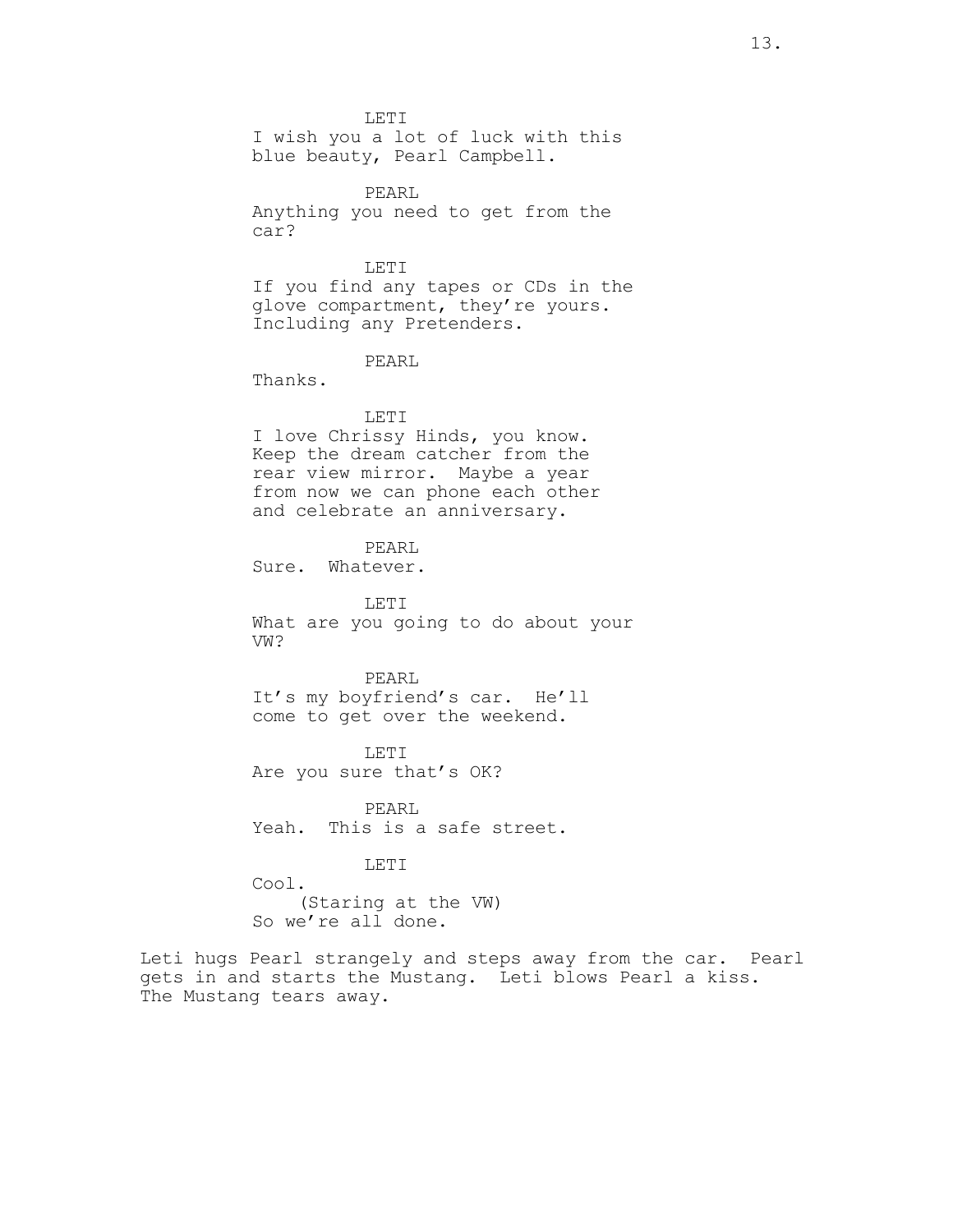EXT LOS ANGELES FREEWAY.

Pearl enjoys hard driving radio music and the sweet blast of air against her face. She pulls off freeway and takes surface streets to her apartment. She parks car.

INT LOS ANGELES APARTMENT. EVENING

Pearl enters and throws down her jacket and purse. She opens the fridge to grab a beer. There's crying baby noise from the upstairs apartment. Pearl flips on the radio and starts the shower. She disrobes and jumps in.

INT. LA JOLLA HOUSE.

Leti is painting her toe nails while flipping TV channels. We see a clip of THELMA AND LOUISE (the scene blowing up 18 wheel truck). Leti flips channel and gets a Victoria's Secret style commercial. Flips again and Leti sees Ellen DeGeneris' talk show. She turns off the TV. On the coffee table is a photo of Leti leaning against the blue Mustang.

INT. LA JOLLA HOUSE. NEXT DAY

A car horn is blasting. Leti wakes from her bed. She looks out the bedroom window.

EXT. LA JOLLA HOUSE

Pearl gets out of the Mustang. She honks the horn again. Leti opens the front door and exits the house. Slouching against the tree, Leti calls to Pearl.

> LETI You're waking up the neighbors, doll face.

PEARL Don't give a shit.

LETI What a hot morning. You're pissed at me?

PEARL Ahuh. Do I look like some frickin' idiot?

LETI Why don't we go out for some breakfast?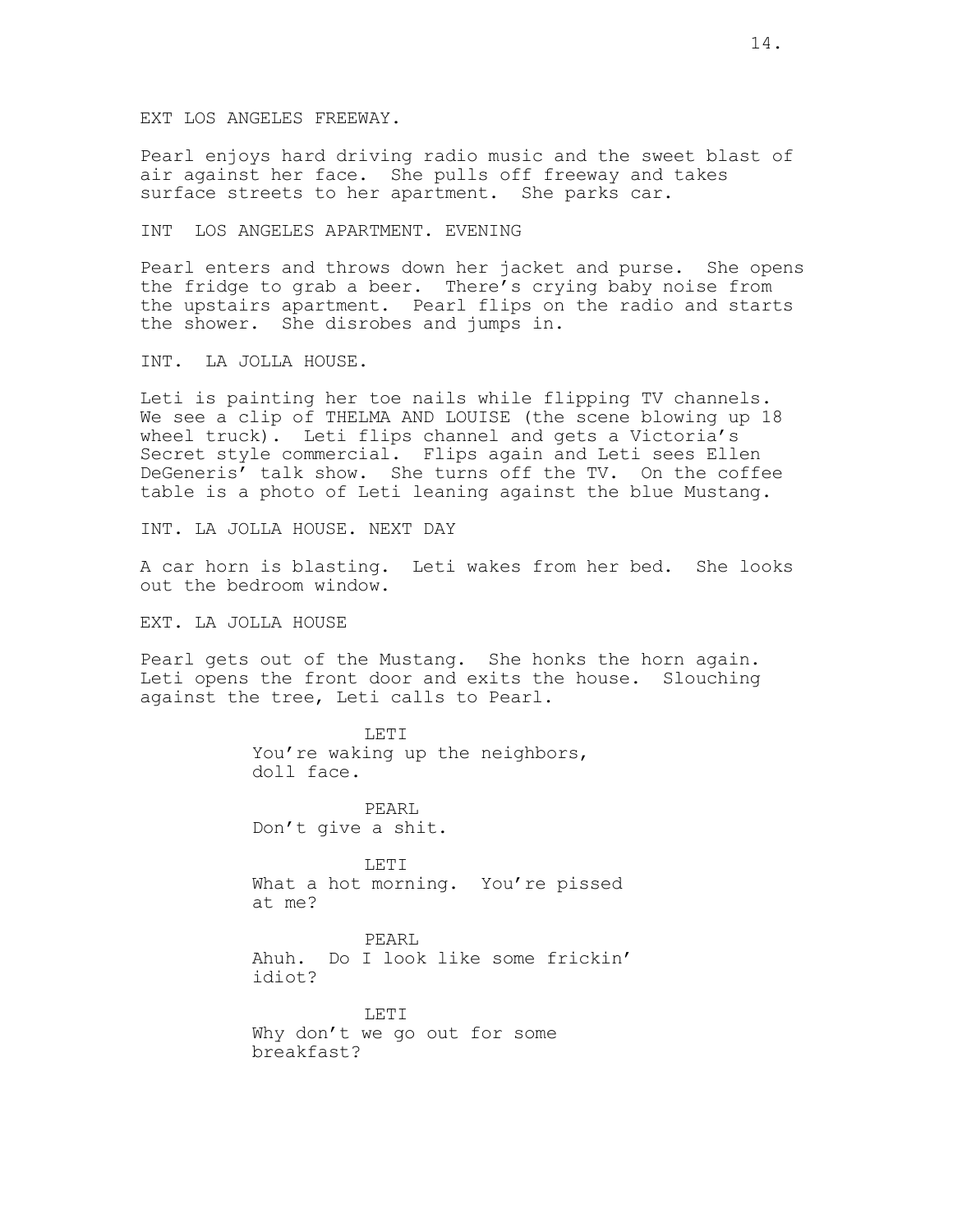PEARL I opened the trunk. Leti smiles and steps toward Pearl. The two women share a look of recognition and discovery. Leti lights a cigarette. LETI When? PEARL This morning. LETI You found the key under the floor mat? (Pearl nods) And you thought it was a halloween prank? PEARL There's nearly seventy thousand in the trunk? LETI Money is freedom, Pearl. Take it. PEARL I don't want your money. Leti is a few inches away from Pearl. She caresses Pearl's hair. Pearl recoils without flinching. PEARL You're a murderer. LETI Don't presume things. Pearl goes to trunk and pop's it open. PEARL Who's body is that? LETI It's Ralph. PEARL Ralph who? LETI Ralph Kroeger. K R O E . . .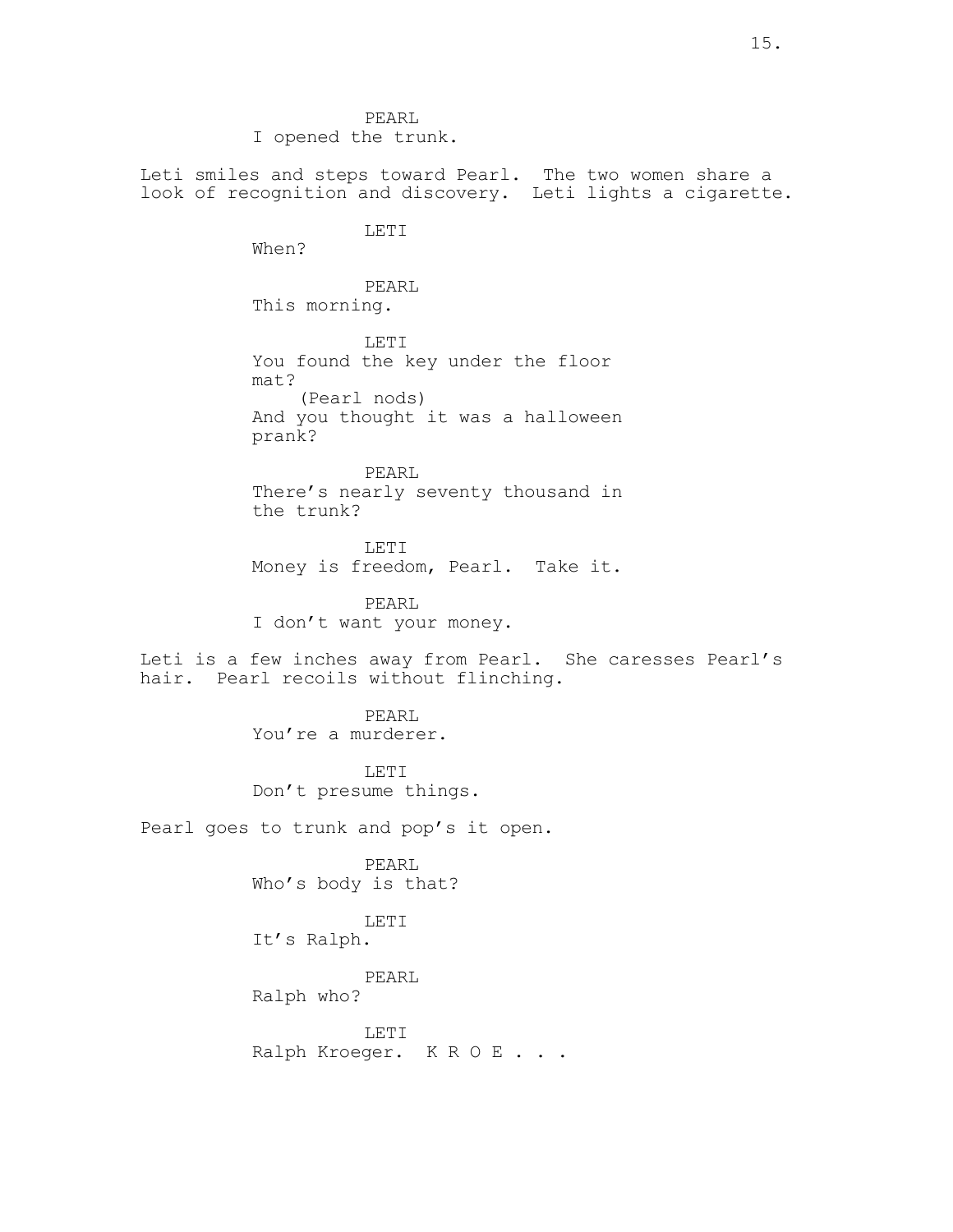PEARL Why did you put him inside the trunk? LETI He fell asleep. He's my ex. PEARL Ex-husband? LETI Ex-boyfriend. PEARL You killed him. LETI No, I swear to you. It was his mother who did this. PEARL His mother? Pearl paces around the car. Leti looks into the trunk. We see a body wrapped in a blanket, perhaps showing feet. Leti closes car trunk. LETI His mother. A vicious, unfeeling Neanderthal woman. PEARL You're so full of it. LETI I don't lie about death. PEARL Why risk bringing me into this crap? LETI The color of your hair. I like your hair. A long view of the two women seen from the inside window of a nearby house - Ralph's mother's home. The dialogue is heard from this distance.

> PEARL You're insane You chose me.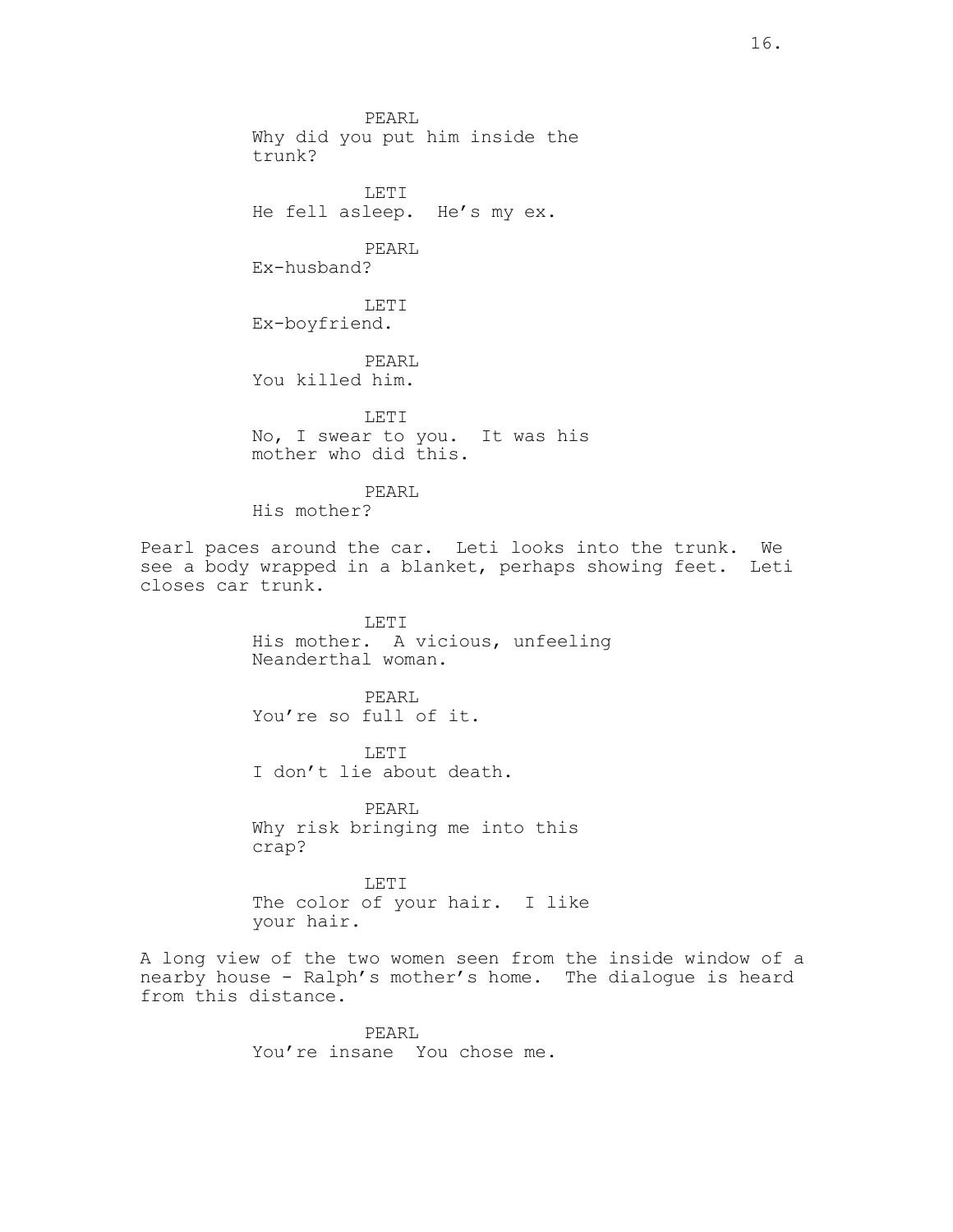LETI You chose the car ad. A sale between private parties. No gobetween. That's not my house, Pearl. It's his mother's. She's sleeping in the second bedroom. This woman could give head to a rhino. You know what I mean? She's damn fearless. PEARL Why would she hurt her own son? LETI Maybe it's sort of a Norman Bates' Mom in Psycho. She never grew to like me. Maybe because I'm older than her boy? PEARL I could go right now to the cops. LETI Would that make you feel better? PEARL Yes. LETI What if I told you he had a coronary? PEARL Young guys don't go that way. LETI Okay, would you accept GHB? Gammahydroxybutrate. PEARL I'm not a frickin' chemist. LETI Date rape drug, right into your Coca Cola. PEARL You doped your boyfriend? LETI Had no choice. He wanted to get married in the worst way. Come on, I'll drive us to Starbucks.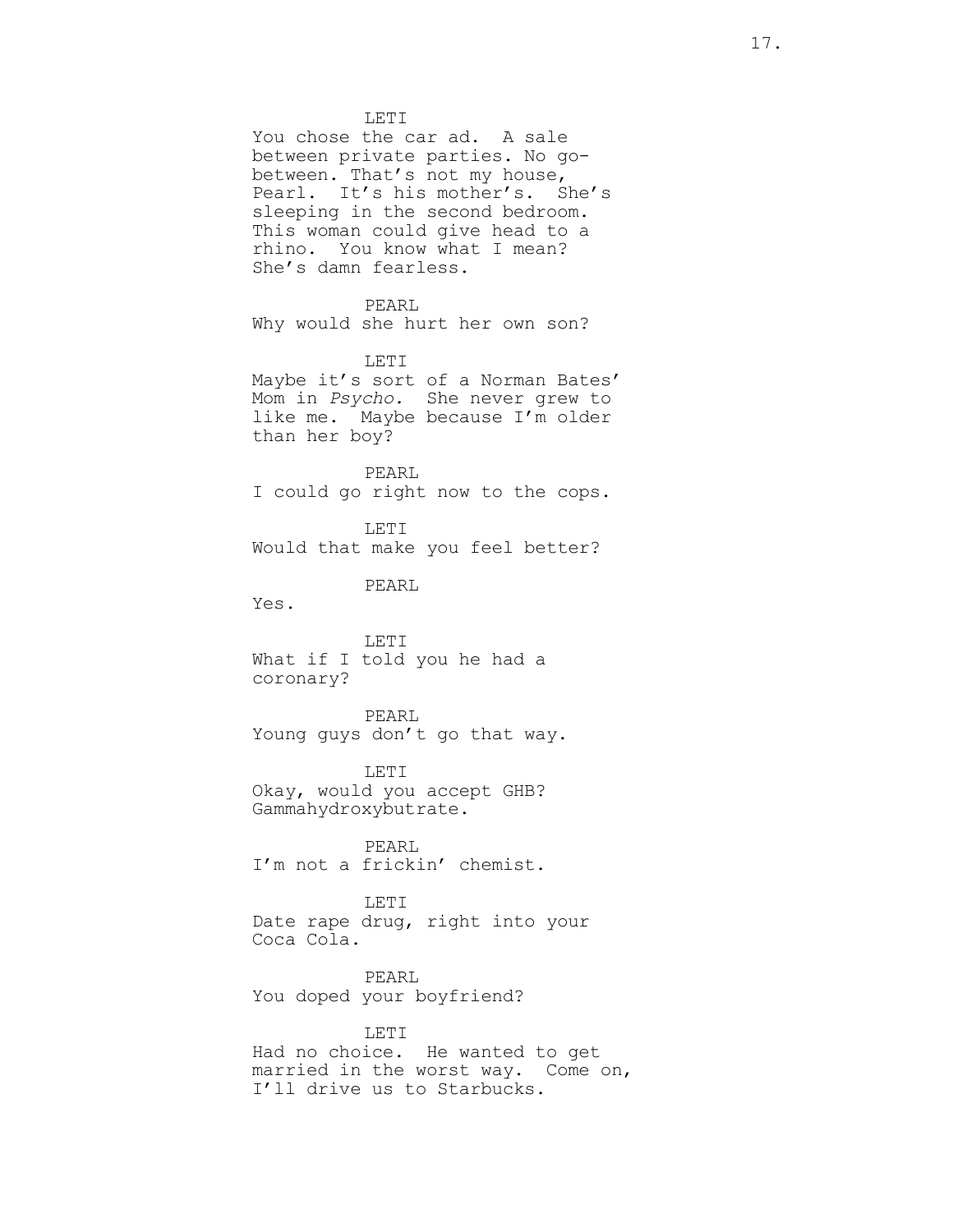PEARL I'm calling the cops.

LETI Come on, I'll drive us to police station. And all I ask is that you let me talk for three minutes.

Pearl reluctantly gets into car. The Mustang speeds off.

#### LETI

Ralph's mixed it up with some trashy gang goons. He makes money like a fucking criminal. Mostly from drugs and that sort of shit. I found out after two months with him. He wanted to get married in the worst way. He proposed at a Tony Roma's! He wanted me to wear his mother's gown. He was beating me, Pearl, when things went bad at work or between us. Sometime weekly. And he was doping chicks he would meet at the bars. I went through his things at home. And I heard from a bartender. So two days ago I gave him six pills during a bad night. I had no intention of killing him.

#### PEARL

You could have dragged his ass to the hospital.

LETT. I did. But on route I checked his vital signs it was too late.

PEARL So you shoved him into the trunk?

### LETI

I stayed in the hospital parking lot for an hour deciding what the hell to do. I swear I didn't want this to happen.

PEARL Drive to the cops, Leti.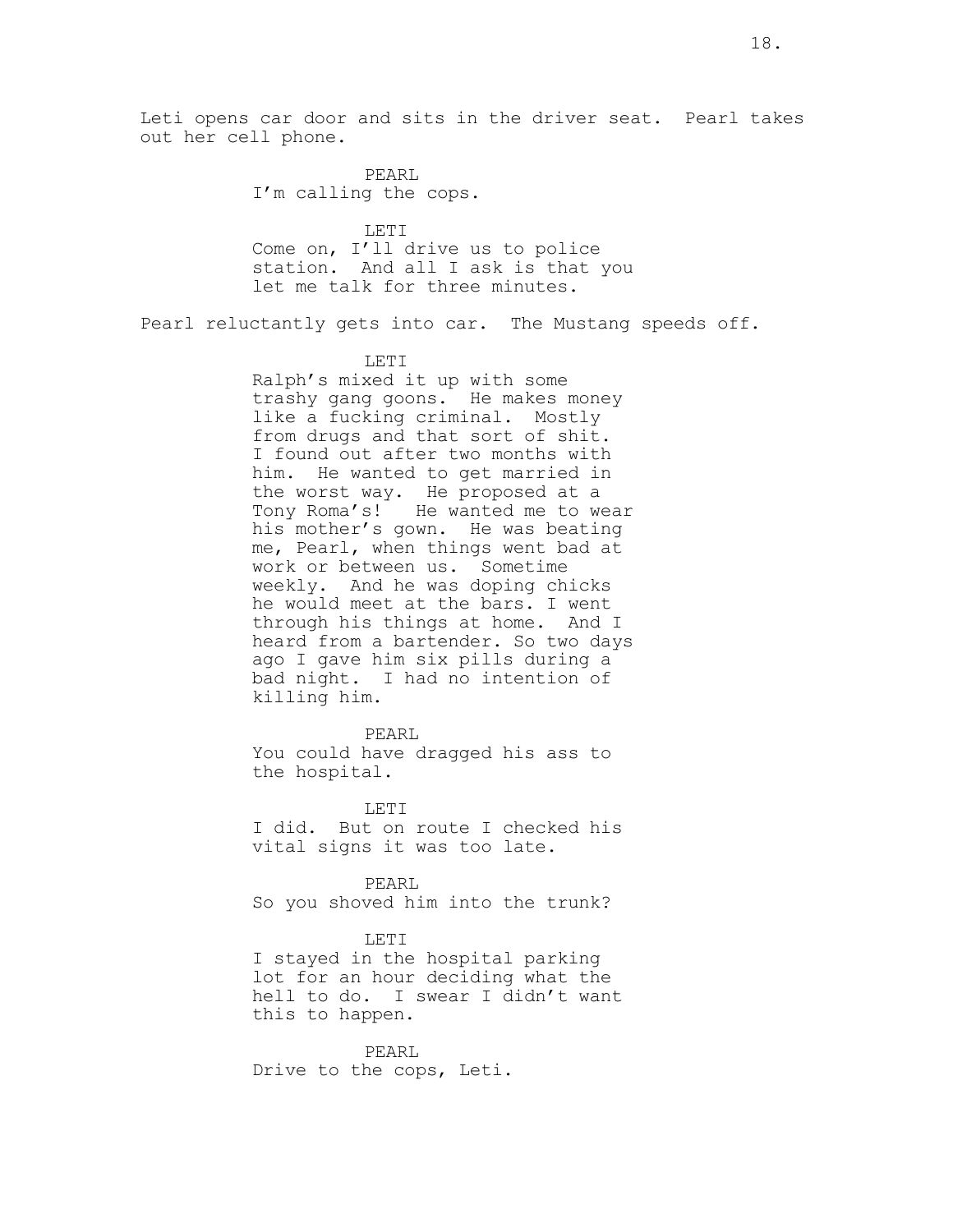LETI

OK.

PEARL

I pity you.

LETI

Don't want your pity. But I can help you. Read my mind. I can take care of your bad boy Freddy. Just four or five pills. You'll get over it after a couple of hours. I know you've tried to quit him. He stalks you after you had a fight. He comes inside drunk and bolts the door. Ten years ago, I was just like you. Slept with lots of under aged boys.

PEARL

Enough.

LETI After I make this turn, we're at the precinct. I'll keep my word.

The car slows down, negotiates a turn at a traffic light, pulls up to the police station.

> PEARL You've been here before?

LETI What do you think?

PEARL I did dream about you last night.

# LETI

I know.

Two cops walk by their car window and Leti waves seductively to them. Pearl is startled by Leti's outrageousness.

> LETI Do you believe in a supreme being?

PEARL Sometimes. I used to believe in the Rapture.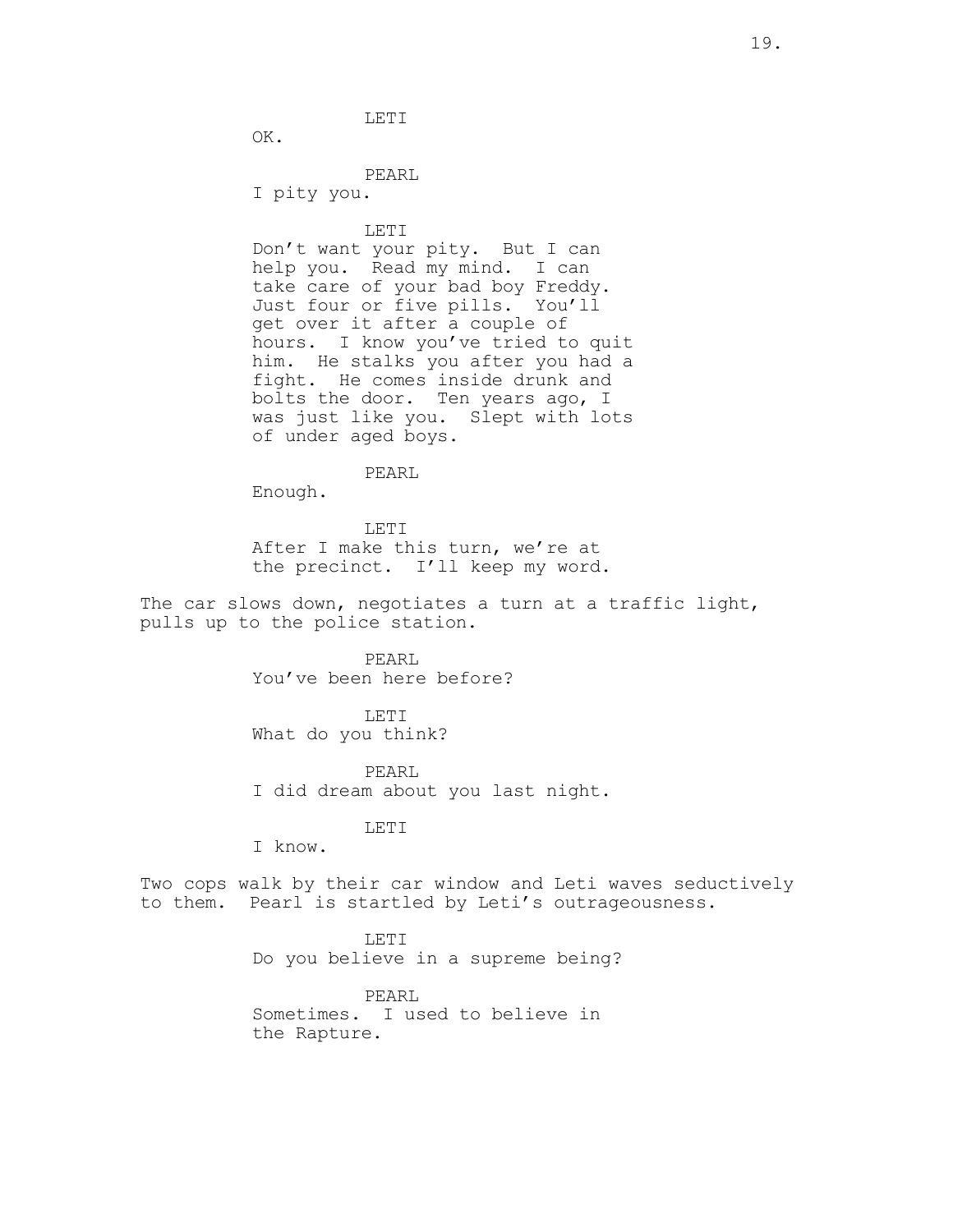LETI God is a wonderful woman in the sky. PEARL How do you know? LETI I just know. Come with me to Rosarito Beach for one night. Twenty minutes over the border. Pretend you just won a vacation. PEARL What, with all those gnarly Che Guevaras in low riders? LETI Che wasn't Mexican, honey. Where does Freddy work? PEARL At the Sears car repair shop in Van Nuys. LETI Okay. PEARL Okay? LETT. Go home tonight. Drive back in your VW. Pack some nice things and a swim suit. Don't see Freddy. We'll meet tomorrow at five. I'll clean out the trunk and use Pine Sol. I'm not going to turn myself in. Okay?

The two women study each other quietly. Leti gets the clue from Pearl that Leti need not go to the cops. Leti drives off and we hear another Pretenders song "Brass in Pocket".

EXT LA JOLLA HOUSE

Pearl leaves Mustang and gets into her VW. VW drives off. Leti enters house. Ralph's mother confronts her in the foyer.

> RALPH'S MOTHER I thought you sold the car?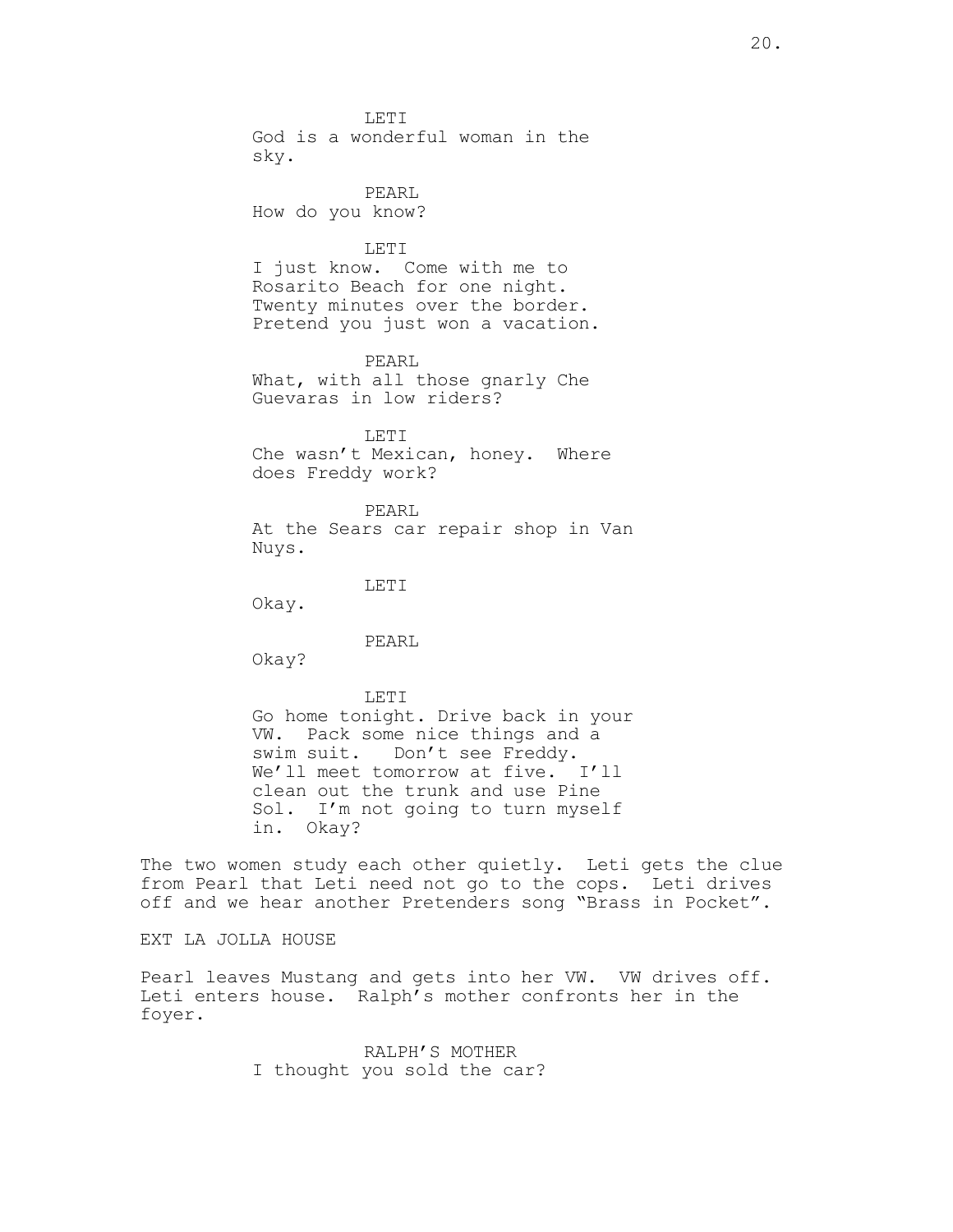LETI

I did.

RALPH'S MOTHER To that girl?

LETI

Ahuh.

RALPH'S MOTHER You look like the cat that swallowed the canary.

LETI You always say that to me, Ma.

RALPH'S MOTHER Don't call me, Ma. And I don't know why you got to be a guest in this house. Ralph can't think straight these days.

LETI You want to see a movie tonight?

RALPH'S MOTHER Isn't he coming home?

LETI Not tonight and not for the rest of the week. Fishing trip. Can't you remember anything?

RALPH'S MOTHER My memory's fading since I'm perimenpausal.

Ralph's mother trails off into the kitchen.

LETI (to herself) You were perimenapausal 25 years ago.

RALPH'S MOTHER I'm not cooking tonight.

LETI

I'll cook.

RALPH'S MOTHER You'll poison me.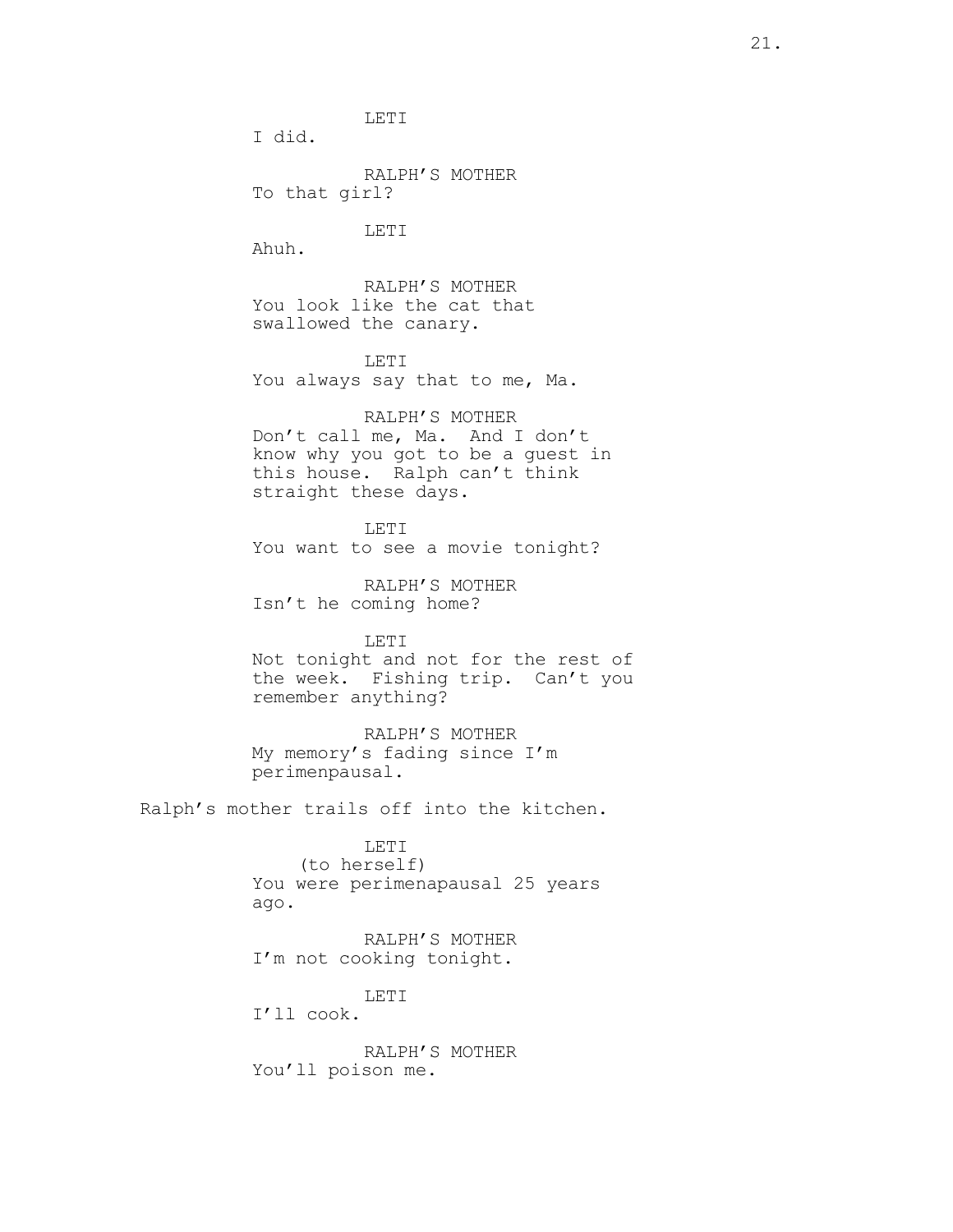LETI Stop saying that.

RALPH'S MOTHER Everything you whip up has all that spice crap.

LETI Okay. I'll order Chinese.

RALPH'S MOTHER No wonton soup! It's got MSG and that will kill me.

Leti picks up the phone and orders Kung Po Chicken, pot stickers and a gallon of wonton soup.

INT LOS ANGELES APARTMENT NIGHT

Pearl, in bra and panties, paints her toe nails while watching a music video. Her cat nuzzles up to her.

> PEARL Hi sweet angel. I fed you.

She sees a silhouette past her front window curtain. There's a knock at the door. Pearl goes to answer.

PEARL

Freddy?

FREDDY (O.S.)

Yeah.

PEARL Go away. I told you to call before coming by.

FREDDY (O.S.) Got to see you.

PEARL I'm not dressed.

FREDDY (O.S.) Open up, Pearl.

She opens the door half way. He smiles warmly. She doesn't.

PEARL You smell like booze.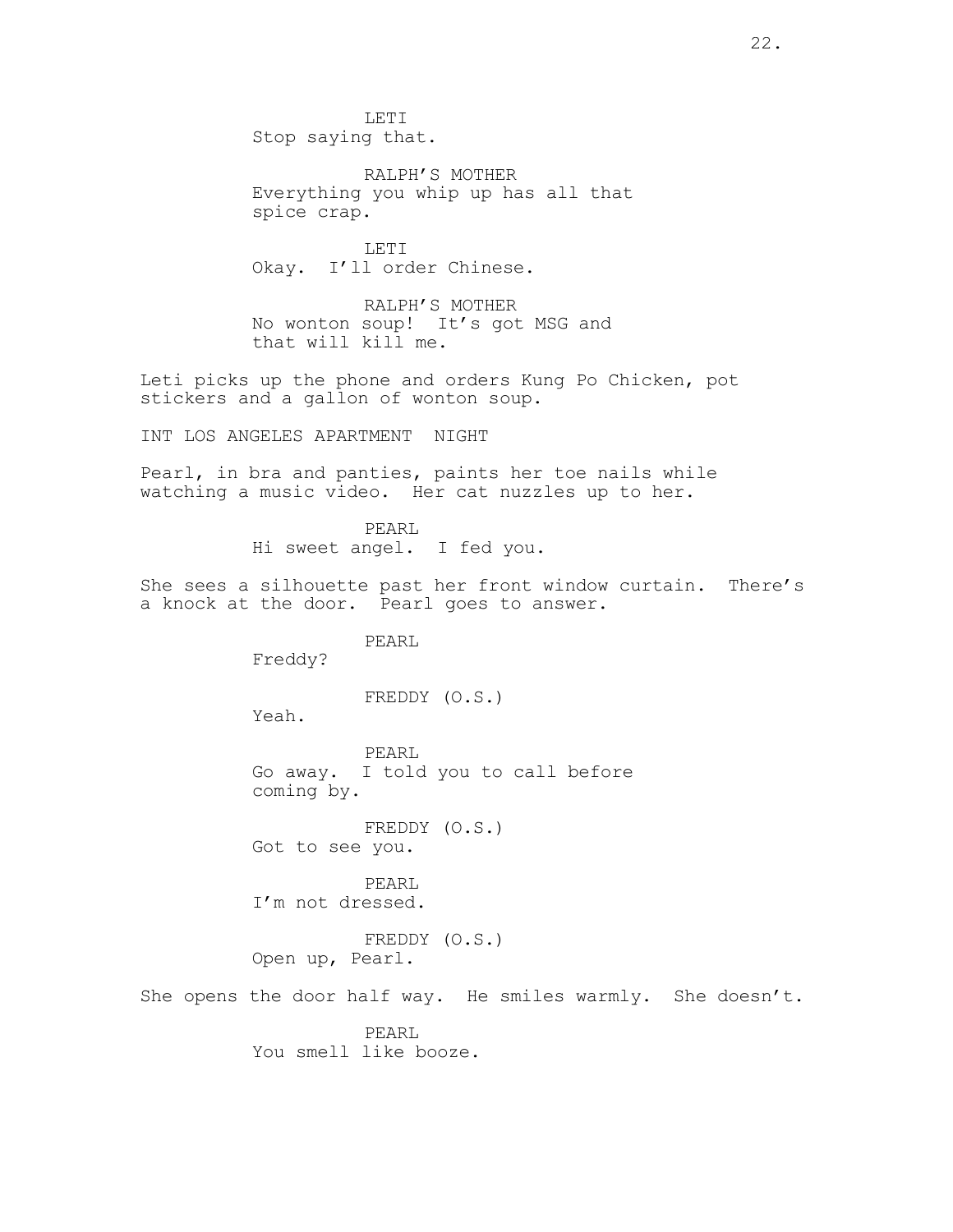FREDDY

So? I brushed my teeth in the car.

He reaches for her and pushes the door wider.

FREDDY

Kiss kiss.

PEARL Ten minutes and then you go.

FREDDY I don't have a watch.

PEARL Alright. Five minutes. Pronto.

FREDDY Did you buy the Mustang?

## INT LA JOLLA HOUSE

Ralph's mother is unconscious on the living room couch. Leti pours herself scotch neat and eats Chinese food with chop sticks. Her eyes are drawn to the large aquarium. She shovels the remaining Chinese food into the tank.

> LETI Goldfish so gold, Slippery fins, Eyes like marbles, Mouths that mourn, Silently suffering, Kissing glass walls ever so cold.

INT LOS ANGELES APARTMENT

Pearl throws a robe on and returns to living room.

PEARL What now?

FREDDY I'm going to make popcorn.

PEARL No. Time's up.

FREDDY Don't be such a bitch.

PEARL I'm no bitch.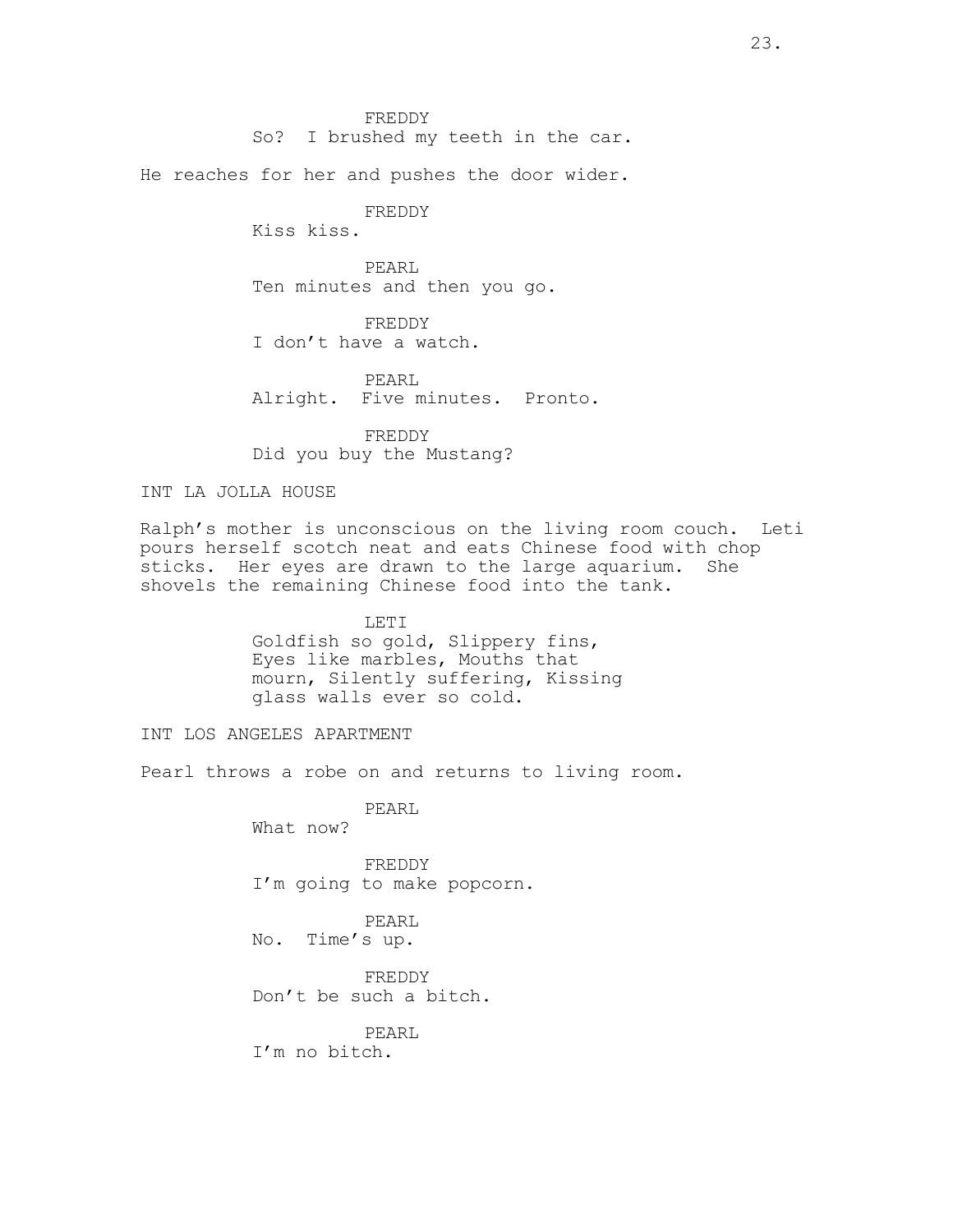FREDDY All the guys in the band think you are, honey.

She opens the front door and points the way for Freddy.

EXT. OUTSIDE SAN DIEGO. LATE EVENING

Leti slows down in the Mustang along a desolate country road. Car stops. She puts on gloves, gets out with a flashlight, and opens trunk. She struggles to lift the body out of the trunk and into the gully.

EXT. LOS ANGELES APARTMENT. NEXT MORNING

Scantily clad Pearl, carrying an overnight bag, saunters to her VW. The VW leaves the street.

EXT. LOS ANGELES GAS STATION

Pearl tanks up. Mr. Tatoo - all ink - in a beat-up Ford F150 pulls behind her, nearly kissing her bumper. He jumps out.

> MR. TATOO Hey Princess, move up a few feet.

> > PEARL

Why?

MR. TATOO 'Cause I'm in a truck.

PEARL Take the other pump.

MR. TATOO I need some shade.

PEARL Almost done.

MR. TATOO Then let me buy you dinner.

Pearl smiles half-diplomatically. The trucker senses she's not low hanging fruit. He crowds her.

> PEARL Back off, Prince Charming. My Dad's a cop on speed dial.

The trucker, having a very stupid day, touches Pearl's hair. Instantly, Pearl elbow punches him for a knockout.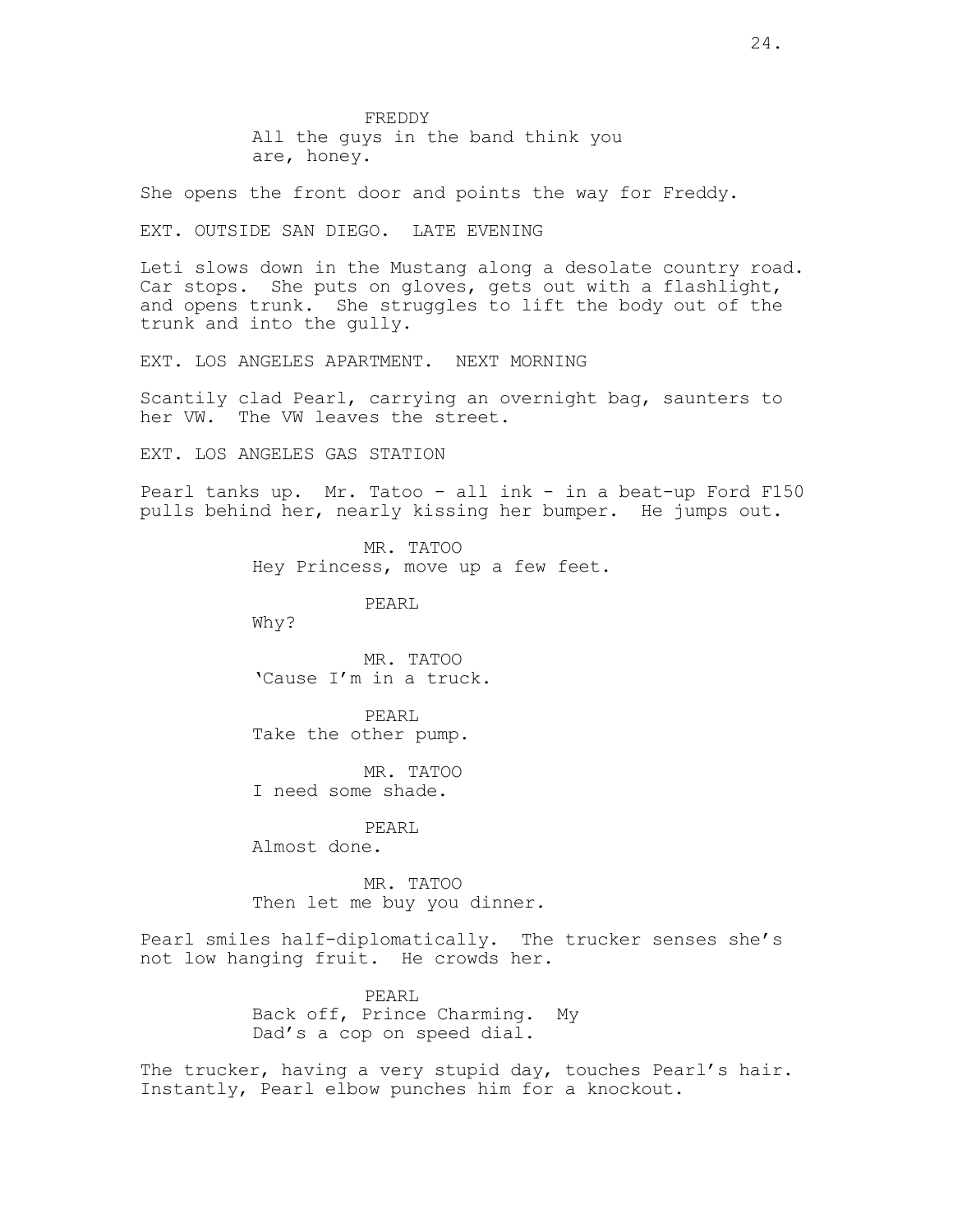Mr. Tatoo staggers back into the gas pump and drops to his ass. Pearl grabs a courtesy squiggie windshield wiper and puts it in Mr. Tatoo's lap. She "accessorizes him" with an empty coffee cup and throws in a few coins.

> PEARL Maybe you'll get lucky. Or maybe not.

She gets back into her VW and drives off.

INT. LA JOLLA HOUSE.

Leti makes pancakes in an open skillet. She's wearing a simple but beautiful summer dress with her best ear rings and pearl necklace. She sings the Beatles' "Blackbird" tune. The pancakes flip onto a plate, pours herself coffee, and then checks on Ralph's Mom who still is motionless on the couch. Leti throws a cheap blanket over Ralph's Mom.

> LETI It was just Amblin, you old battle axe. How long are you going to sleep?

Leti eats in the breakfast alcove. She reads the morning paper. The phone rings and the machine responds.

> PHONE ANSWERING MACHINE No one's here, leave a message for Ralph or me.

> MESSAGE Ralph, it's Carl. I got a job for you next week so call me today.

Leti looks at a large Los Angeles area map and finds the Van Nuys address for Sears. She circles the location and takes a few pills with her coffee.

EXT. LOS ANGELES FREEWAY.

Pearl's VW is speeding down the freeway in the commuter lane. She randomly crosses the double yellow line to return to the common lanes.

EXT. SAN DIEGO FREEWAY.

Leti drives the Mustang with the top down on route to Los Angeles.

EXT. VAN NUYS SEARS AUTO REPAIR. THREE HOURS LATER

Mustang parks just outside the open Sears garage.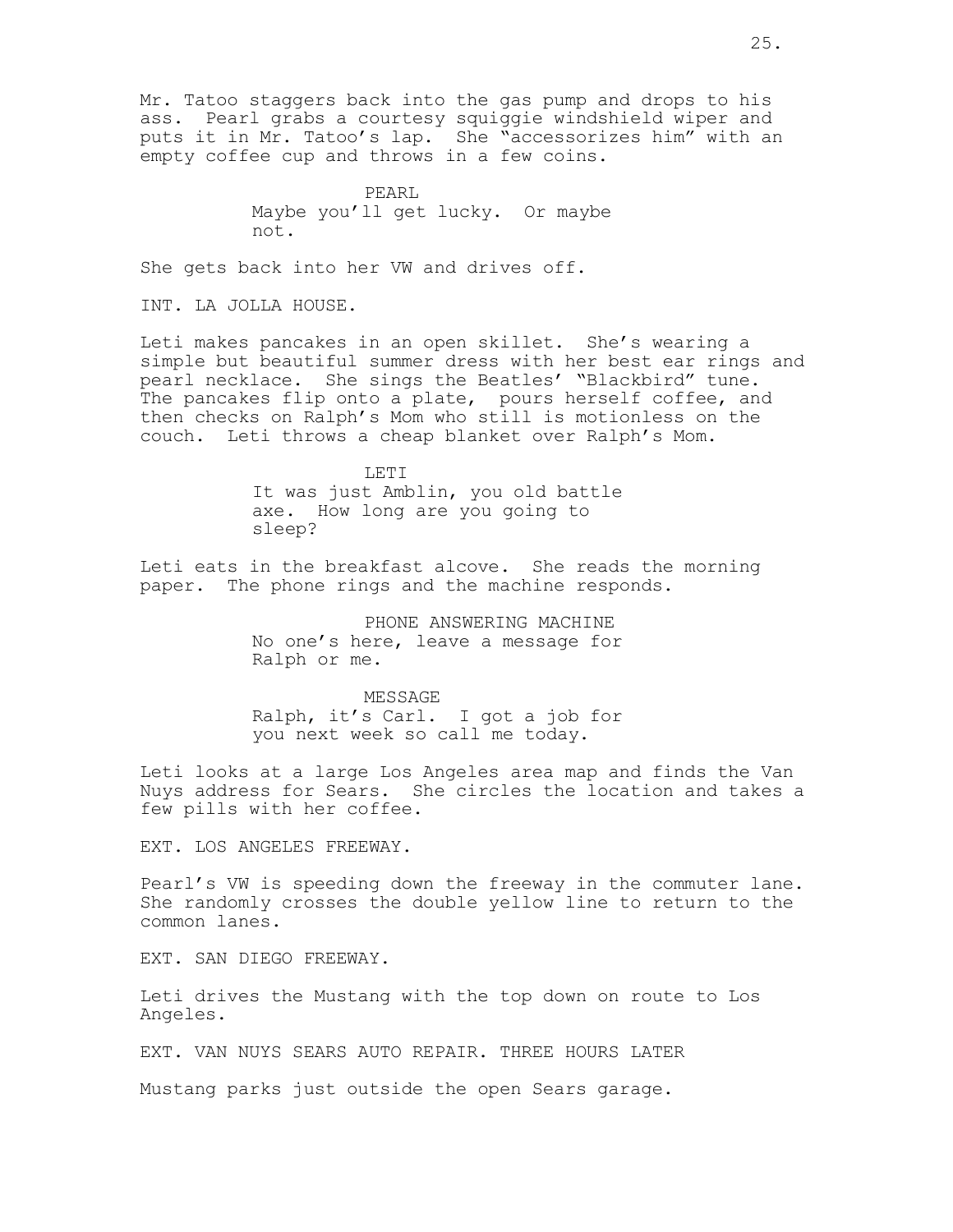EXT. LA JOLLA HOUSE. LATE AFTERNOON

Pearl, sits in her VW, uncomfortable leaving the car. She puts on the radio and stares at her Mustang across the street. She looks into the rearview mirror and fixes her lipstick. She spies Leti approaching and drops her lipstick.

> LETI How long you sitting out here?

PEARL I don't know.

LETI I got the Mustang washed and detailed for you. The trunk is spotless. Full tank of gas.

PEARL

Thanks.

LETI My bag is packed and in the car. Do you need the powder room?

PEARL

No.

Pearl, removes her overnight bag, locks the VW and crosses the street to the Mustang.

> LETI Key's in the ignition. I brought a box of Sees candy.

They both get in and Pearl adjusts the seat and mirror. On the radio is "Silly Love Song" by Paul McCartney's Wings. As the car - top down - drives off, an establishing shot of La Jolla shores and the scenic mountain road leading to the freeway.

> PEARL I hate this song.

LETI I lost my virginity to this song.

PEARL You got to be kidding.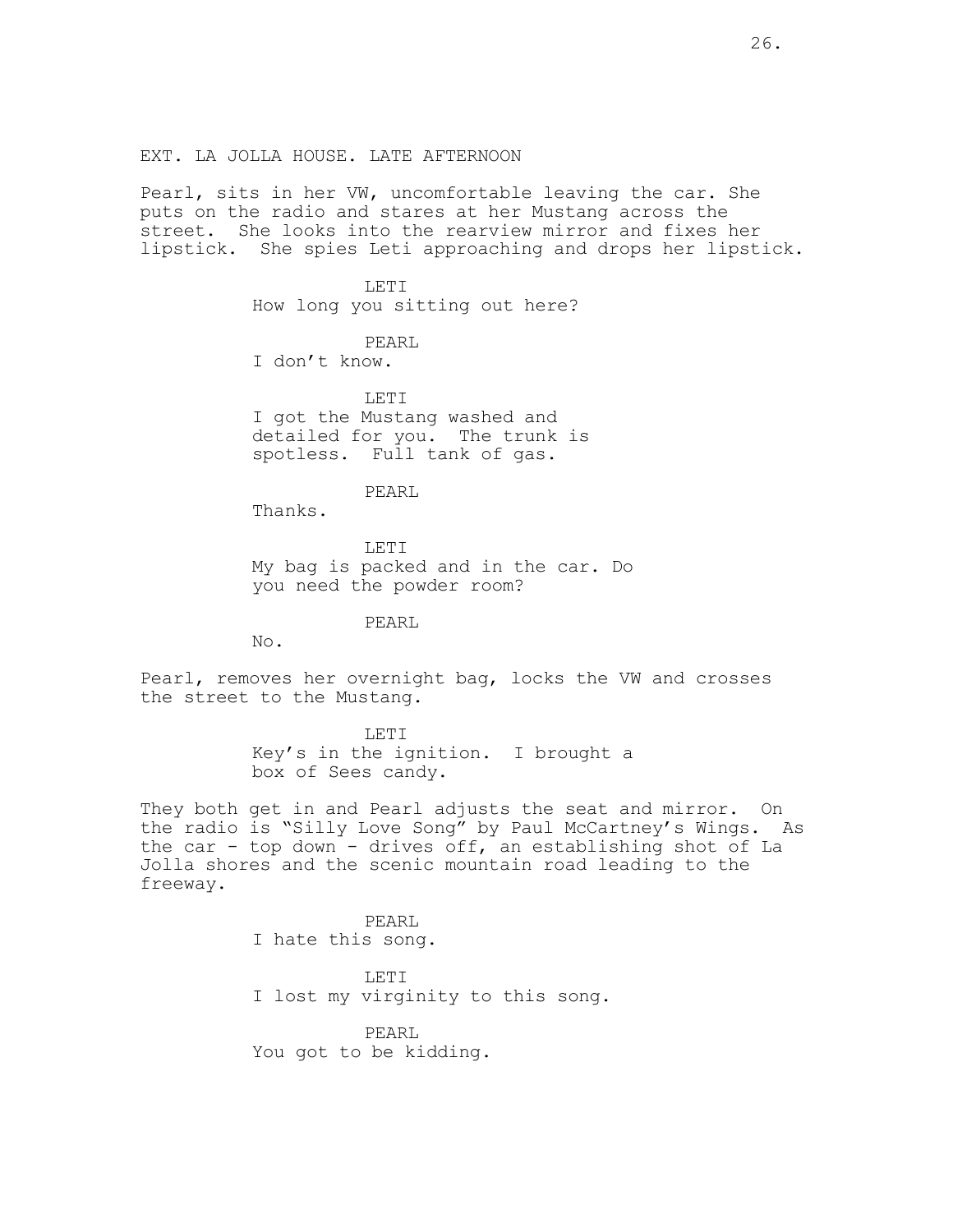Ralph's Mom stirs from the couch and she appears confused and unstable on her feet. There's a note on the coffee table for her. "Back in a few days. I bought a carton of Marlboros for you." She notices the debris in the fish tank.

INT. MUSTANG.

LETI So Barry Bonds hit his 73rd homer. Breaks Maguire's record, who smashed Maris' record, who trashed Babe Ruth's record. The ball's worth a million bucks.

PEARL

Easily.

LETI

This Russian guy Alex Popov catches the ball but the crowd rushes him. So this Japanese guy grabs it. They fight. They go to court.

PEARL

Judge Judy?

LETI Real court. Judge rules joint custody over a fucking baseball.

Leti lights a marijuana joint to share with Pearl.

LETI

Medicinal. I'm a registered user because of my migraines and insomnia. So you think an American would get possession of this historic baseball. Then we learn Bonds, Maguire and even Sammy Sosa were mainlining steroids. When baseball loses it's integrity, so goes the country.

PEARL Could we put the top up?

LETI

Sure.

Leti gets on the freeway shoulder and hoists the canvas overhead.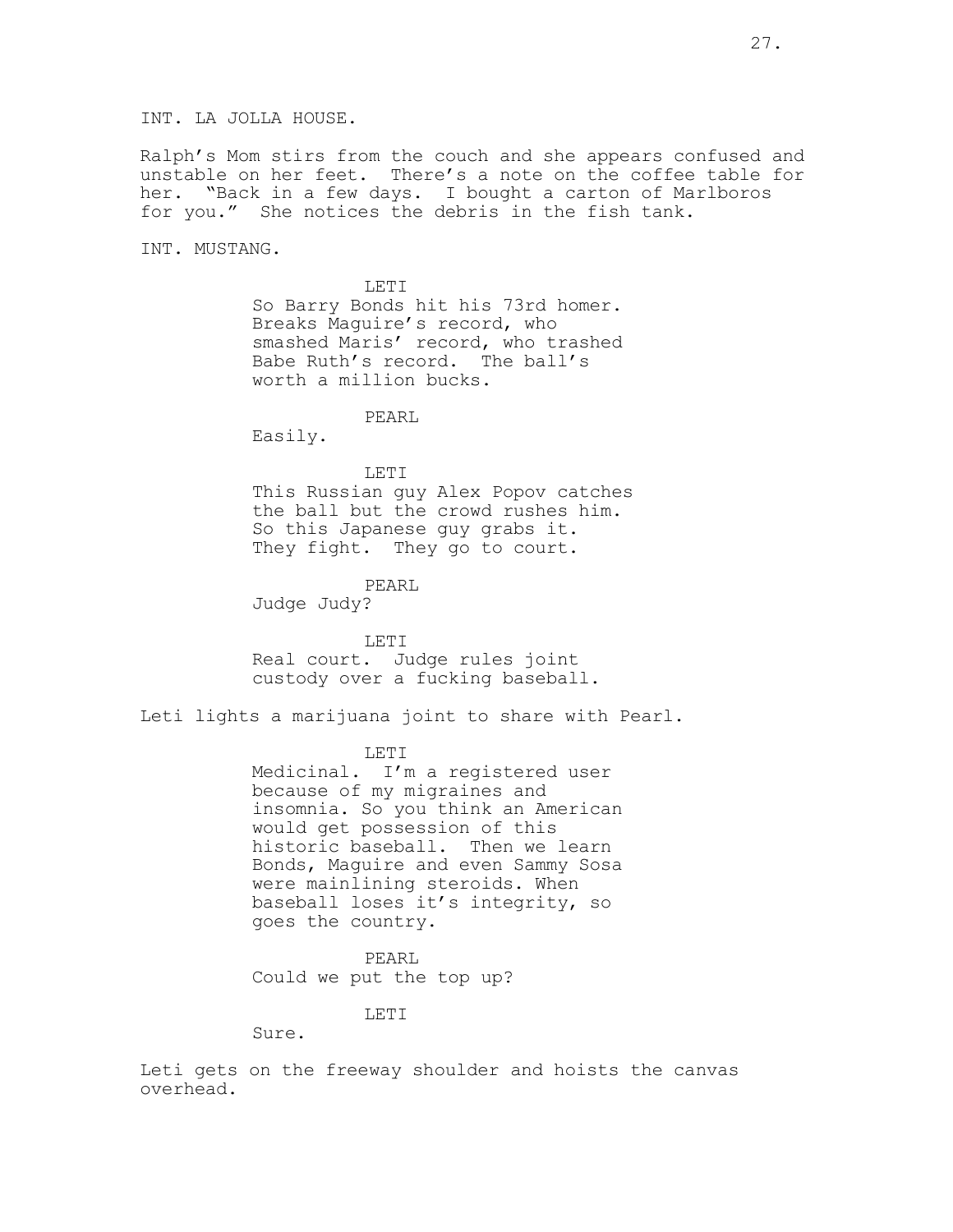LETI (sings) Pony car, pony car Won't you be my pony car? Don't say no Here we go Ride across the plane Carry me, marry me Come away with me! Giddy up, giddy up! Come away with me. PEARL Are you eating all the candies? LETI (hands joint over) I'm sharing. PEARL What did you do with the body? LETI Do you really want to know? PEARL Yeah. LETI I drove past Ramona and found a roadside ditch. I covered him. He's with the earthworms now. PEARL You're not rattled? LETI No. You're not smoking? PEARL I can't drive stoned. LETI I can. Look. Enjoy this now. We got to dump the grass before the border. Especially the roaches in the ash tray. (Pearl takes a long toke) You know, Mex-cops will fuck us just to find a dinky roach clip.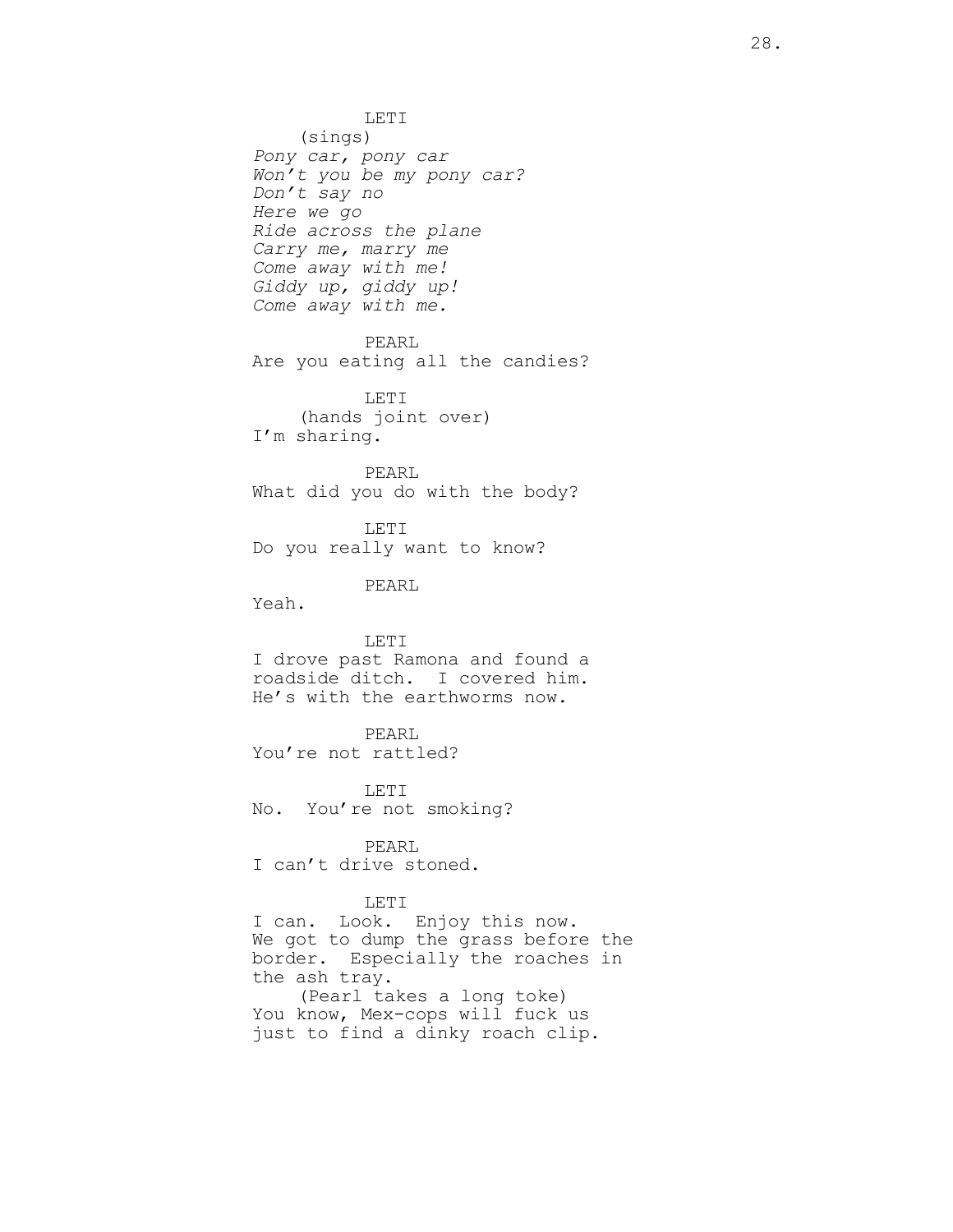PEARL I don't know what goes on below Tijuana. LETI It used to be easier, doll-face. PEARL That's what my mother used to call me. (takes another long toke) She would sew my name into all my labels so I'd never lose a blouse. LET<sub>I</sub> Do you like the Go Go's or the Bangles? PEARL Who? LETI Sugar is sugar. You like Avril Lavigne. PEARL You got to be kidding. LETI Weatherman said there's be a meteor shower tonight. Time to get car insurance for Mexico EXT. SAN DIEGO FREEWAY. The Mustang turns of freeway at San Ysidro, California. Along the local streets are signs for Instant Mexico Auto Insurance. EXT. SAN YSIDRO INSURANCE STORE. Leti and Pearl leave the car and enter the store. INT. SAN YSIDRO INSURANCE STORE. An overweight woman, snacking, is tending the counter.

OVERWEIGHT WOMAN

Yeah?

LETI Insurance for our Mustang.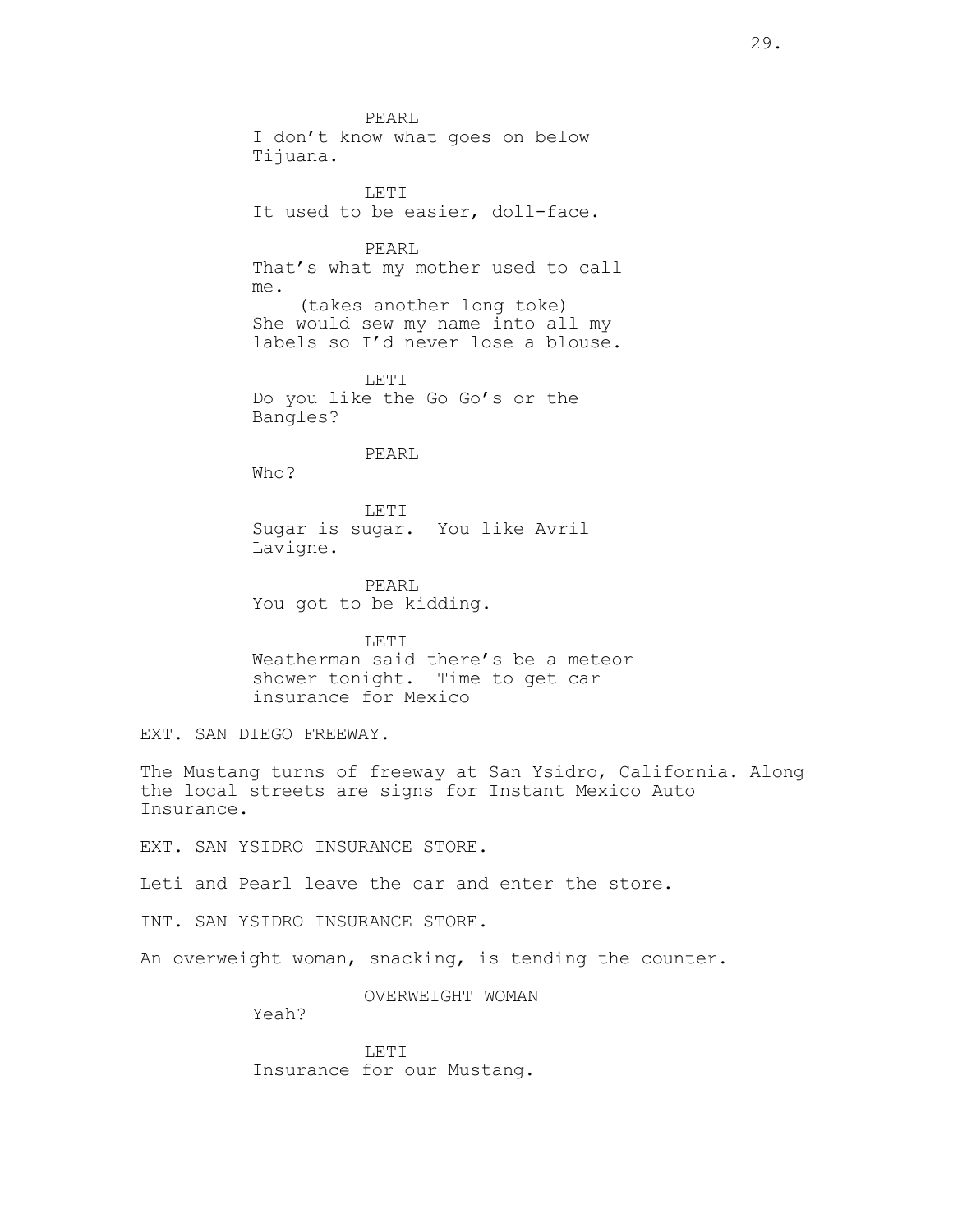OVERWEIGHT WOMAN How many days? LETI We'll take a week. OVERWEIGHT WOMAN Okay. PEARL Just one night. LETI It's cheaper by the week and just in case you want to stay more than a night. You might actually like this place. Paperwork on the counter. Leti produces her driver's license. LETI You eat a lot of potato chips. OVERWEIGHT WOMAN It's better than drinking Margaritas before 5. LETI Maybe not. EXT. SAN YSIDRO INSURANCE STORE. Leti and Pearl exit store. LETI She wasn't fat. It was her lousy choice of clothes. I saw Freddy earlier today. PEARL What? LETI At the Sears garage. I drove up earlier today. Look at the odometer. He won't stalk you anymore. PEARL What did you say to him?

30.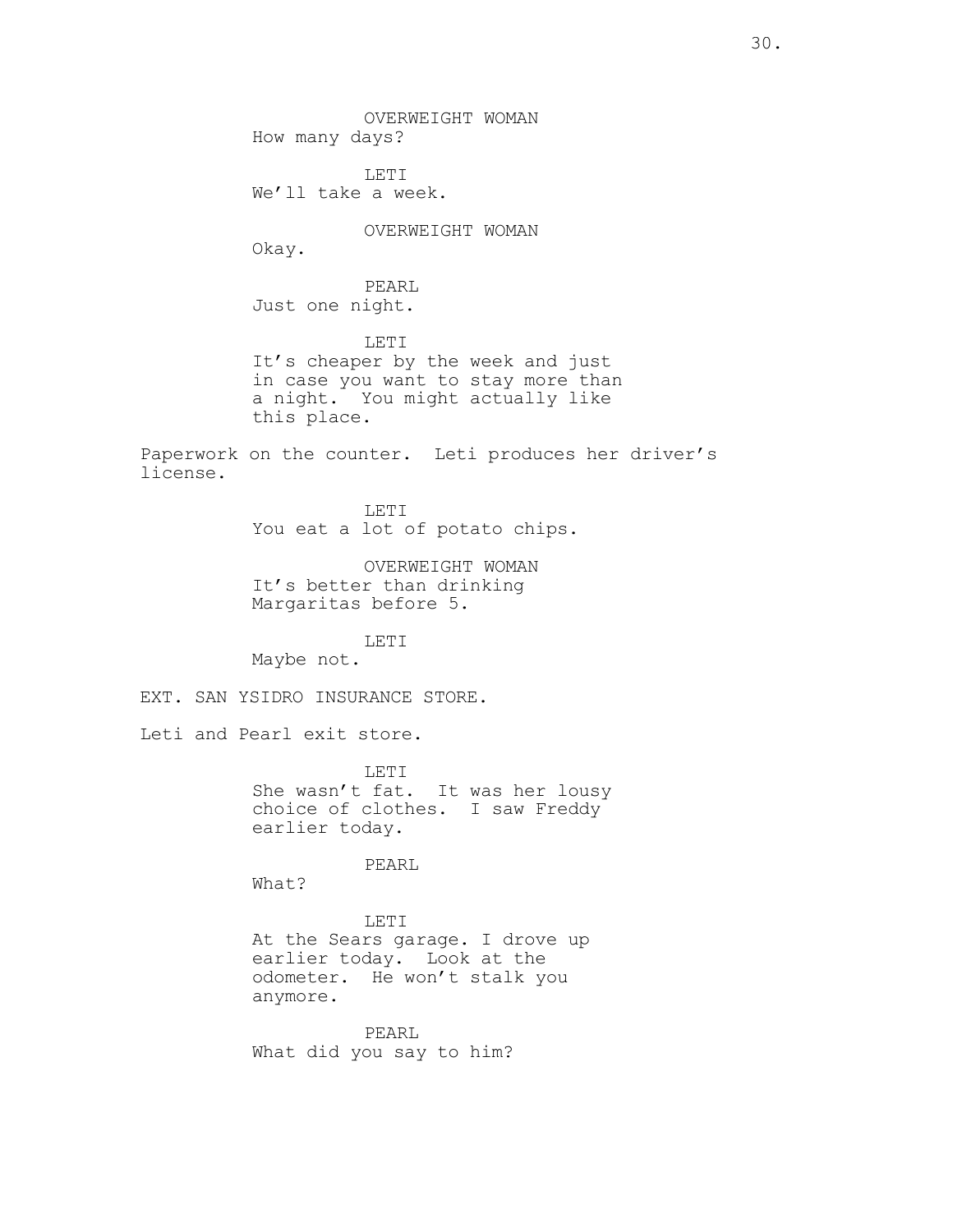LETI I just scared him. Had nothing to do with what I actually said. I give you my word. He'll never raise a finger to you again.

In an trash can outside the store, Leti throws away the rest of her marijuana.

EXT. U.S./MEXICO BORDER CROSSING.

The Mustang is in front of a long line approaching the entry booth and the women cross into Mexico without any hassle from the guards.

> LETI (O.S.) Bienvenidos a Mexico!

> PEARL(O.S.) That was quick.

LETI(O.S.) I guarantee you that from this moment on, it's going to be a fucking blast. Now we just got to find the toll road to Rosarito.

EXT. TIJUANA STREETS. EVENING

Local music is heard as the Mustang weaves into different barrios of the city. Street life is vivacious and rowdy.

> LETI (O.S.) Need some diet pills?

PEARL (O.S.)

No, thanks.

LETI (O.S.) How about a perm?

EXT. MEXICAN TOLL ROAD SOUTH.

The Mustang finds sign for toll road and steer into the clover leaf entrance. The evening lights are hypnotic.

INT. MUSTANG.

Pearl is drowsy in contrast to Leti's caffeine intensity.

PEARL I'm exhausted.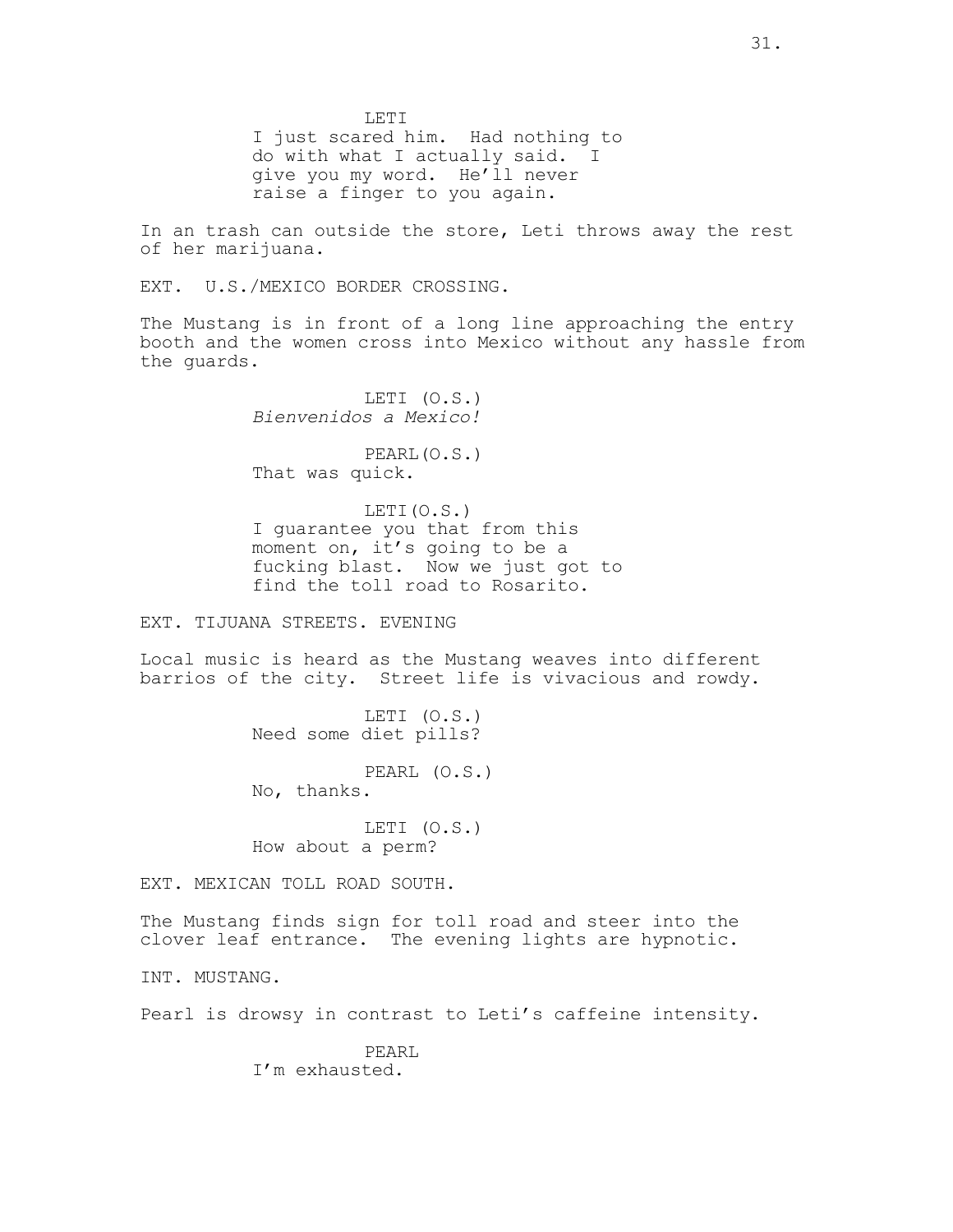LETI You've been on the road a lot today. PEARL So have you. LETI Just rest your eyes. We're almost there. PEARL Did you slip me something? LETI What? PEARL Did you give me something? LETI Actually I did. A sedative. Not GHB. Very mellow. PEARL What? LETI I know you get yourself excited and now that we're south of the border I thought you would relax more than you're used to. PEARL I don't want this craziness, Leti. LETI

I know. I'm so fond of you, Pearl. Trust me. I won't hurt you.

## PEARL

I don't know.

## LETI

Look, I did you a big favor today. I got dressed up and pretty. I also took care of Freddy for you.

#### PEARL

Freddy?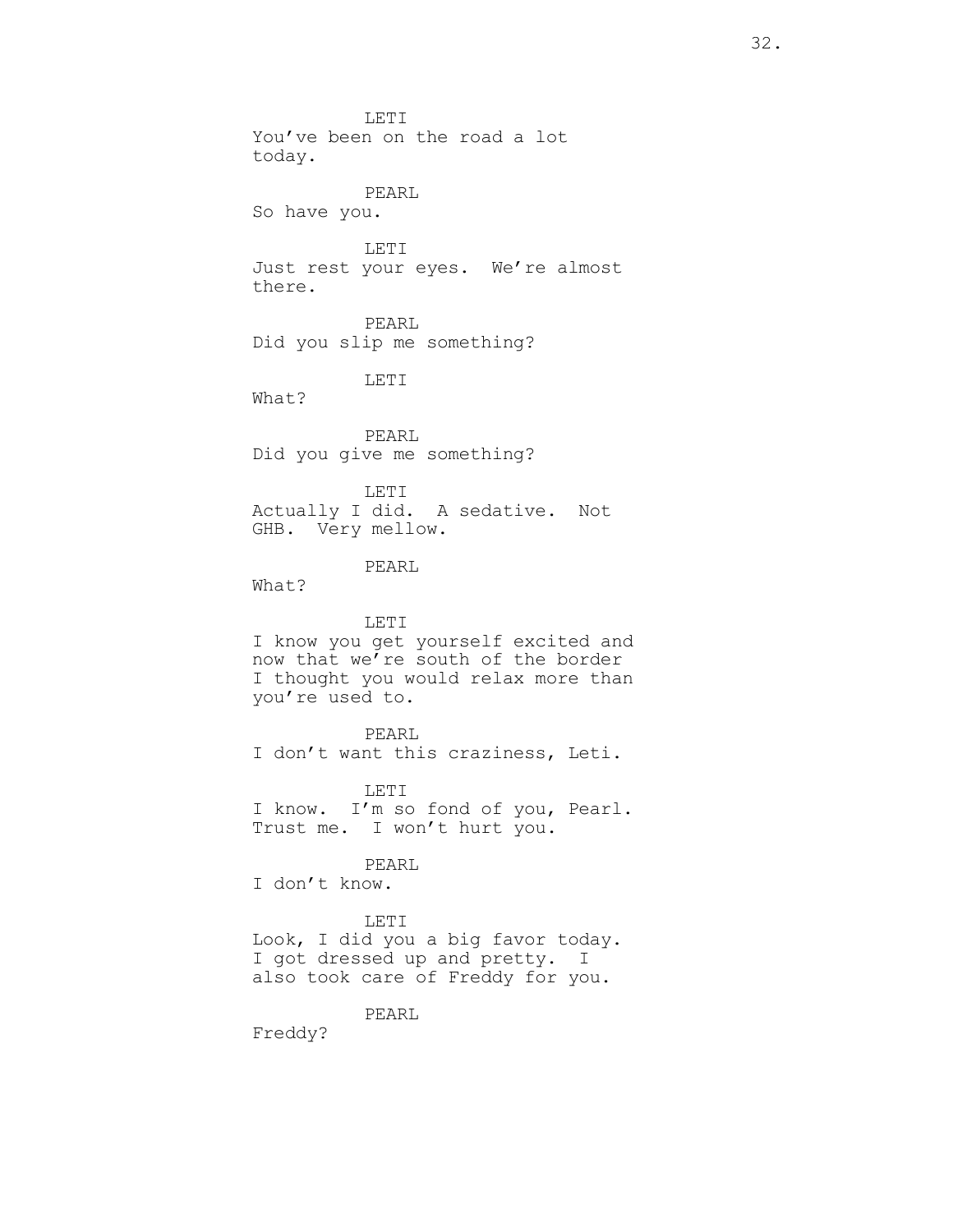LETI Look, most of my life I tried to figure out if  $I<sup>T</sup>$ m closer to Mother Teresa or axe wielding Lizzie Borden. Freddy's gone, Pearl. He's as good as dead. I took care of him.

Pearl passes out from the sedative.

LETI Poor baby . . .

EXT. ROSARITO BEACH HOTEL. EVENING.

Leti drives into the parking lot of this gated "low rent" resort complex on the ocean. Pearl is asleep.

> LETI (to herself) They've painted the old shack. I guess the rates have gone up.

She parks the Mustang like a teenage valet. She tries to wake Pearl but Pearl is on Cloud Nine.

> LETT. Wake up, cowgirl!

Leti lets Pearl stay inside the car and walks into the hotel lounge.

INT. ROSARITO BEACH HOTEL.

Leti approaches the front desk. Some American tourists are finishing up their registration. Leti, impatient, lights a cigarette. She sees the American couple using coupons.

> LETT. Oh for Christsake.

Her glance goes towards the sofa where another American is quietly negotiating with a well dressed, freelance prostitute.

> LETI This place has really hit the gutter.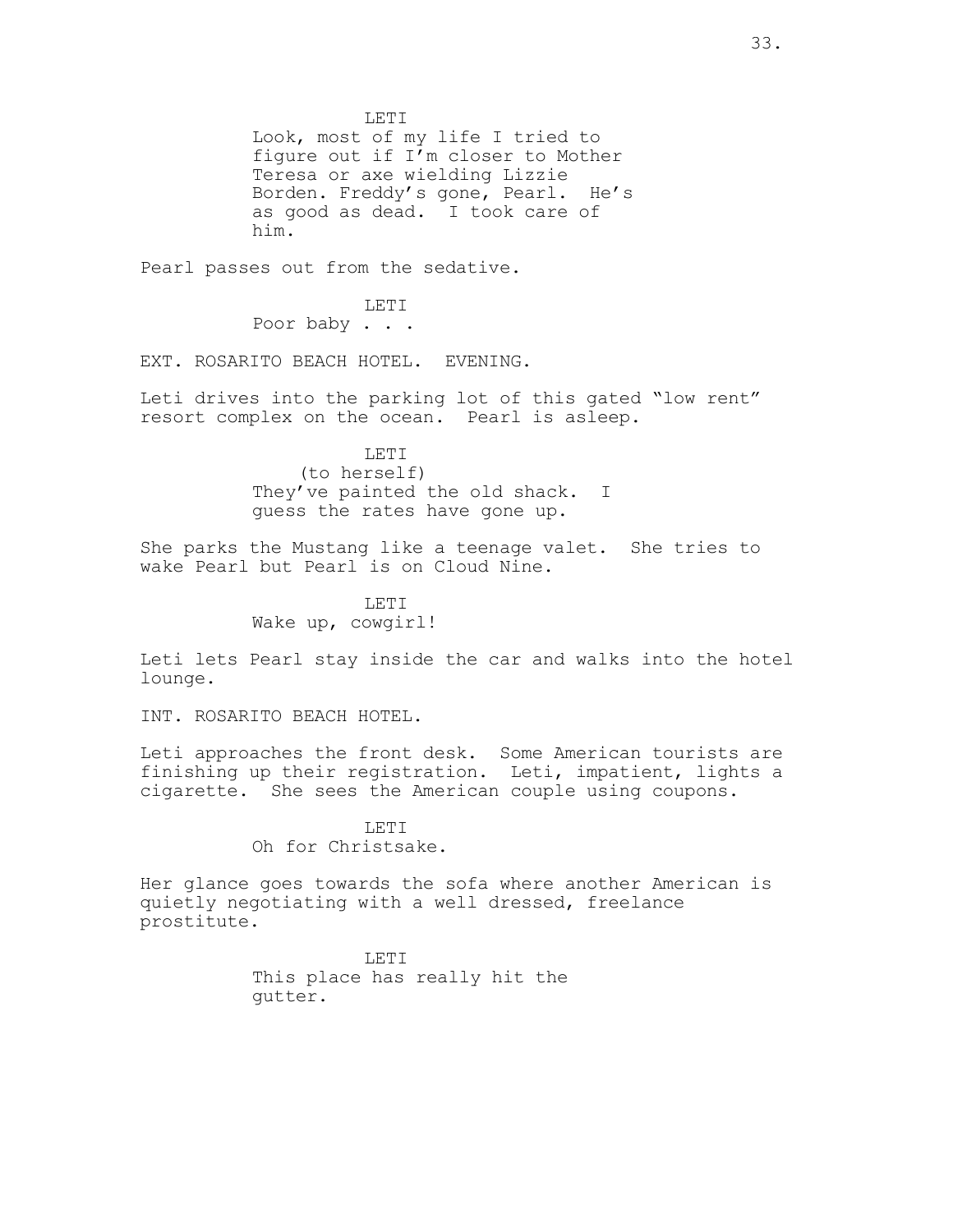She checks her cell phone. Then the hotel clerk leaves the American couple for some urgent matter. Leti takes all this in non-verbally.

PASSAGE OF TIME

The clerk has returned and concludes with the American couple. Leti approaches the front desk.

> LETI A balcony room facing the ocean. Maybe a few nights.

HOTEL CLERK One or two beds?

LETI

Pearl is walking up behind Leti, but Leti is unaware.

HOTEL CLERK

One bed.

One.

PEARL

One bed?

LETI Oh, Sleeping Beauty has awoken.

PEARL

Two beds.

LETI You want an ocean view, otherwise why come to Rosarito?

A sustained quiet look is traded between the two women.

PEARL Don't they have roll-away beds?

LETI Of course they do. (to the clerk) Give us a cot or bed on wheels. Okay?

The clerk signals to a bell cap to lead the women to their room. Pearl gives over her bag. Leti holds on to her bag. They go down a picturesque corridor and arrive at the elevators.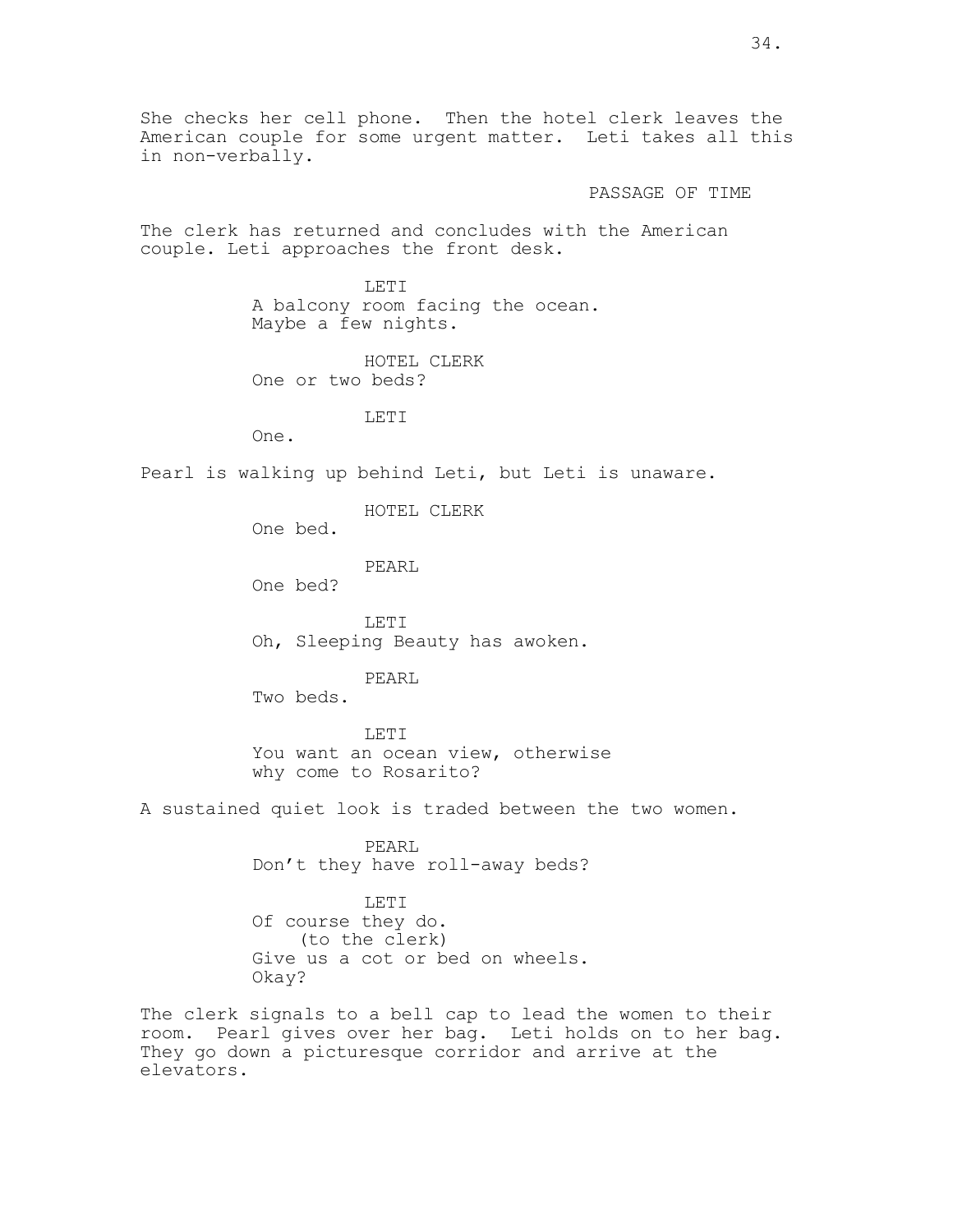PEARL I'm starving.

LETT. Let's see the room first.

INT. HOTEL ELEVATOR.

PEARL Do they have AC?

LETI Of course. You can tip the bell cap before he leaves.

The bell cap doesn't speak English. This is the slowest elevator in all of Mexico.

> PEARL Are we moving at all?

LETI Old electrical wiring, that's the beauty of ancient world.

PEARL His cologne is suffocating me.

INT. HOTEL CORRIDOR UPSTAIRS.

Elevator opens. The bell cap leads the women to their room. A pair of wasted beach guys in long swim trunks and flippers walk past them. Mexican music is piped into the hall. He unlocks their dusty room. It's colorful but not horrible.

> LETI I'll tip him. It's got a balcony.

PEARL No air conditioner?

LETI No air frío?

BELL CAP No, lo siento.

He goes to the sliding balcony doors and opens them.

BELL CAP

Esta bien?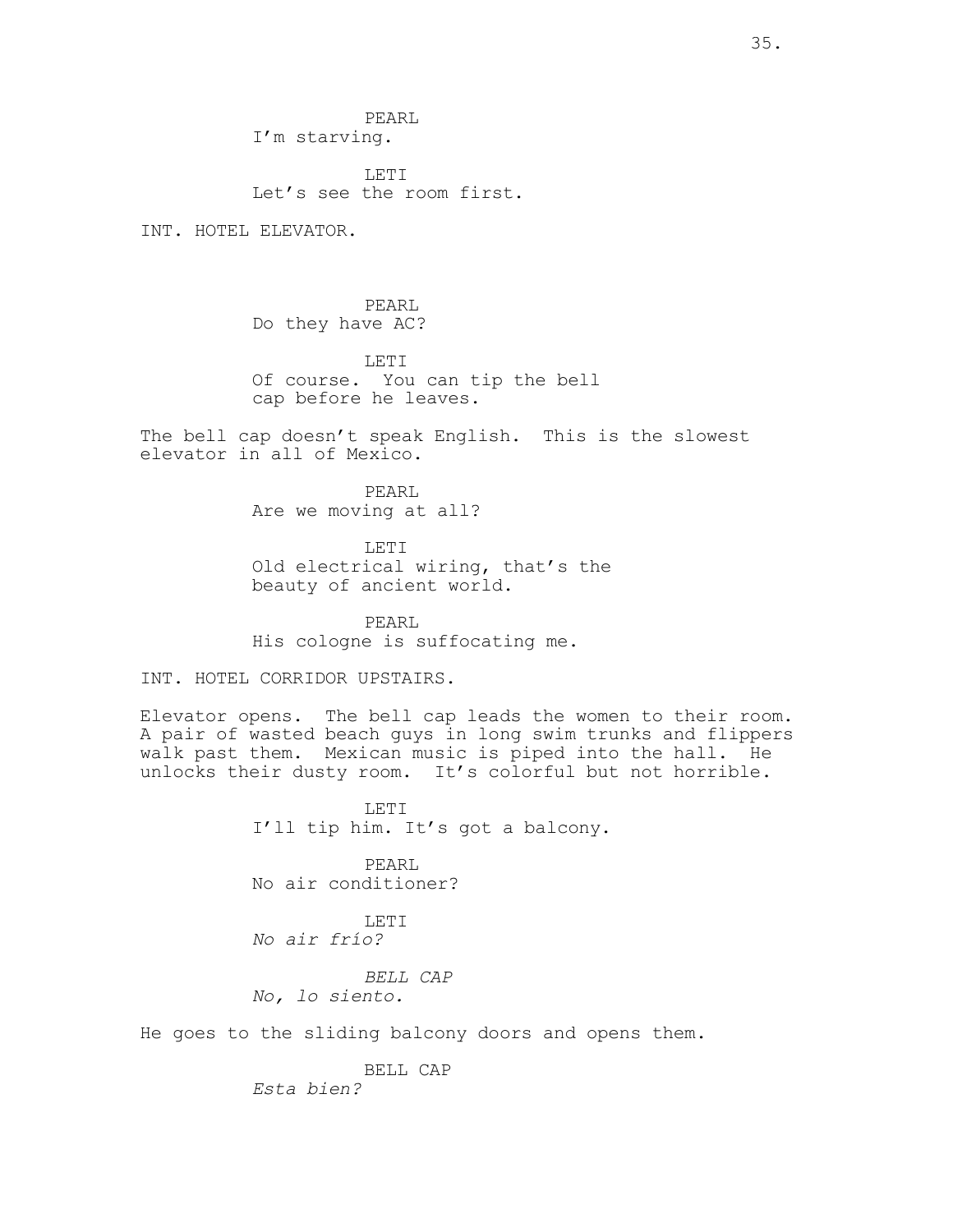Sí!

She tips him and he leaves.

LETI You hate it? PEARL There's a breeze. LETI It's a lovely breeze. And the roller bed is on its way. I promise you.

LETI

There's a knock on the door. Another hotel staffer enters with a white wine chilled in bucket of ice, two wine glasses and a bowl of fruit.

LETI

Perfecto.

She tips the staffer and he leaves. Leti opens the wine and pours while Pearl is on the balcony.

> PEARL So I'm still in shock.

LETI About Mexico?

PEARL About Freddy. You didn't get to him. It doesn't add up. You'll just screwing with my mind.

LETI That's right.

PEARL So stop screwing around, Leti.

LETI

Fair enough.

PEARL I don't like those games.

LETI Okay. Cheers.

36.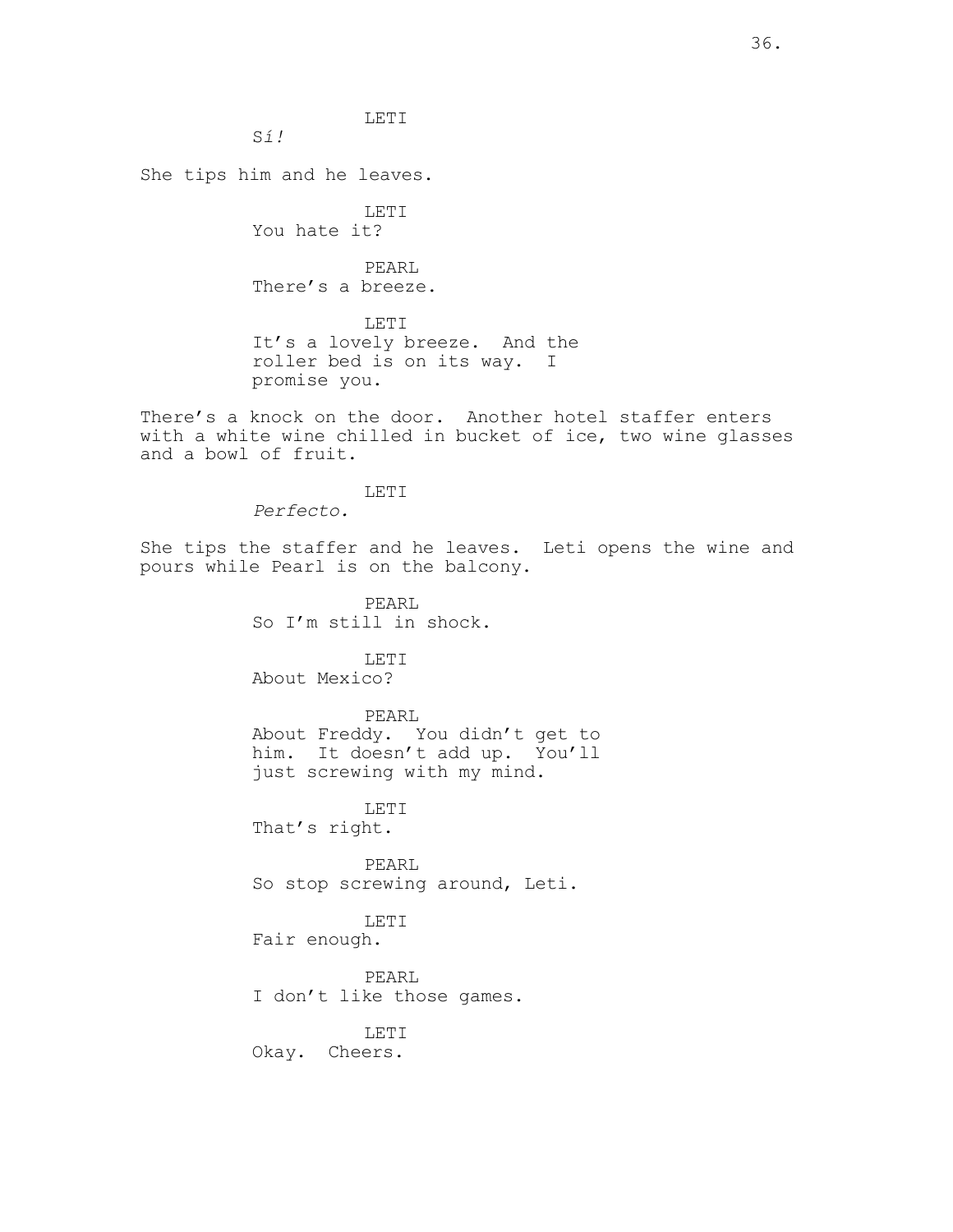She tries to clink glasses with Pearl. Pearl reluctantly plays along.

> PEARL (O.S.) How did you know I like white wine? LETI I asked Freddy. PEARL What else did he say about me? LETI That you like sex in the shower. PEARL (O.S.)

There's a wonderful meteor shower.

LETI

Really?

Leti joins Pearl on the balcony. The ocean view is expansive and intoxicating. The night sky is alive with stars and moving lights.

> PEARL I've seen meteorite showers before but . . .

LETI This one's spectacular. I'll order room service to bring up dinner.

PEARL I like your dress.

LETI It's a Calvin Klein knock-off. I bought it in the lobby boutique while you were in the car.

PEARL How long was I asleep?

## LETI

About an hour. There are three Consuelas working the hotel. Two in the gift shop and one running the beauty saloon. How's the wine?

PEARL

Not bad.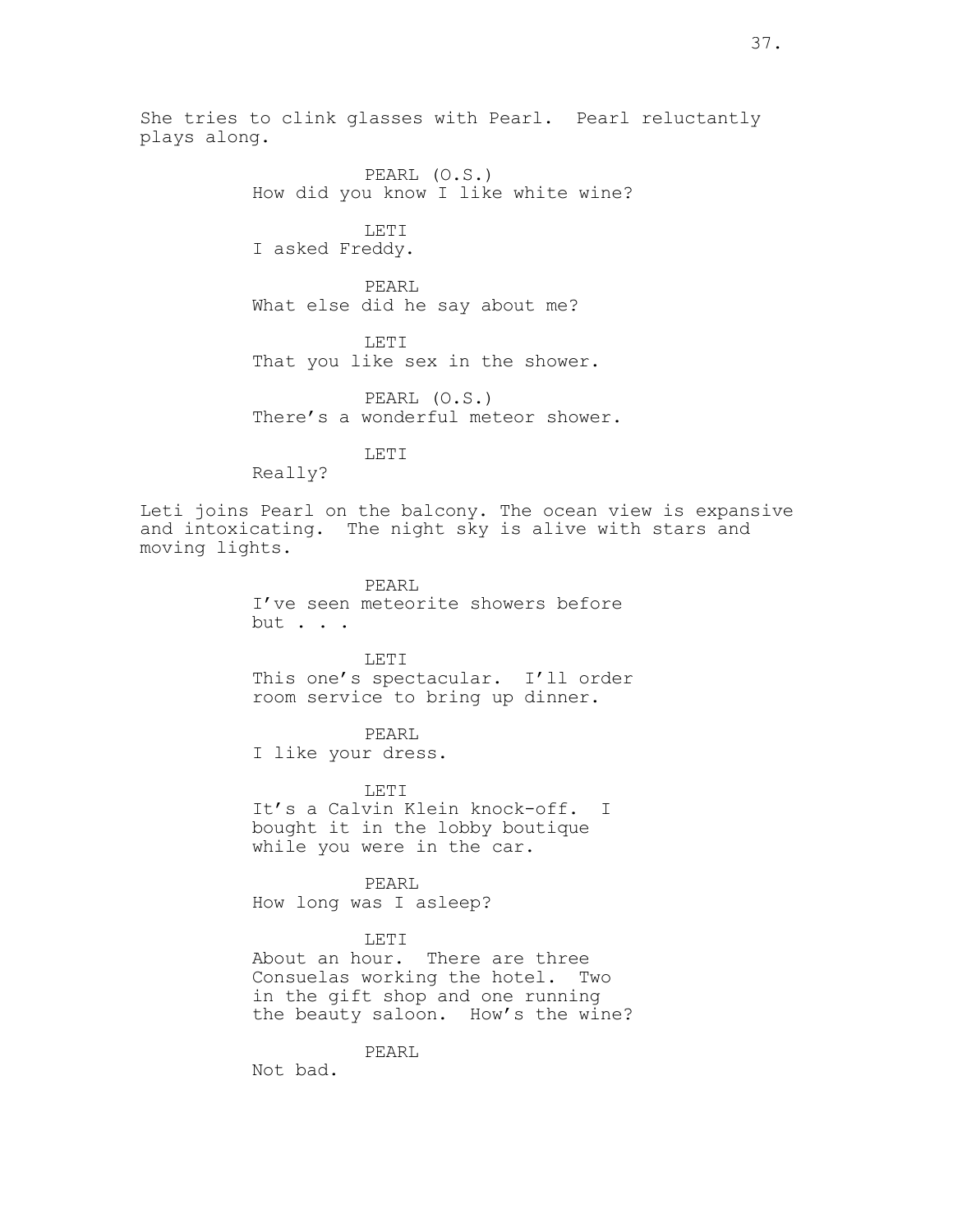Leti touches Pearl's hair softly.

LETI Nice hair. No split ends. Sometime my hair's like the wrong end of a witch's broom.

PEARL Did you ever hold a job?

LETI (pouring another glass) I was a dental assistant. "You don't have to floss all your teeth, darling, just the ones you wish to keep."

PEARL When?

LETI A year ago. And you?

They stand shoulder to shoulder but not quite touching.

PEARL I worked nights in a law firm proofing documents from Texas. We still had Enron documents, can you believe it?

LETI You sound so smart.

PEARL Yeah. I read a lot. I like to text message.

LETI Why did you take up with Freddy boy?

PEARL When he was on good behavior it was magic.

LETI Love is magic.

PEARL I believe in magic, not love.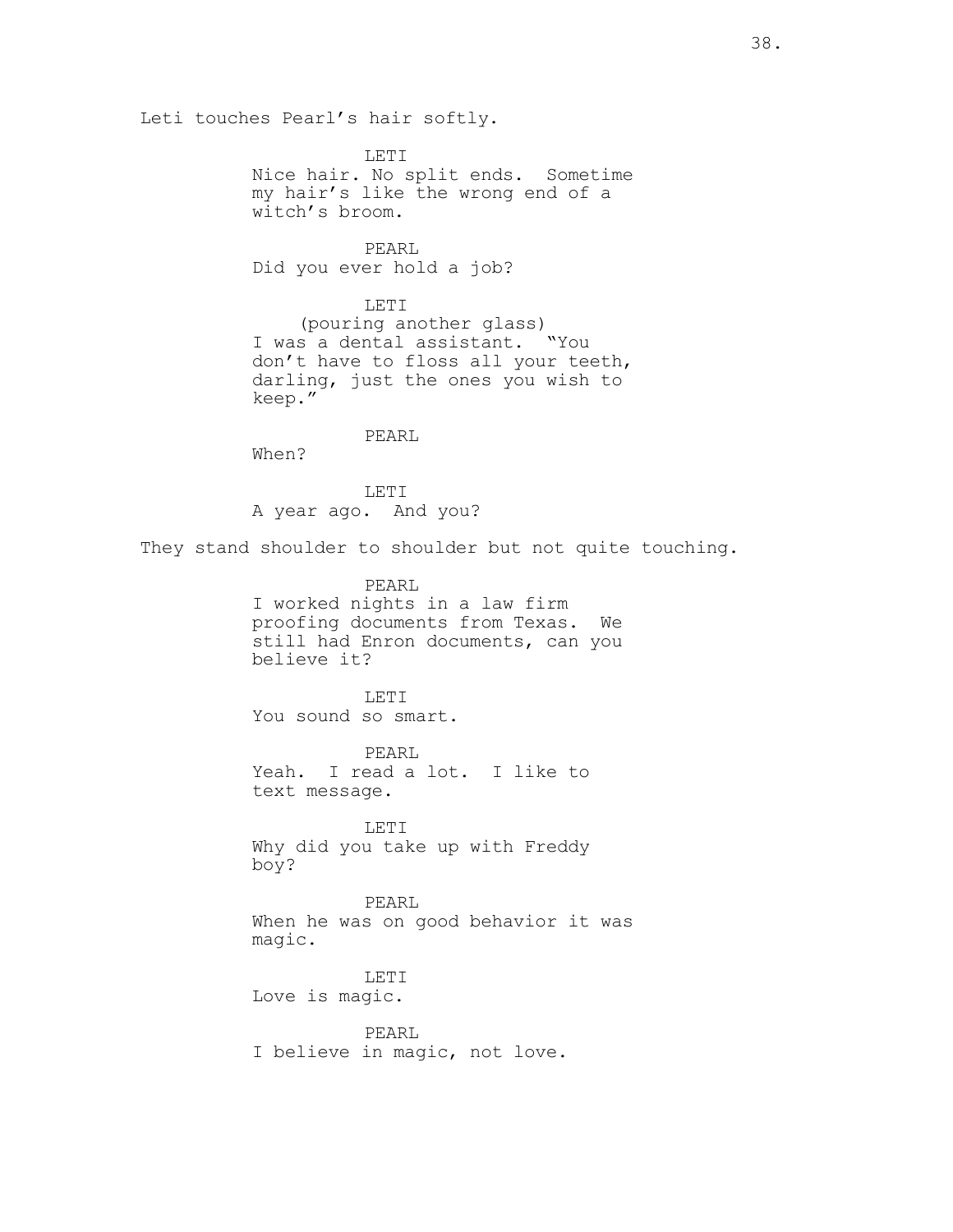LETI So do I, Pearl. Leti appears dizzy and reaches for the balcony rail. PEARL Are you okay? LETI My head's spinning. PEARL The wine? LETI I don't know. PEARL Do you trust me, Leti? LETI Did you slip something in my wine? PEARL No. LETI I don't believe you. She drops the glass and reaches out to Pearl. PEARL I got you. Let's sit down. Pearl leads Leti to the bed. PEARL Better? LETI I got to lie down. Leti reclines on bed. PEARL What did you tell Ralph's mother before leaving? LETI Said I wasn't coming back. I told

her that some gang members were pissed at Ralph for something and he was in danger.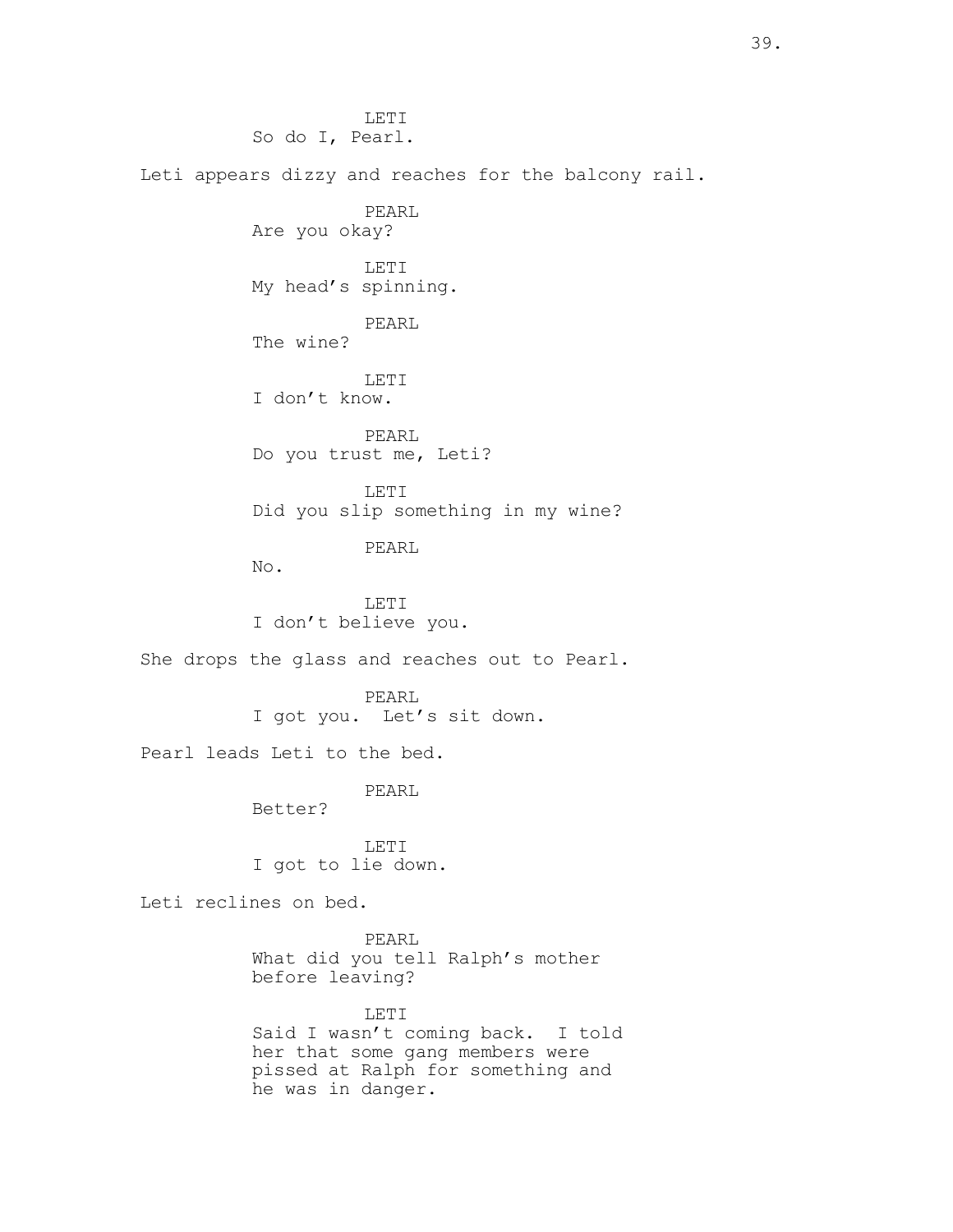PEARL She believed you? LETI Yeah. PEARL You packed everything? LETI Everything I could take in two arms. Leti passes out. Pearl leaves the hotel room. AN HOUR LATER Pearl reenters the room and sees Leti stirring. PEARL Are we a pair, Leti? LETI A pair of what? PEARL Do you think the cops will come? LETI No. Leti closes her eyes and Pearl takes a deep long look at her. PEARL The sky's gone black. Not a meteor in sight. I feel so insignificant and small. Even homesick. LETI Close your eyes, Pearl. PEARL They are closed. Leti, her eyes still closed, hums a lovely melody. She

reaches for Pearl's hands and she doesn't recoil. Leti initiates a slow dance on the balcony and Pearl maintains a proper distance so they aren't cheek to cheek. A raven lands on the balcony, unbeknownst to the women.

> LETI Your hands are so warm.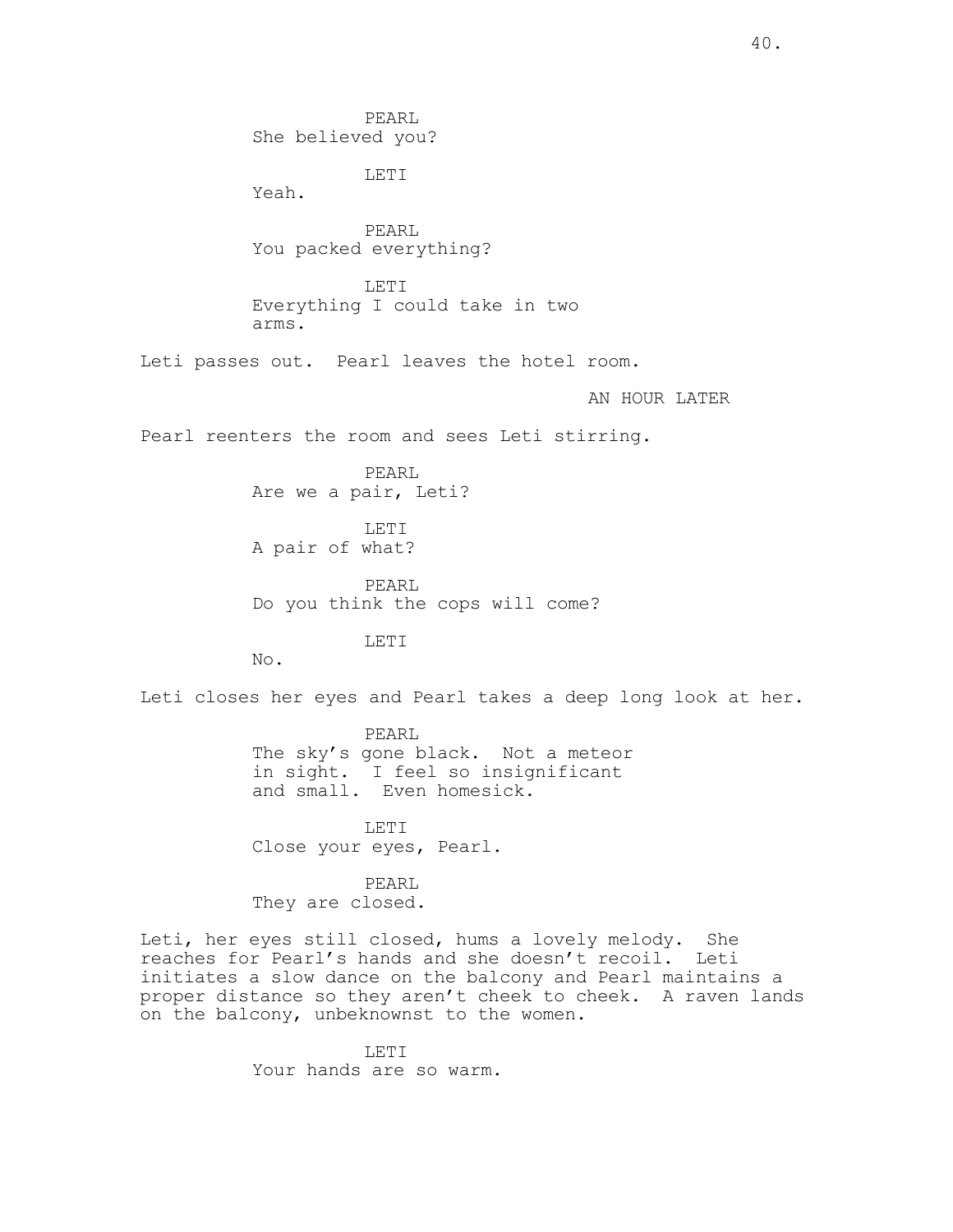PEARL How did you meet Freddy?

LETI I called his shop a couple of times.

PEARL

And?

She opens her eyes and sees Leti's eyes still shut.

LETI I mentioned your name. Told him something urgent was going on. He met me at the IHOP in Van Nuys.

PEARL He showed up?

LETI I had Belgian waffles. He looked stupid and boyish.

PEARL Did he fidget with his motorcycle ring?

LETI

Yeah.

PEARL Was he flirting?

Leti opens her eyes to meet Pearl's.

LETI He stopped flirting when I told him I couldn't stand the touch of a man.

PEARL You let him kiss you?

LETI Yes. On the neck. Not on the lips.

PEARL What did he say about me?

LETI That you boss him around too much.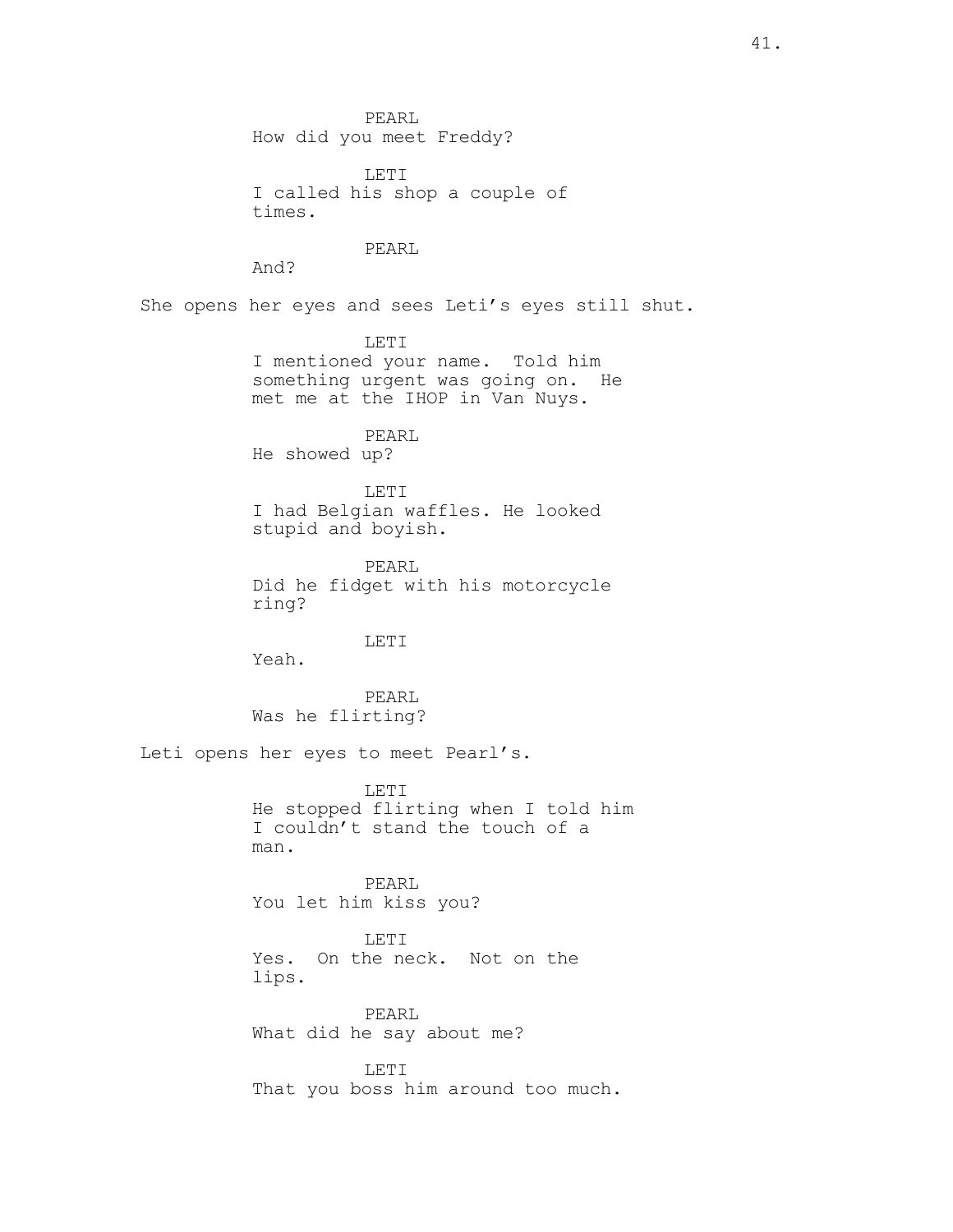PEARL You spiked his drink.

LETI Four pills in his coffee mug.

PEARL You really did it, didn't you?

LETI He's gone. The sin's on my head alone.

Pearl breaks away and shudders. She sees the raven.

PEARL I'm very cold.

LETI Take my shawl.

She drapes the shawl around Pearl. The raven flies off. The phone rings several times.

> PEARL Are you going to get that?

Leti crosses to get the hotel phone.

LETI

Hola?

PEARL Who is it?

LETI I can't understand you? No comprendo todo, verdad. El doctor? (to Pearl) Did you call for a doctor? (back to phone) You got the wrong room. El numero incorrecto, estupido! (hangs up)

PEARL Do you understand Spanish?

LETI No. Think we need to get a couple of margaritas downstairs. I don't like this wine. (MORE)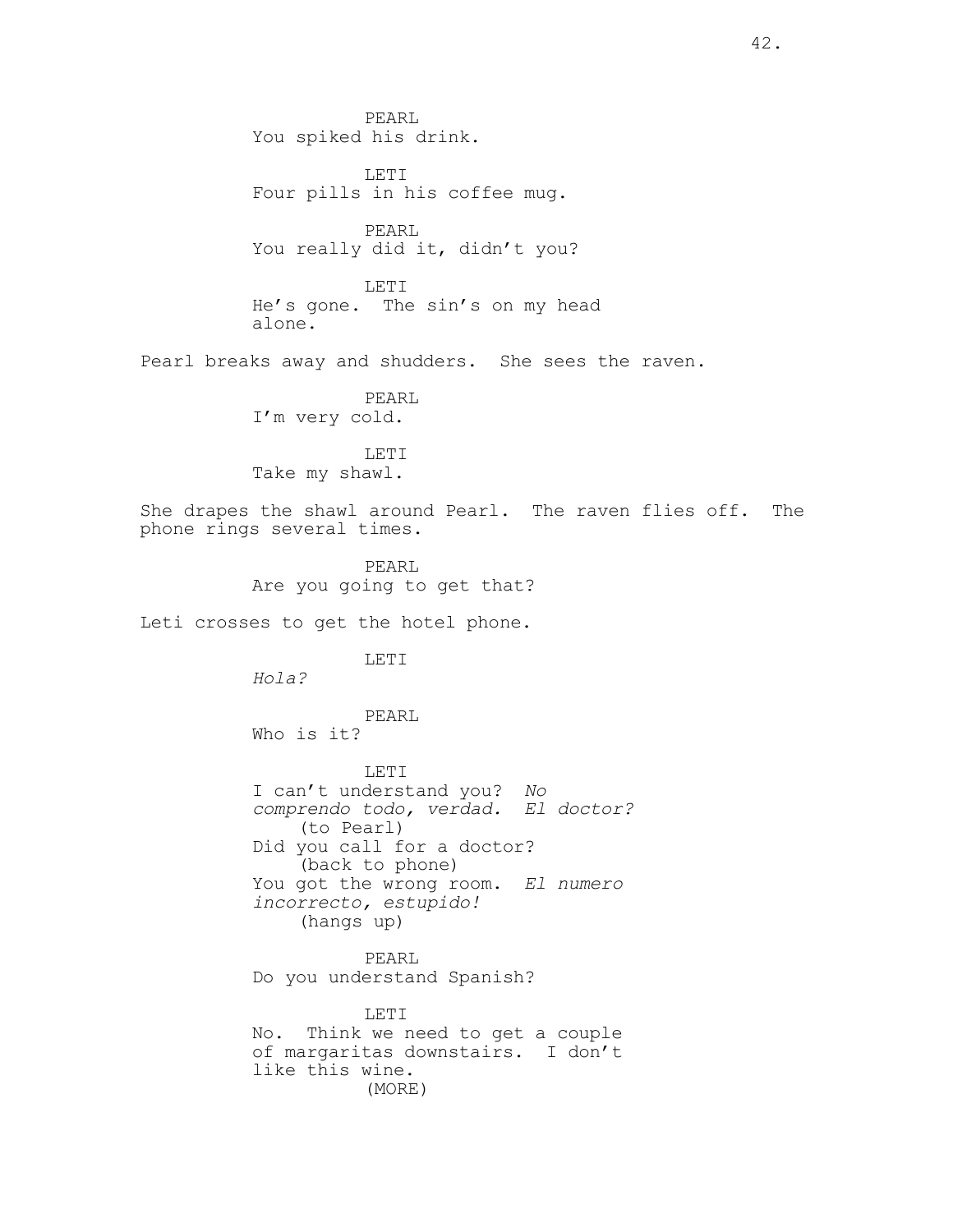There's a lounge show with dinner, Pearl. That'll take your mind away. Let's go. PEARL I'm not going to sleep with you tonight. LETI What? PEARL The desk clerk gave me a dirty look. LETI I'll sleep on the goddamn couch. I have no expectations. And you're full of mixed messages. I don't sleep with women. I don't seduce chicks. Leti closes and locks the balcony doors. She takes a tight jacket out of her bag and puts it on. PEARL I drank too much. LETI So? PEARL What about the cash you left in the car? LETI It's yours to spend or to keep. Leti goes to the front door and opens it. PEARL Why do people whisper? LETI Ya basta. Leti leaves the room. INT. HOTEL RESTAURANT. Leti and Pearl are escorted to a table by the ocean front windows. There are many patrons around them. LETI (cont'd)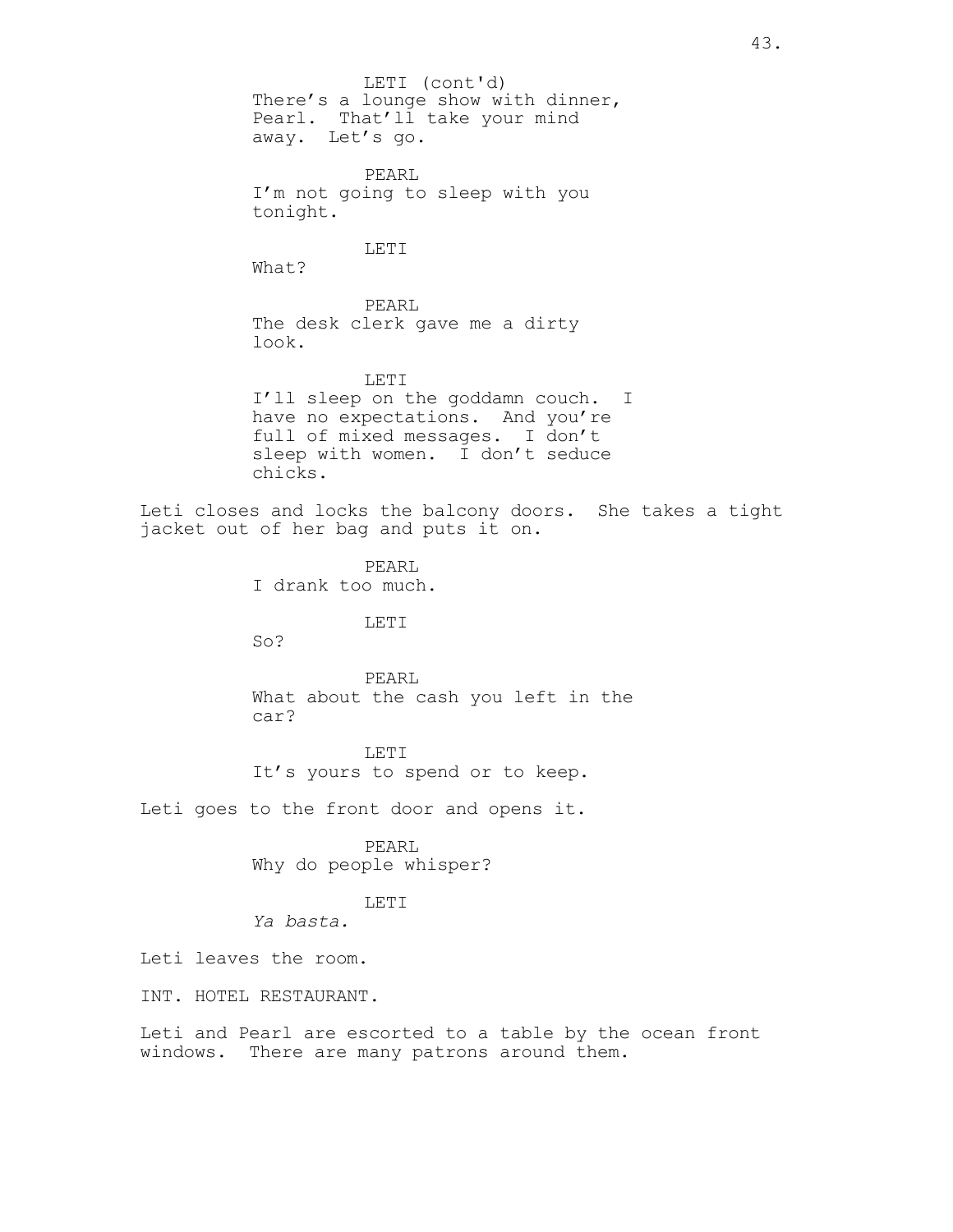LETI Is this table okay? Pearl smiles oddly. They sit. Leti lights a cigarette. PEARL Are you people staring at us? LETI No. Well, maybe they are at you. PEARL How did you get the \$70,000? LETI I had \$100,000 a month ago and I lost track of the days. I owed Ralph's mother some money. I don't handle money very well, Pearl. Look at me, please. Pearl returns eye contact. LETI I got to go to the powder room. I'll be back. Leti exits nonchalantly. Pearl surveys the large restaurant. A mariachi trio is roving. TEN MINUTES LATER Leti returns. Her hair is combed differently. PEARL While you were in the rest room, a man came over to our table. LETI What did he want? PEARL He asked about my necklace. He

said he noticed us at check-in. He liked our car.

LETI Which guy?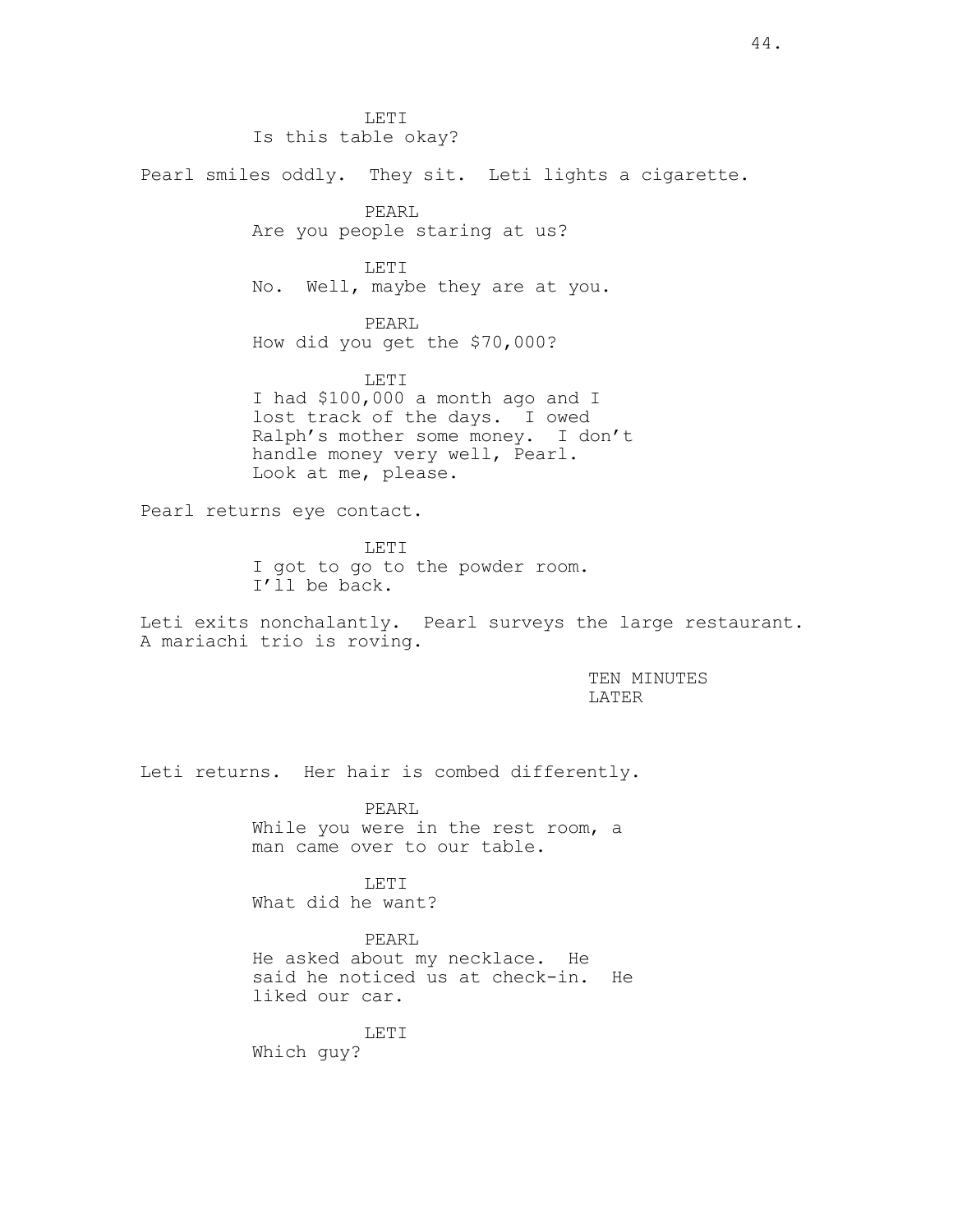PEARL A fat guy.

LETI What did you say to him?

PEARL I said I like pearls.

LETI Did you order?

PEARL

Lobster.

LETI For both of us?

She lights another cigarette.

PEARL Don't smoke anymore.

LETI Where is this guy, Pearl?

PEARL Sitting at the opposite corner. Right by the piano. Wearing a large cowboy hat and white carnation. He told me he's a cop.

LETI That's such bullshit.

PEARL Why would he lie?

LETI Cops don't wear cowboy hats.

PEARL Chuck Norris does.

LETI

Come on.

PEARL He showed me his badge.

LETI They buy tin badges in the fucking barrios.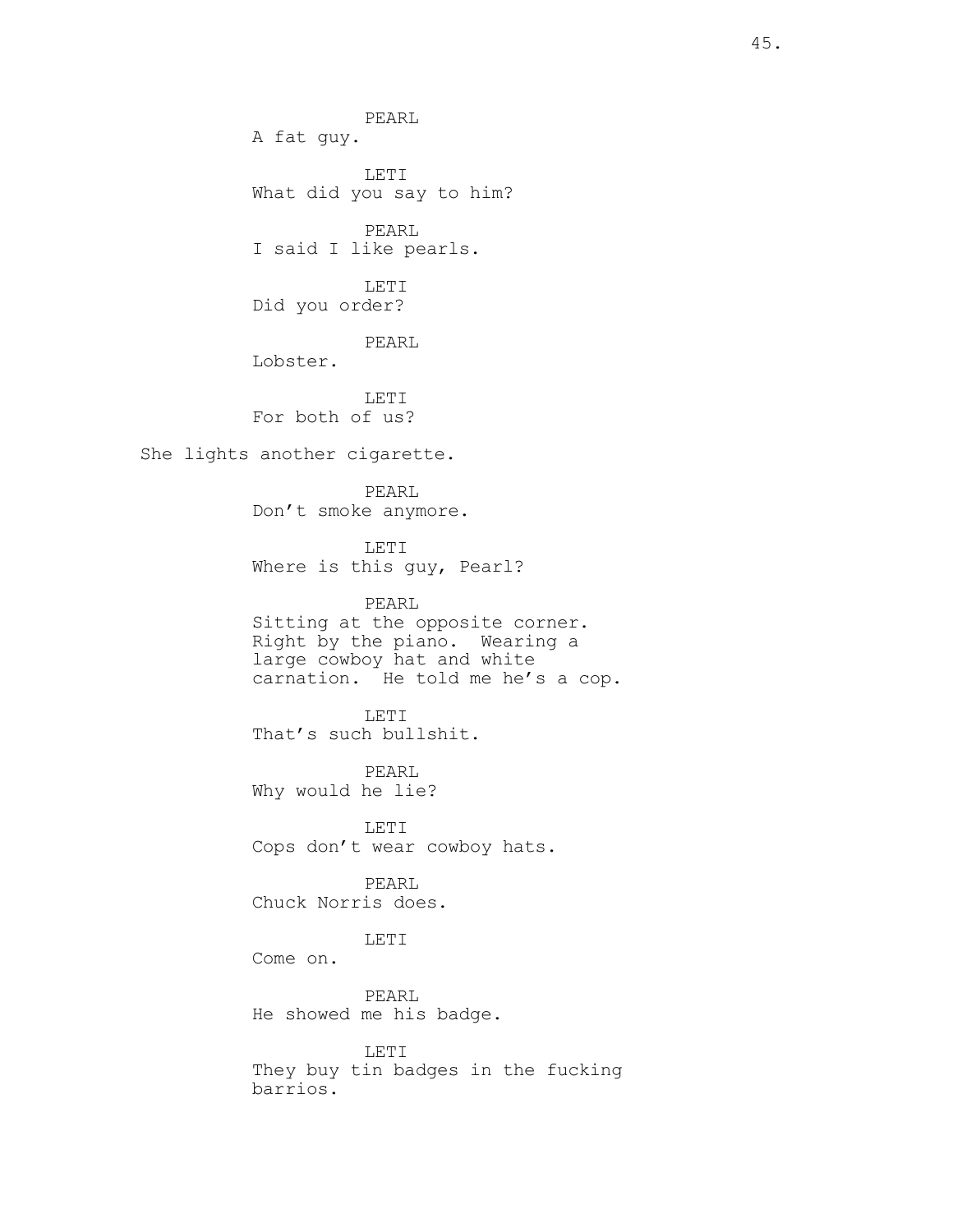We see the alleged cop in the corner and he has a cowboy hat one size too big. He seems aware the women are eying him.

> LETI That jerk looks a like an avocado farmer from Guadalajara.

PEARL He says his brother Luis is one of the hotel owners.

LETI And I slept with Donald Trump before he got hair plugs.

Pearl shows Leti the card the stranger gave her.

PEARL It says policia secreto. He said that means he's a detective.

LETT. And he tells young girls lots of secretos.

PEARL He's coming over.

LETI

Sweet.

The stranger is very short and slow but he does make it across the room to their table. He smiles without working most of those big muscles.

> STRANGER Buenos noches.

LETI Same to you.

## STRANGER

I'm married 19 years and my wife has leukemia. She has an odor. I love her like a sister. God knows I'm good to her. We had a telethon for her last month and raised ten thousand dollars.

LETT. Que lástima!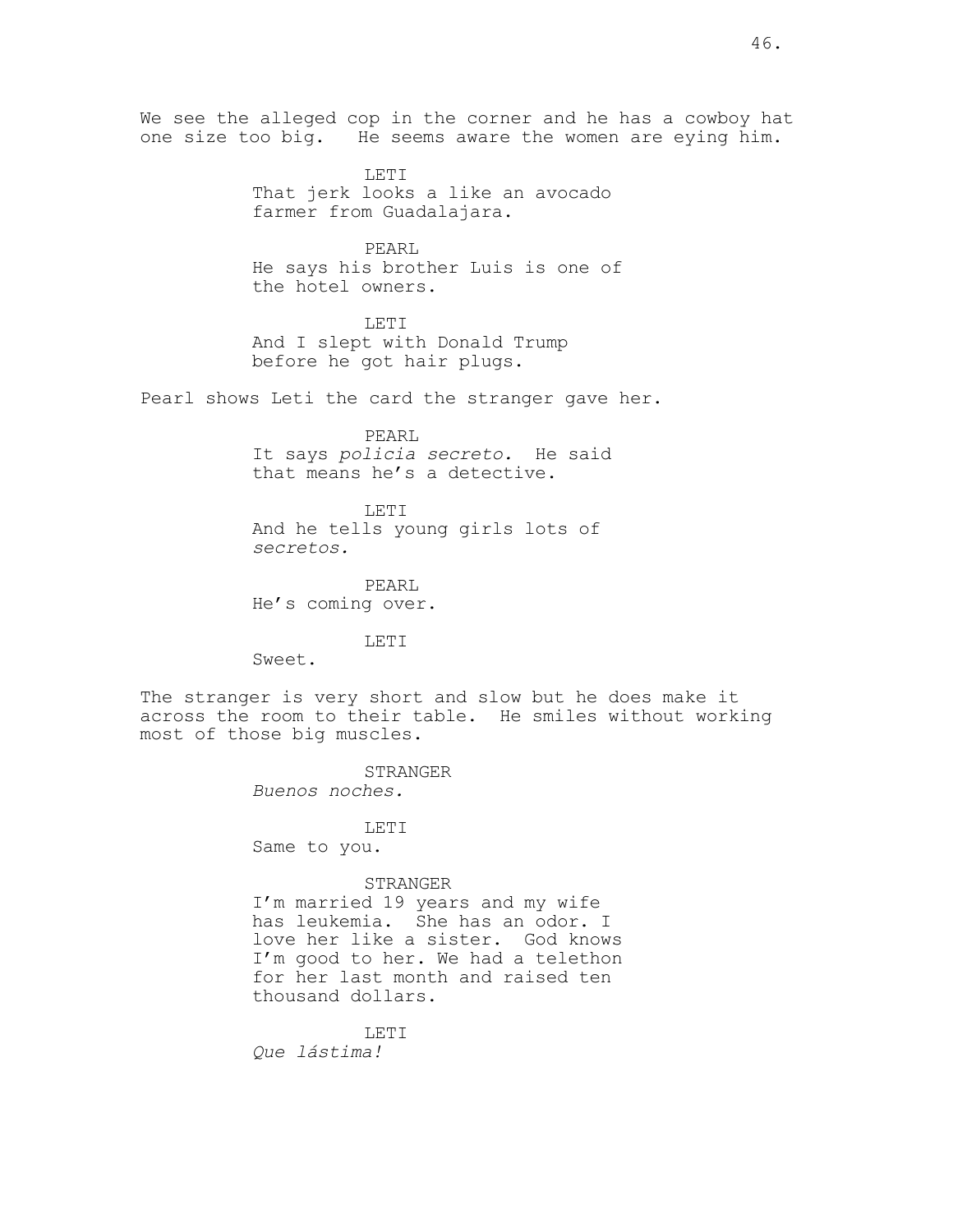STRANGER Can I sit down? Por favor?

LETI No. Puedo ayudarle?

He sits and smiles a little more broadly. Two smiles for each gal. He drinks Leti's glass of water.

#### STRANGER

I shouldn't talk about my wife to you when it makes me look loco. I like your car. I see you when you came. I noticed the license plates. Very sexy. I own a '68 pony. I love all ponies. A lot of cars come from L.A. and go to TJ chop shops. You know that's true. I swear to you that if a Mustang has a Saint Christopher on the dash, no carjacking and no chop shop. And that is true too. I want to buy you drinks.

#### LETI

No gracias.

STRANGER I'm a detective. You cannot say no. Here's my card.

He gives Leti an official card.

STRANGER And here's my badge.

He flashes his badge.

LETI No me gusta Santo Christopher.

### STRANGER

I told your friend that I watch Sex and the City and she looks like Sarah Jessica Parker. But prettier.

LETI Half the women on this planet are prettier than that twit.

STRANGER Are you afraid of policia?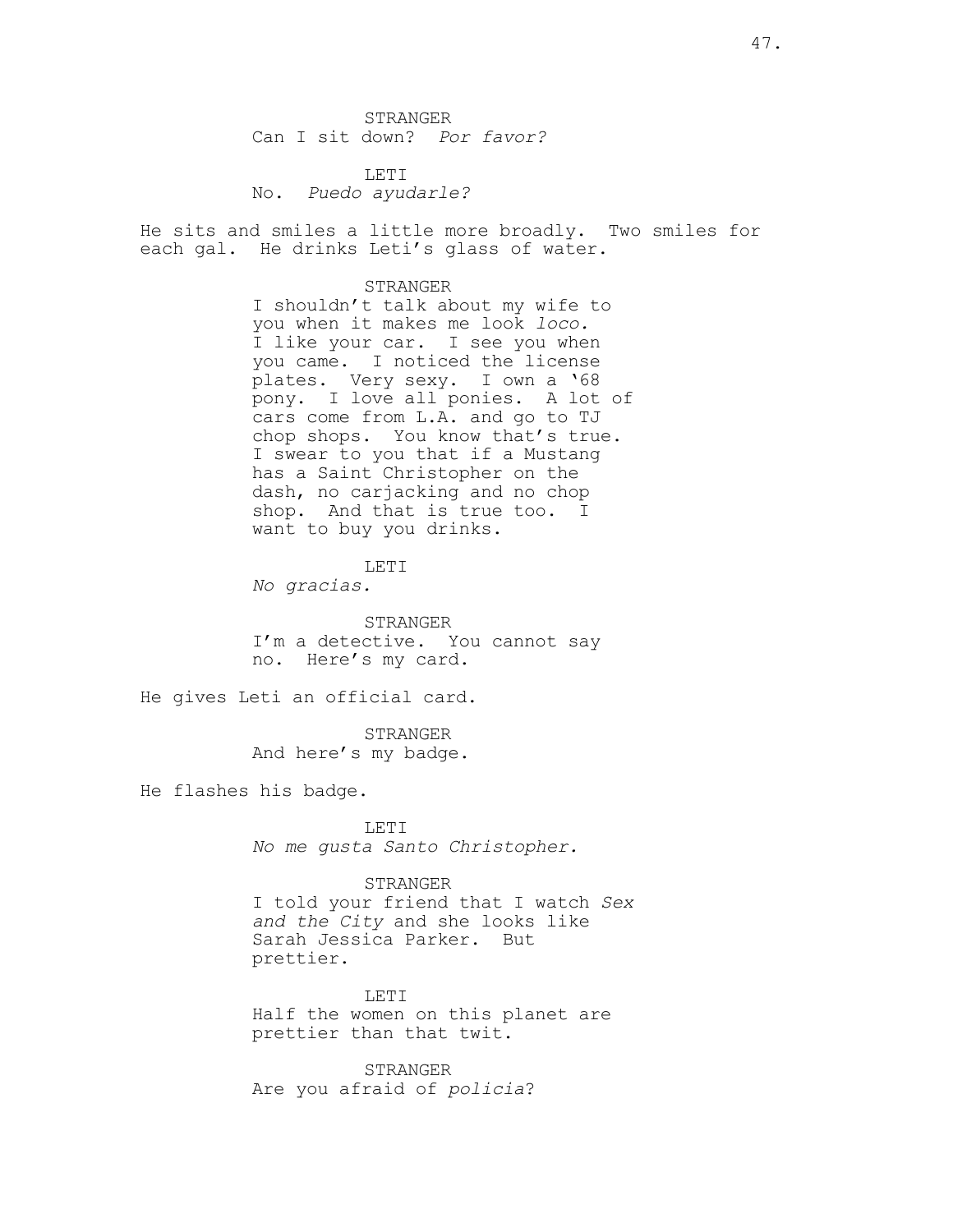Leti signals for the waiter to come over. The waiter is shying away from their table.

> LETI Mexican cops are worse that Mexican banditos.

## STRANGER

My brother asks me to check people out. I'm not supposed to do this for one hotel. So I told him I would only check out the pretty women. I found some things in your pony car.

LETI Like what, Pedro?

STRANGER My name is not Pedro.

Leti looks at the official card he gave her.

LETI Like what, Fernando?

STRANGER Marijuana. And marijuana seeds.

LETI No, you idiot. I have a parakeet and she has to eat.

STRANGER

Show me a photo of this parakeet.

LETI Vaya, tu pinga!

He laughs and sees the lipstick on his water glass. With a napkin he removes the lipstick and then he shows Leti the color on his napkin.

> STRANGER Please stop speaking Spanish. Your Spanish is awful.

LETI So is your English, Señor Jerko.

STRANGER You can feel a cop, or you can cop a feel. What do you like?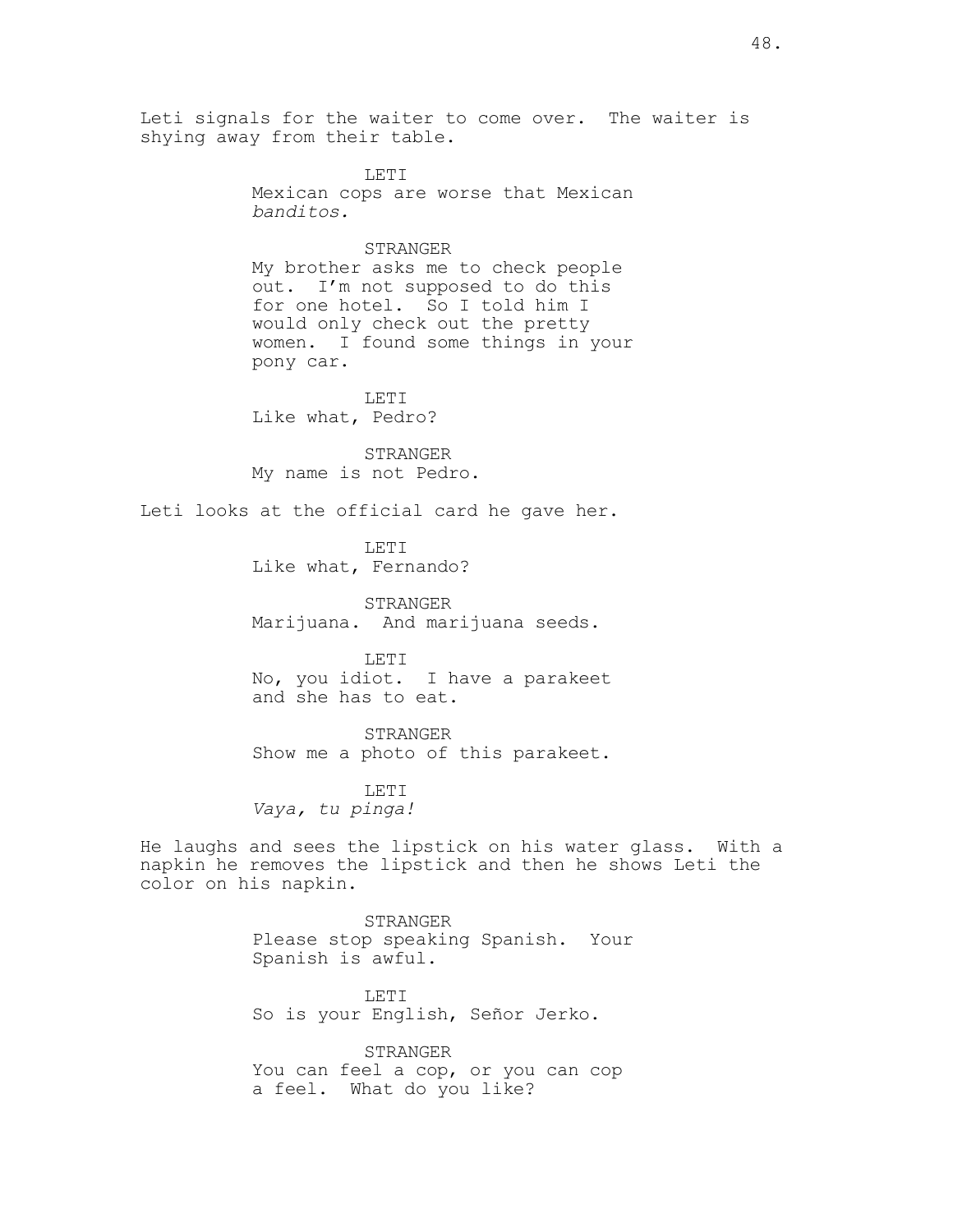Mariachi music gets louder and the musical trio serenades their table.

> LETI For the love of Christ! Go ahead and dance with him.

## PEARL

What?

LETI Make him happy.

The stranger smiles and takes Pearl by the hand. She rises and they go onto the parquet dance area. While they are dance, a waiter brings another round of drinks including a draft beer for the stranger. Leti drops pills into his beer.

> PEARL My feet hurt.

STRANGER So do mine.

PEARL Can we sit down?

STRANGER No. This is the first night without my wife in 19 years.

PEARL Where is she?

STRANGER That's a very funny question. What is your name again?

PEARL

Pearl.

TEN MINUTES LATER

Leti is eating lobster. The stranger and Pearl walk to the table.

> STRANGER Now I want to dance with you.

LETI A hundred dollars a dance.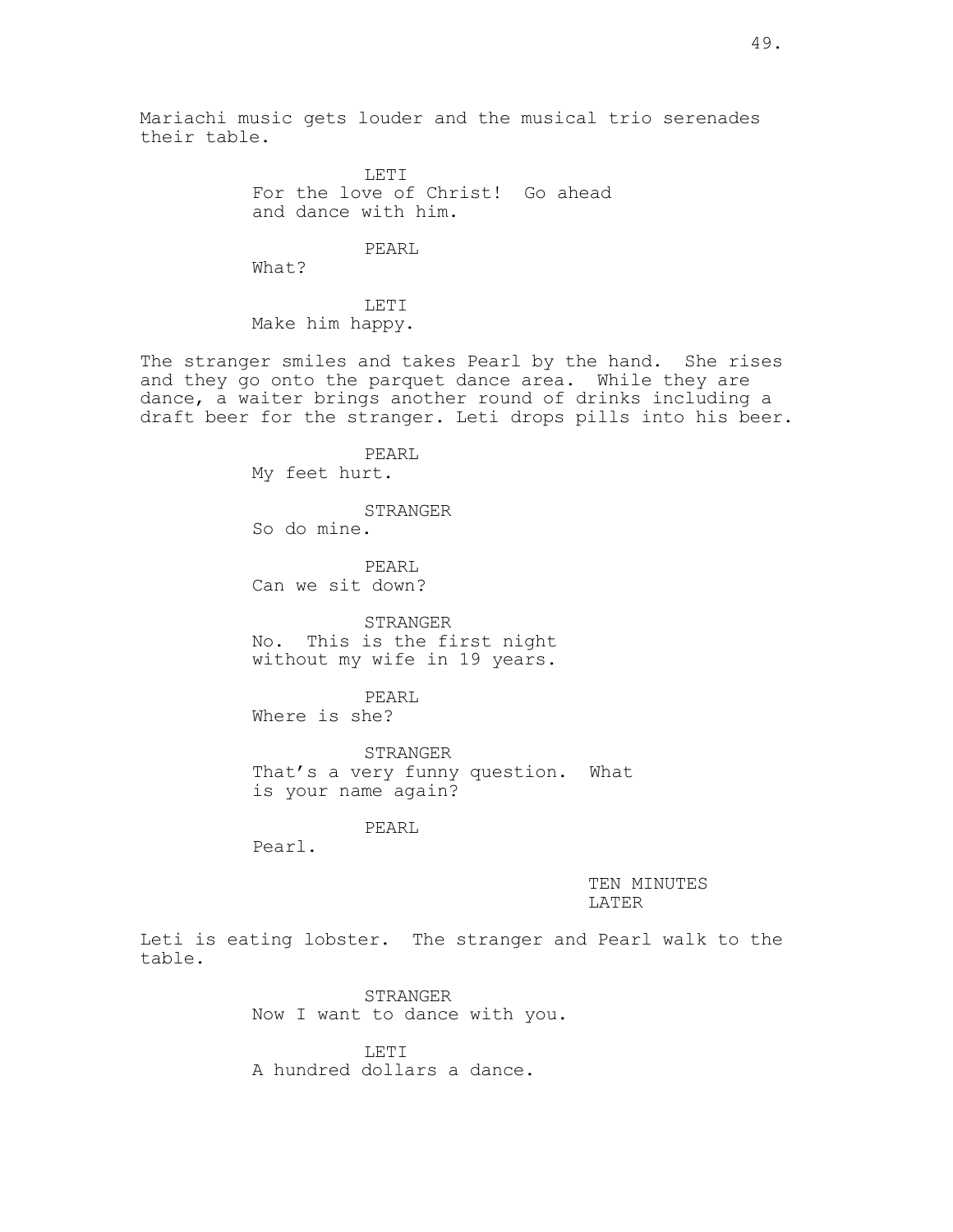STRANGER I will pay. LETI That's a joke. (he laughs) I think it's time you go. STRANGER I'll go in five minutes. We'll still having fun. He sits down, his hand on the draft beer. LETI I worry about your wife. STRANGER Thank you. He drinks his beer. LETI And I think you care about your children. STRANGER We have four boys. LETI That's beautiful. STRANGER I found money in your car. LETI Did you take our money? STRANGER Of course not. \$20,000. LETI So what the hell do you want? STRANGER I worry about your safety. This is very true. You don't believe. LETI I don't believe you.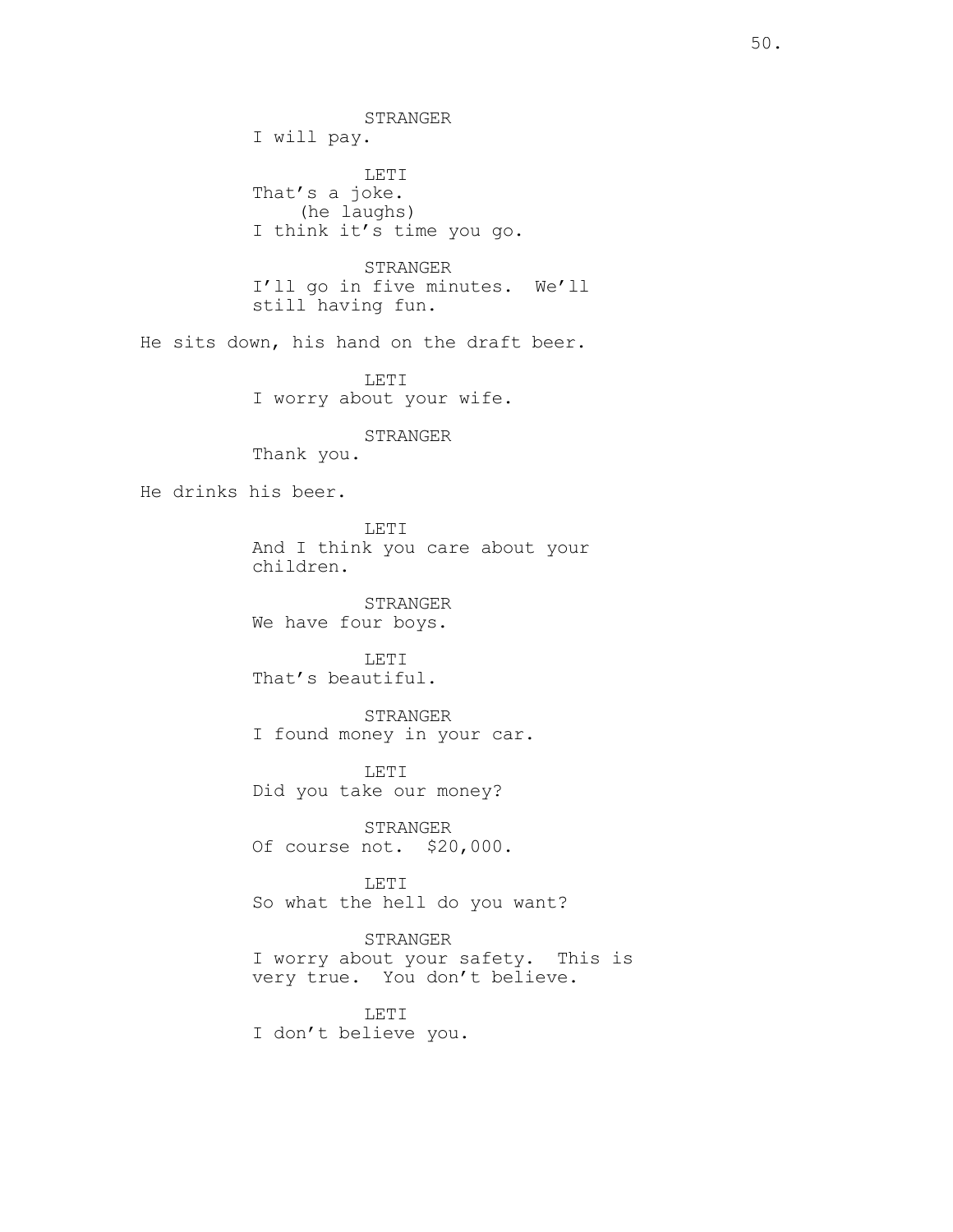STRANGER

Well, with the marijuana and the money, I believe you are in trouble. And I believe you need to come to headquarters with me. I can help you. You come and then I return you to the hotel.

## LETI

We need to go to our room first to get some things. I'm on a daily prescription. It's medical.

STRANGER I'll come with you.

LETI If you must.

Pearl and Leti exchanges glances. Nothing feels comfortable. He finishes his beer. Pearl hasn't touched her plate. Leti has one more bit of lobster before pushing her plate away.

> PEARL I haven't eaten.

> > LETI

Vamonos?

The stranger takes Pearl by the arm. The waiter acknowledges the stranger. Leti shows the room key number to the waiter. The Mariachi band proceeds to another table. Leti lights a cigarette and throws down some tip money.

INT. HOTEL CORRIDOR DOWNSTAIRS.

Pearl is still locked arm in arm with the stranger as they walk behind Leti. They pass other hotel guests. The stranger's cell phone rings. He answers.

#### STRANGER

Sí?

LETI (whispers to Pearl) He's leaving us soon.

### STRANGER

No puedo ahora.

He's done with his call and returns his attention on Pearl and Leti. They approach the elevator. Leti reaches for his jacket lapels seductively.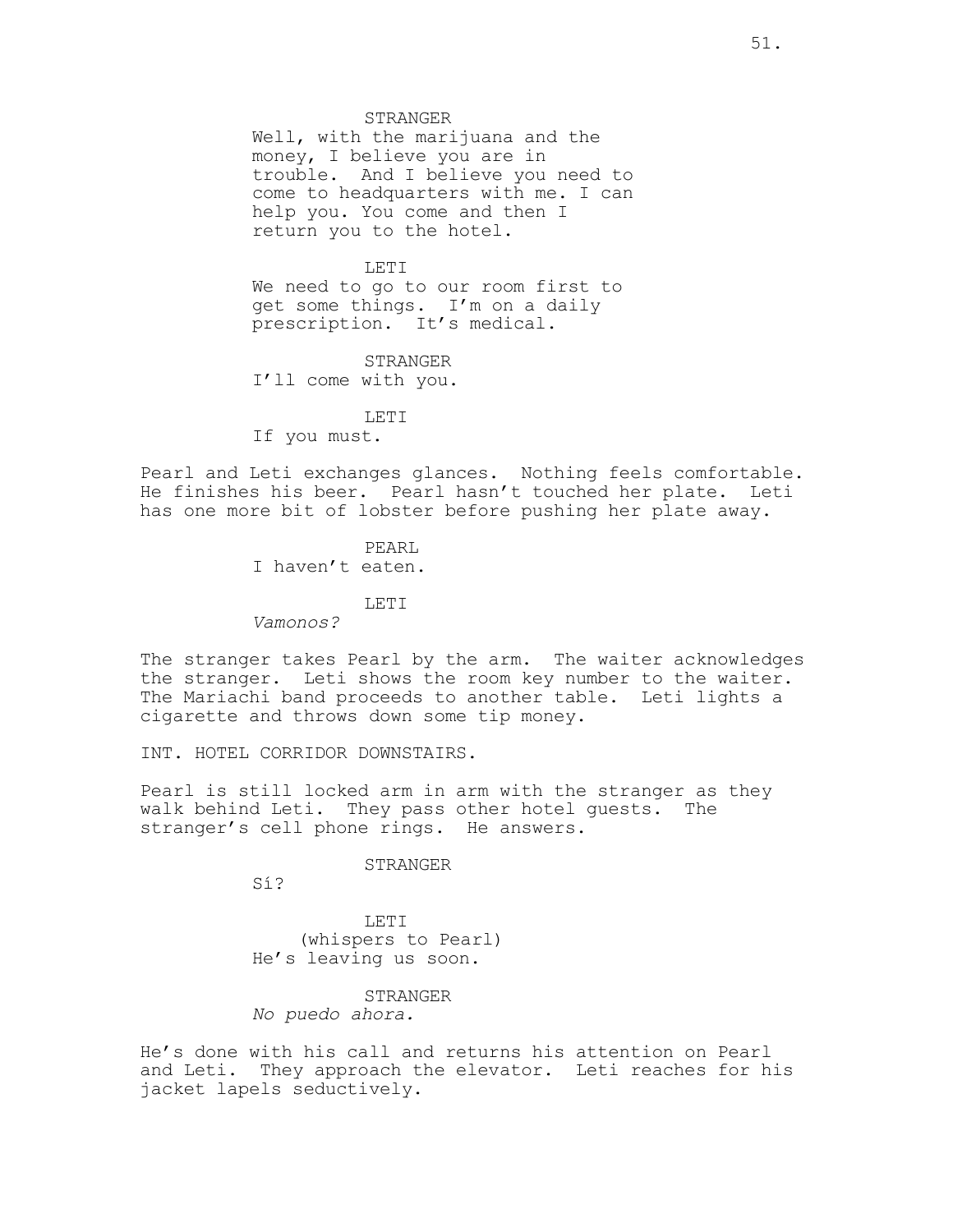LETI Well, you are a lucky bastard coming up to our room.

She kisses his ear and pulls the hat cockeyed. He doesn't seem to mind being played with this way.

> LETI You like that?

He doesn't smile with his mouth but his eyes are alive. The elevator opens. The women and the stranger go in. The doors shut. Leti looks at her watch. Becoming groggy, the stranger leans against the elevator door. Again, Leti goes in to kiss him on the neck. He drops to the floor.

INT. HOTEL CORRIDOR UPSTAIRS.

Elevator doors open. Leti laughs. Pearl exits first.

PEARL Is he okay?

LETI He just needs to sleep it off. Hold the door.

Pearl holds elevator door while Leti frisks the stranger. She finds \$20,000 cash and a gun, pocketing them. The women find their room.

INT. HOTEL ROOM.

PEARL So what happens when he comes to?

LETI He won't tonight. I guessed his weight.

PEARL Maybe we should leave?

LETI Quit worrying. It's late and we both need some rest.

PEARL I don't want to be hauled to a Mexican jail, Leti.

LETI Not going to happen.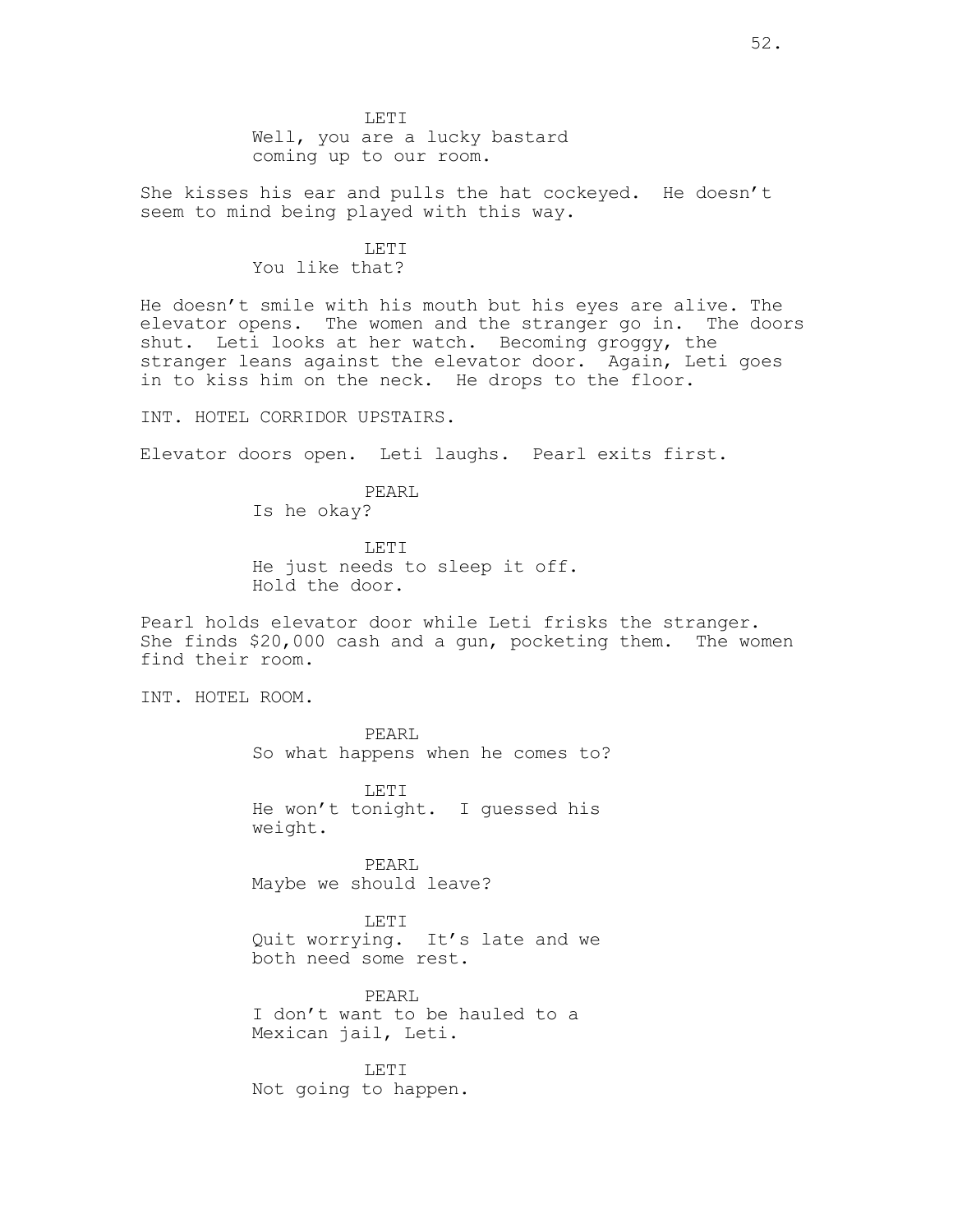They make themselves comfortable, kicking off shoes and lounging along the arm chair and bed.

> LETI I'll tell you something about your Freddy. When we met at IHOP, he came prepared.

INT. IHOP. DAY (FLASHBACK)

We see everything that Leti narrates:

LETI (V.O.) He was sitting in the booth early. I recognized him by his Sears uniform. He already ordered pancakes. I came in and sat down without saying a word. I showed him two pictures of you on my cell phone. He didn't understand what was really happening under the table. I knew he was out of control and I suggested the Super 8 Motel down the street. He didn't know if this was a practical joke set up by you. It was close to his birthday - or so he said. I picked up the check.

EXT. VAN NUYS BLVD.

LETI (V.O.)

He followed me in his truck to the motel. So I let the shadow angel of death take over, Pearl. It was like a half dream. I didn't know Freddy. He didn't know me. But he was willing to have a little party during his working day. He even took a shower before we unmade the bed. And I asked him to shampoo which he did. I told him that we needed to have a conversation before anything physical really happened. He said he was lousy making conversation. So I said, that's okay. I can do all the talking. And I waited for the drug to kick in. I talked about my brief pregnancy and how I lost a child in miscarriage. He thought it was a bummer and maybe not the best thing to discuss. (MORE)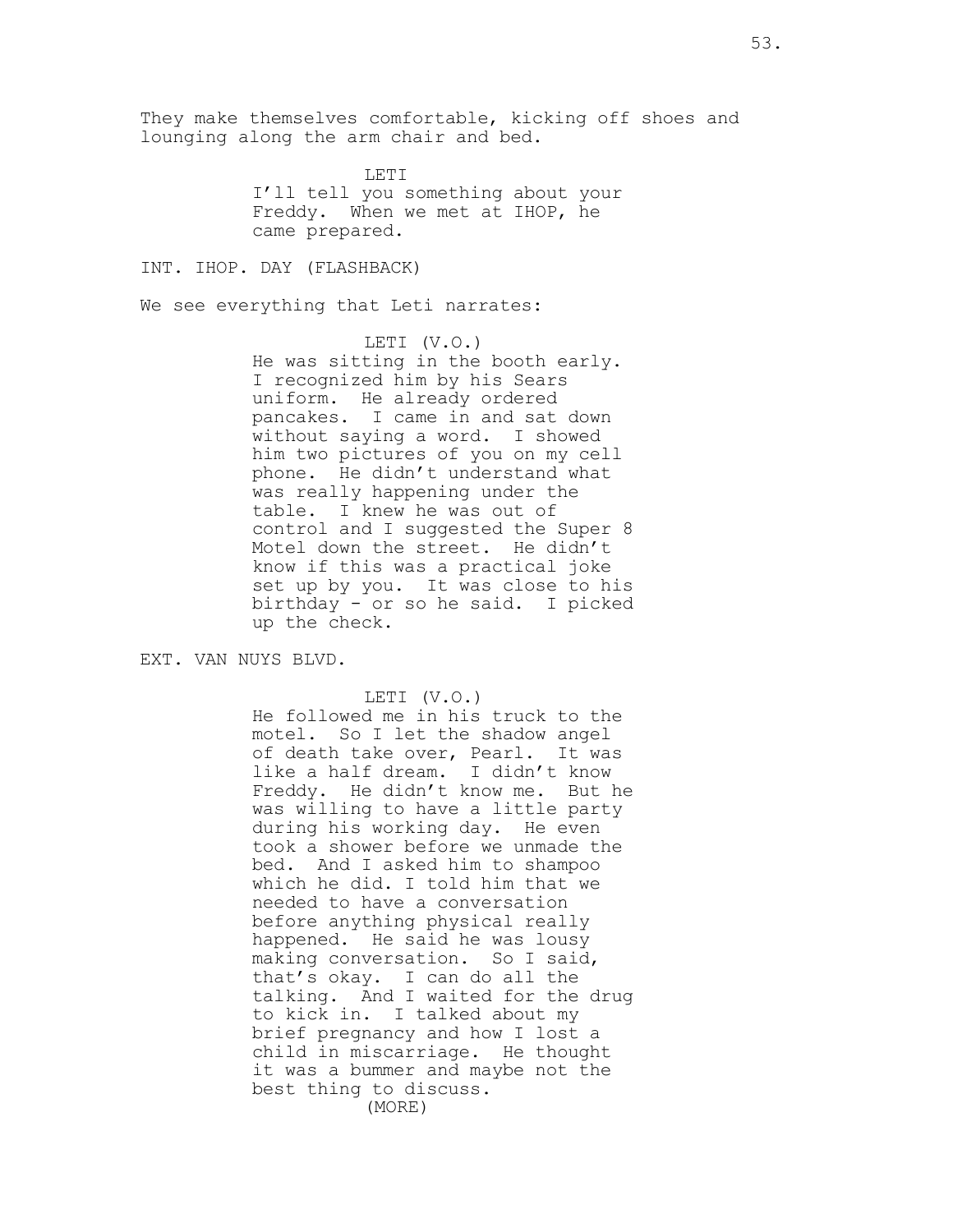And I asked him how he felt about you, Pearl. He came out of the shower with a towel around his waist. He decided I was a friend of yours so he made a pretty speech about you. And he made this speech while caressing me. While undressing me. He said you would marry him and you would be all his forever. But not now because he's still frisky like a young colt. And I asked him what he really wanted out of life, Pearl. And that kind of shut him down. He looked puzzled. You know that look on him? So I went on a bit more about my miscarriage and how I was stuck in car on the freeway. How sick I got and I thought some good Samaritan would stop to help me. And he started to slur his words and he fell along the bed. His towel dropped from his waist. He asked me what the fuck was really going on. And I said that when I was a kid my dad told me about the shadow angel of death. The opposite of the tooth fairy. I pulled his legs onto the bed and threw over a blanket. Freddy's very hairy. The angel of death or the shadow angel - whatever - goes to you because we have appointments to keep. And it doesn't matter what your age is or what you've done or what you're about to do the shadow angel comes to make a point. And then be gone. Best not to fear the shadow. Death isn't punishment. You know that. Freddy knew that. I know that. Death is the sex God knows best. Freddy boy, I said softly, you will climax and the mystery will be yours to keep. LETI (V.O.) (cont'd)

In the silence of this flashback, we see Leti lighting a cigarette and remaining in her Super 8 Motel chair. She holds a steady gaze on Freddy's motionless body. She gets to her feet and looks out the motel window. She opens the night table and pulls out the Gideon bible. Ashes from her cigarette fall over the bible. She wipes the book clean.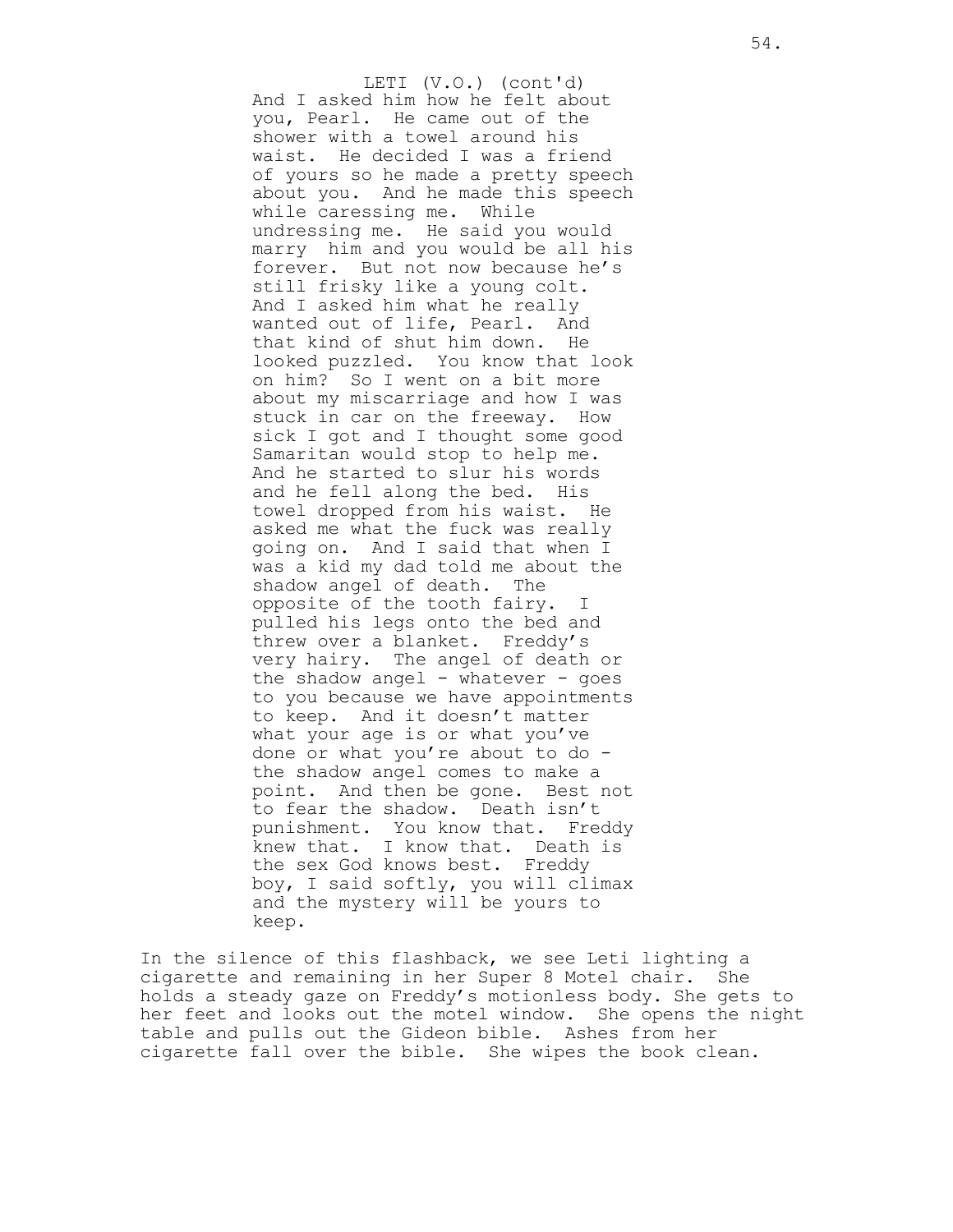LETI (V.O.) And in the dusty light inside, squinting my eyes slightly, I could swear I was seeing the astral outline of the shadow angel enter the fucking room. And I imagined the shadow angel taking Freddy's hand for the ride of his life. Yes. Yes. Yes. Yes.

INT. HOTEL ROOM BALCONY.

Pearl is on the balcony hearing the final narration of Leti.

PEARL There's a search light on the ocean. Like a magician's wand sweeping the ocean.

Leti goes out to join her.

LETT. It's the Mexican Coast Guard looking for the little mermaid.

PEARL

On prom night, my date and I danced until dawn. It was a hotel as trashy as this one. And there was this Swedish girl new to the school who talked to the boys in perfect English. It was like she was doing every guy but my guy. My guy had braces on his teeth - you know the real heavy metal braces. And on prom night Berta or Brigit or whatever she called herself. She had a date but left her date and badgered us. So it was a fight on prom night and I had to walk home at 5am in heels.

Pearl laughs to herself and pulls her hair tightly behind the hairline.

> PEARL It taught me a great lesson and I don't know why I have to go back to that night. Maybe there'll be more shooting stars? I forgot to make a wish. I don't understand the appeal of Ellen DeGeneres.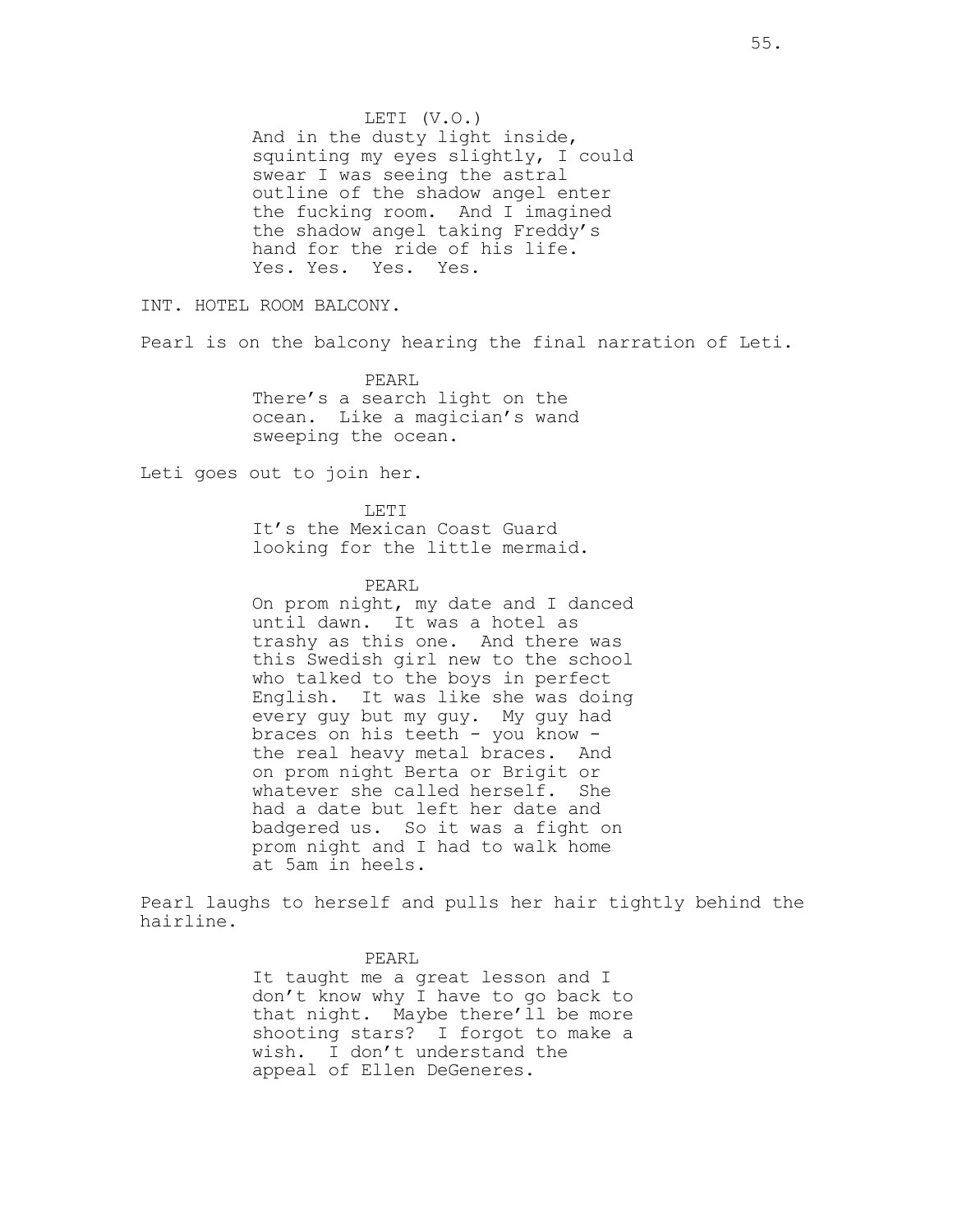LETI Her Dad lives in La Jolla. I know him. He goes to same mechanic that I use.

#### PEARL

What gives with her new recording company? Gangsta Rap for white gals? And if Ellen's the girl next door, I'm fucking Snow White. And it's totally LOL that old whacked relationship with Ann Heche.

### LETI

Whatever happened to Ann Heche?

PEARL Whatever happened to Annie Lennox?

#### LETI

Did she goe to the same loony farm with Margot Kidder?

## PEARL

Lennox?

#### LETI

Heche.

PEARL Heche claimed that she was abducted by aliens.

#### LETI

That's right. Yeah. She thought her name was Celestria and she was the daughter of God. She offered everyone in the world a chance to fly back with her to heaven. She didn't call me, that bitch.

Leti counts out the cash on the bed that she lifted from the stranger.

> PEARL What if she were right?

There's a knock on the door. Leti throws a towel over the money on the bed. Pearl goes to the door.

> PEARL Who is it?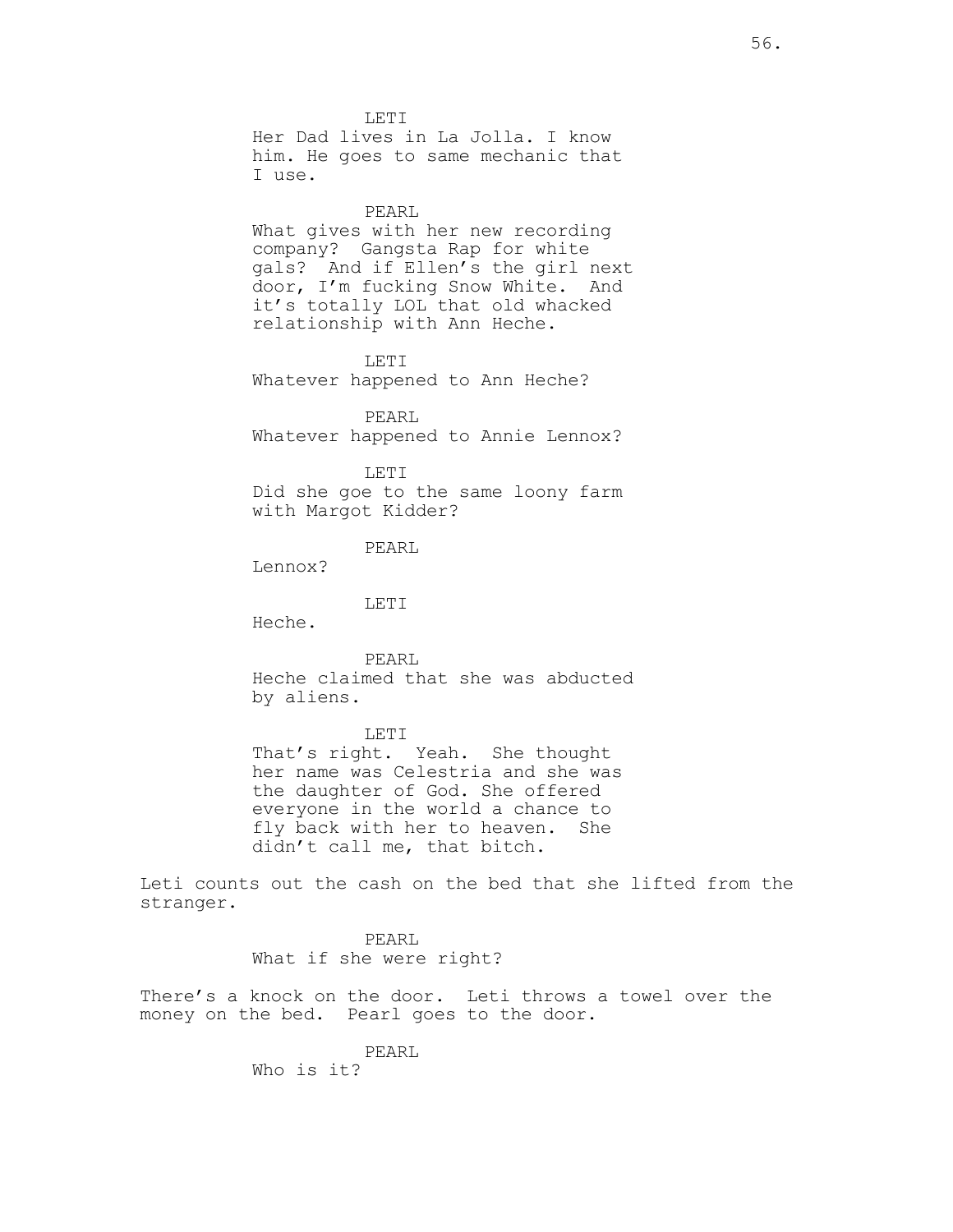BELL CAP (O.S.) La cama extra. You want the extra bed. PEARL Leti? LETI Look through the peep hole. (Pearl does) Okay? PEARL It's a guy with a roller bed. LETI Let him in. Pearl opens door and the bell cap rolls in the fold up bed. He sets it up in the corner of the room, space shrinking rapidly now. Leti gives him a few bucks. LETI Gracias. BELL CAP De nada. He exits. PEARL That scared the hell out of me. LETI What are you going to do with this money? PEARL You're saying it's mine? (Leti nods sweetly) I . . I don't know. LETI We can split the money. All tolled it's nearly \$70,000. Pearl, you had time to think about it. PEARL Maybe get a boob job. LETI You're too young for that sort of crap.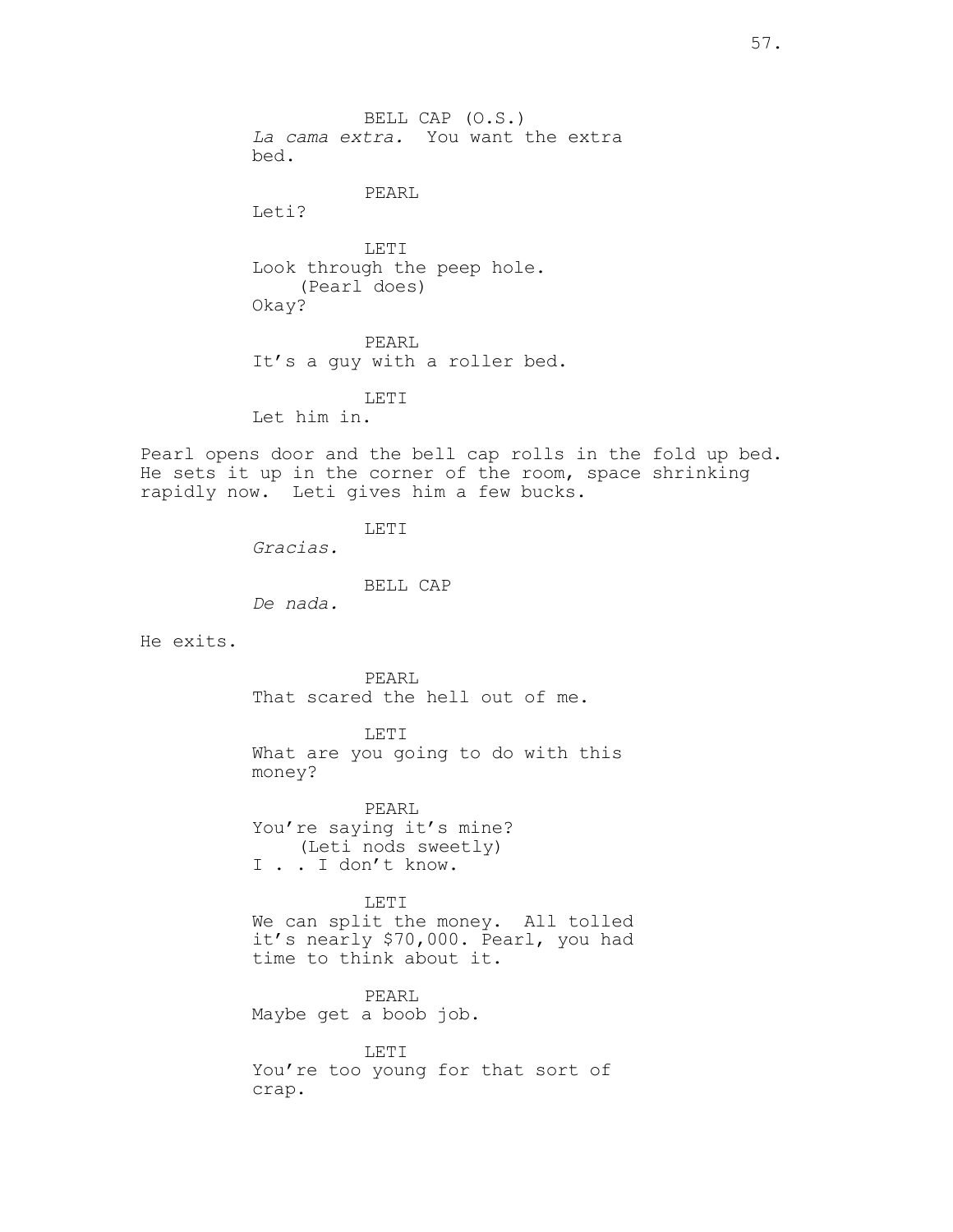Pearl picks up a complimentary newspaper left on the bureau.

PEARL You look very tired.

LETI

I am.

PEARL I can't go to sleep. Maybe I'll take a stroll.

LETT<sub>I</sub> Stay in the room, even if you can't sleep. We're going to check out in the morning. It's getting a little crazy in Rosarito.

### PEARL

(reading from newspaper) "Death by Wired Bras" . . . get this . . . London. The death of two women by a bolt of lighting in Hyde Park was due to their underwire bras serving as conductors, a coroner said today. "A tragic case, a pure act of Heaven,  $\overline{u}$  the coroner said. The women, Anuban Bell, 24, and Sunne Whitworth, 39, had found shelter under a tree during a severe thunderstorm. (pause) Why would smart girls wear metal around their tits?

LETI Britain is a funny country.

INT. HOTEL CORRIDOR DOWNSTAIRS.

Staff try to revive the stranger who is unconscious in the elevator. Medics and a gurney arrive.

> MEDIC Con cuidado.

BELL CAP Asistencias profesionales al paciente . . .

MEDIC Despacio . . . mira . . .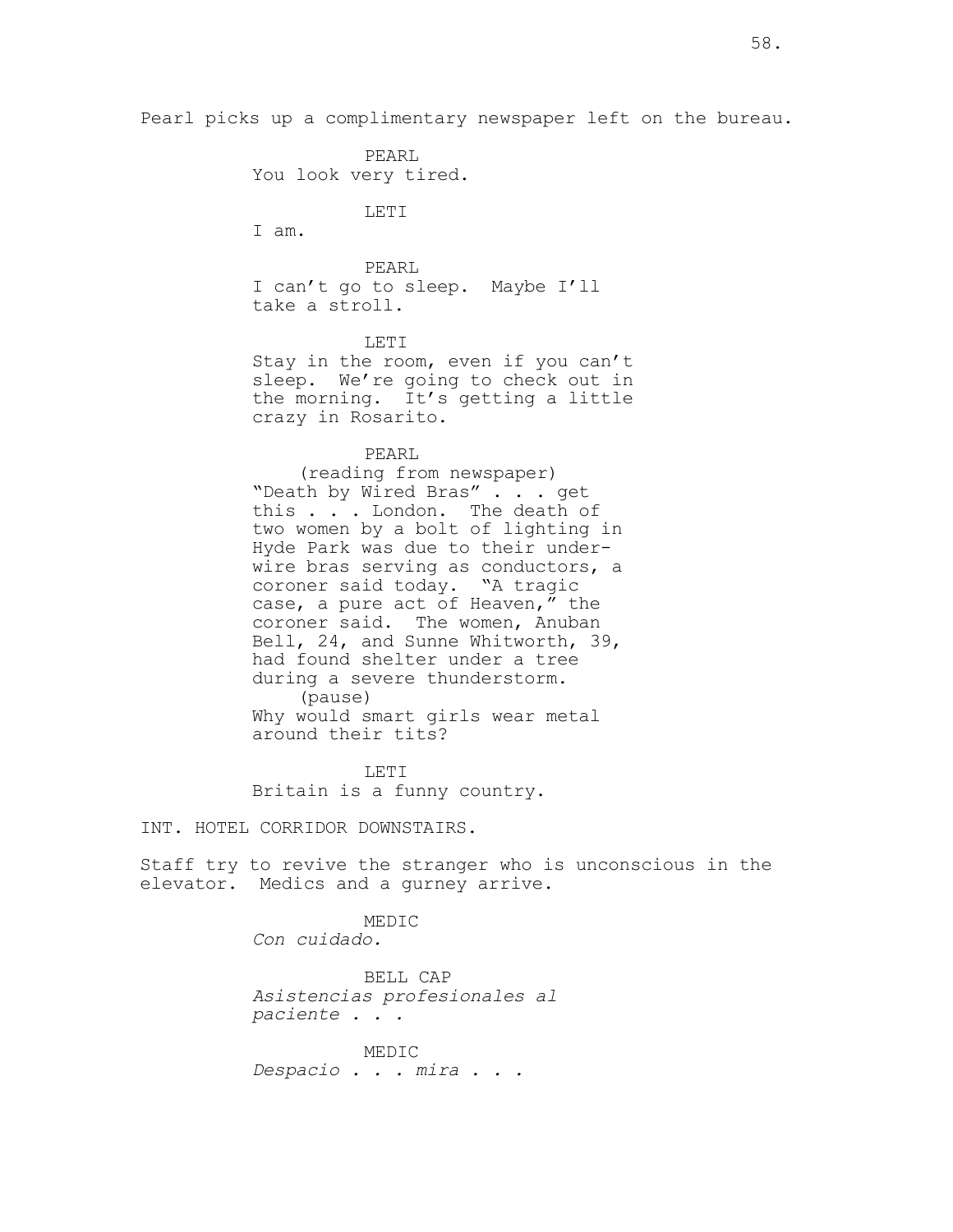Ambulance and a police car are outside. Some officials are talking to another. The gurney comes out of hotel and the medics bring the stranger into the ambulance.

INT. HOTEL ROOM.

Leti, in bed, appears asleep. Pearl isn't in the room. The balcony door is partly open. The wind is mild. We see the view from the balcony and a half moon peeking behind low clouds. The raven returns to the balcony ledge.

LETI'S DREAM

Leti is in bed with Ralph in Ralph's bedroom. Both are half clothed. She's smoking. He takes the cigarette out of her hand. She looks annoyed. He wants sex.

> RALPH I asked you not to smoke.

LETI The window's open.

RALPH Your mouth tastes like a damn ashtray.

LETI Want me to tell you what your mouth tastes like?

He kisses her. He pulls her hair back. He is forcing another kiss. She goes to light another cigarette.

> RALPH Stop fucking with me.

LETI You're getting fat, Ralph.

# RALPH

I'm not fat.

He puts his weight on her. She reaches for the phone.

RALPH Put the phone down.

LETI You're hurting me.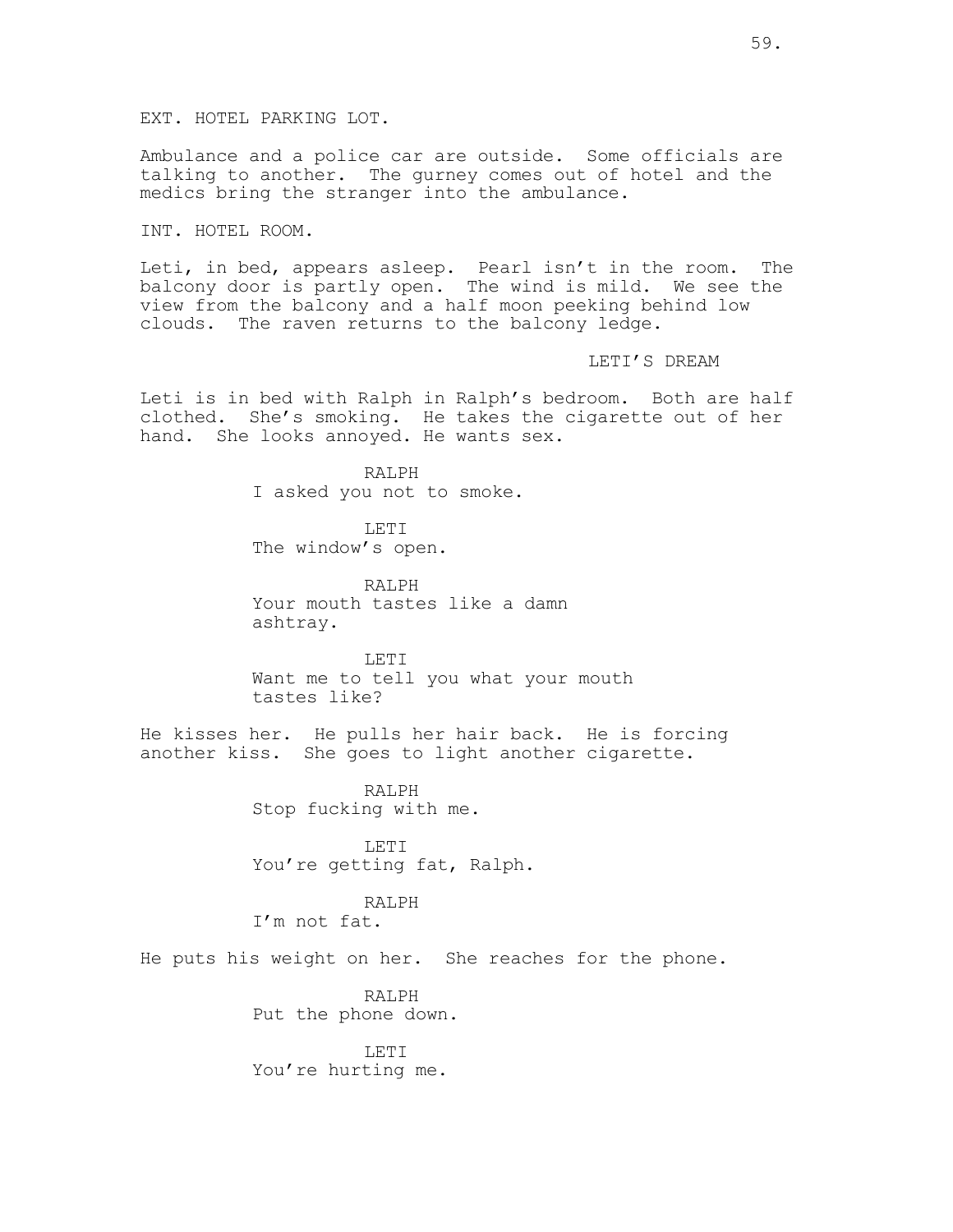## RALPH Put the phone down.

She puts the phone down. He begins to have sex with her.

END OF DREAM

## INT HOTEL ROOM. MORNING

Pearl, in the large bed, wakes up. She looks around, not seeing Leti. She gets up and sees the roller bed left untouched. She goes out to the balcony and comes back inside.

PEARL

Leti?

LETI (O.S.) I'm in the bathroom.

PEARL

Oh.

LETI (O.S.) I just got up.

PEARL What time is it?

LETI (O.S.) Just after nine.

PEARL I'm flat out dead.

Leti leaves bathroom with towels around her body and around her head.

> LETI I can tell you didn't sleep well.

PEARL What happened last night?

LETI I think you walked in your sleep.

PEARL

I did?

LETI You left the room.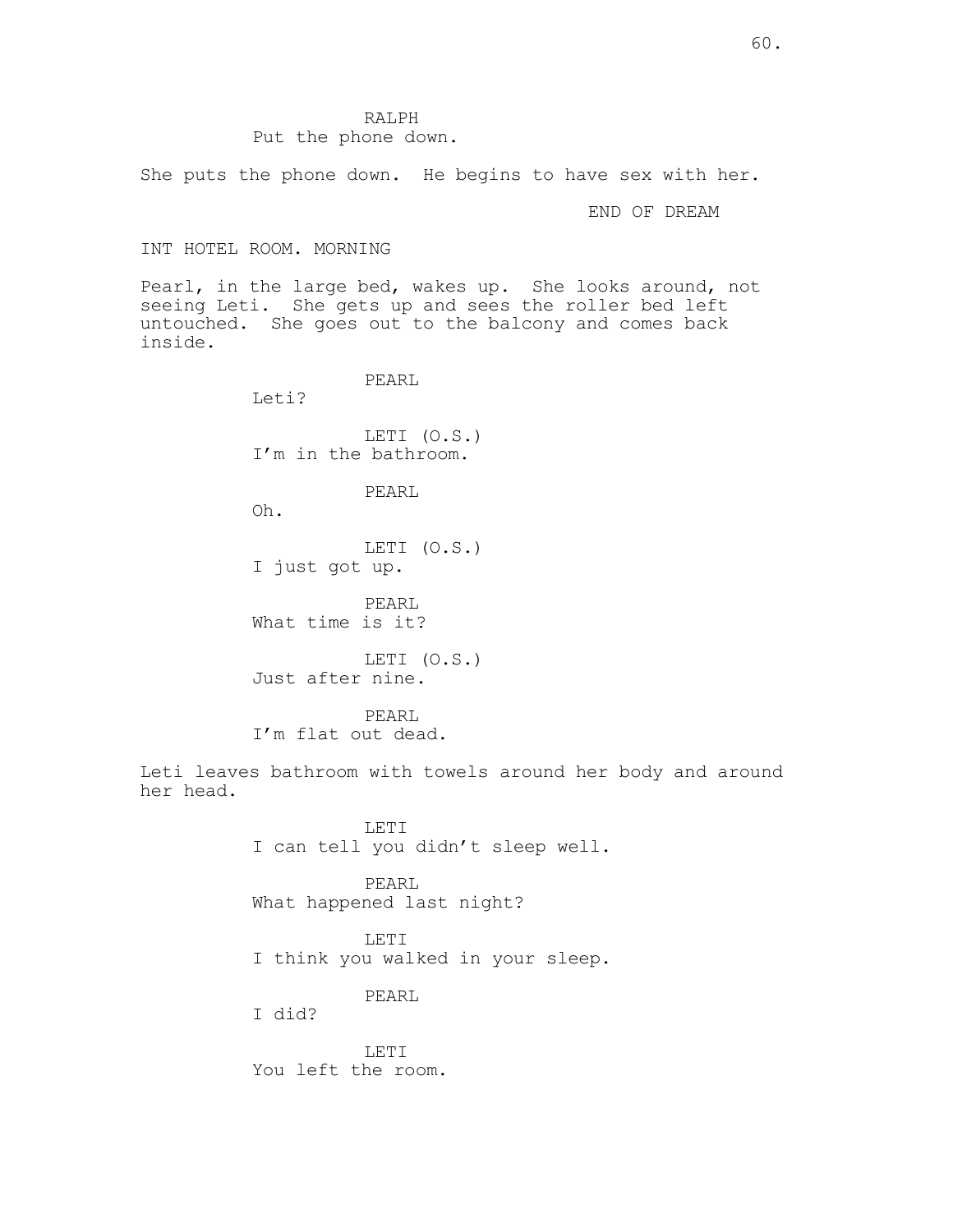PEARL In my nightgown? LETI No, you got dressed. PEARL Where did I go? LETI You don't remember a thing? PEARL No. How did I get back into the room? LETI You have a room key. PEARL I always lose room keys. Why didn't you stop me? LETI That old saying - don't ever wake up the sleepwalker - or else something bad will happen. Did you dream of Freddy? PEARL I did. LETI He came to. PEARL I guess. LETI I dreamt of Ralph. Not a nice dream. PEARL Do we need to check out right away? LETI I think so. Leti approaches Pearl and kisses her neck. PEARL

I'm starving.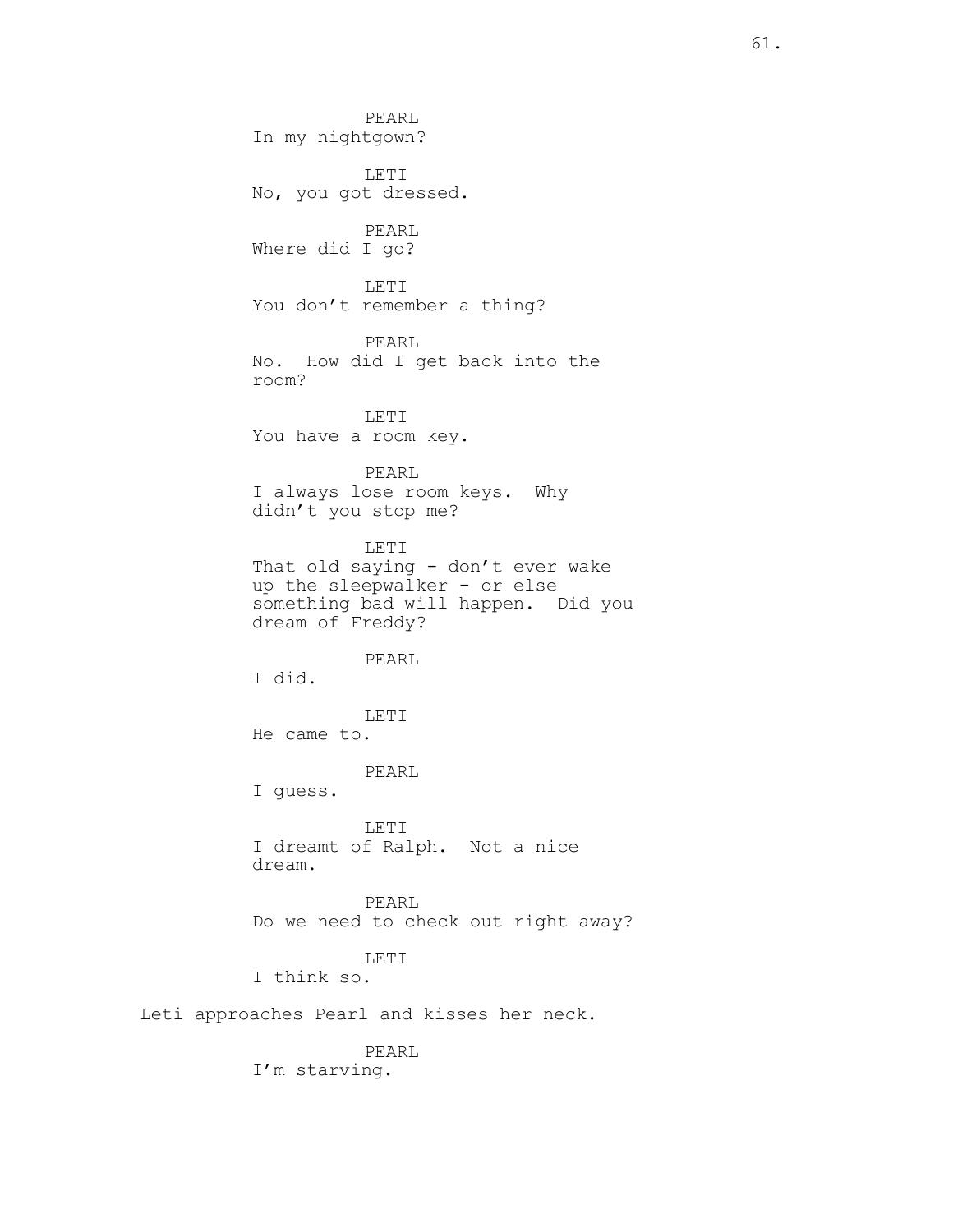LETI You didn't eat much last night. Did you phone him? PEARL Did I? LETI Yes or no. Freddy. PEARL I did. LETI I thought so. PEARL In my dream. LETI No, you called him from the hotel lobby. PEARL How do you know? LETI Cell reception is lousy here. Casually, Leti gets dressed. PEARL I spoke to his brother. His brother's dumber than a rock. LETI What did his brother say? PEARL Nothing special. I told him where we are.

LETI

Why?

PEARL At first he thought Freddy was with me. And Freddy told him about you. You doped Freddy, but the dose wasn't enough. Freddy's not answering his cell phone.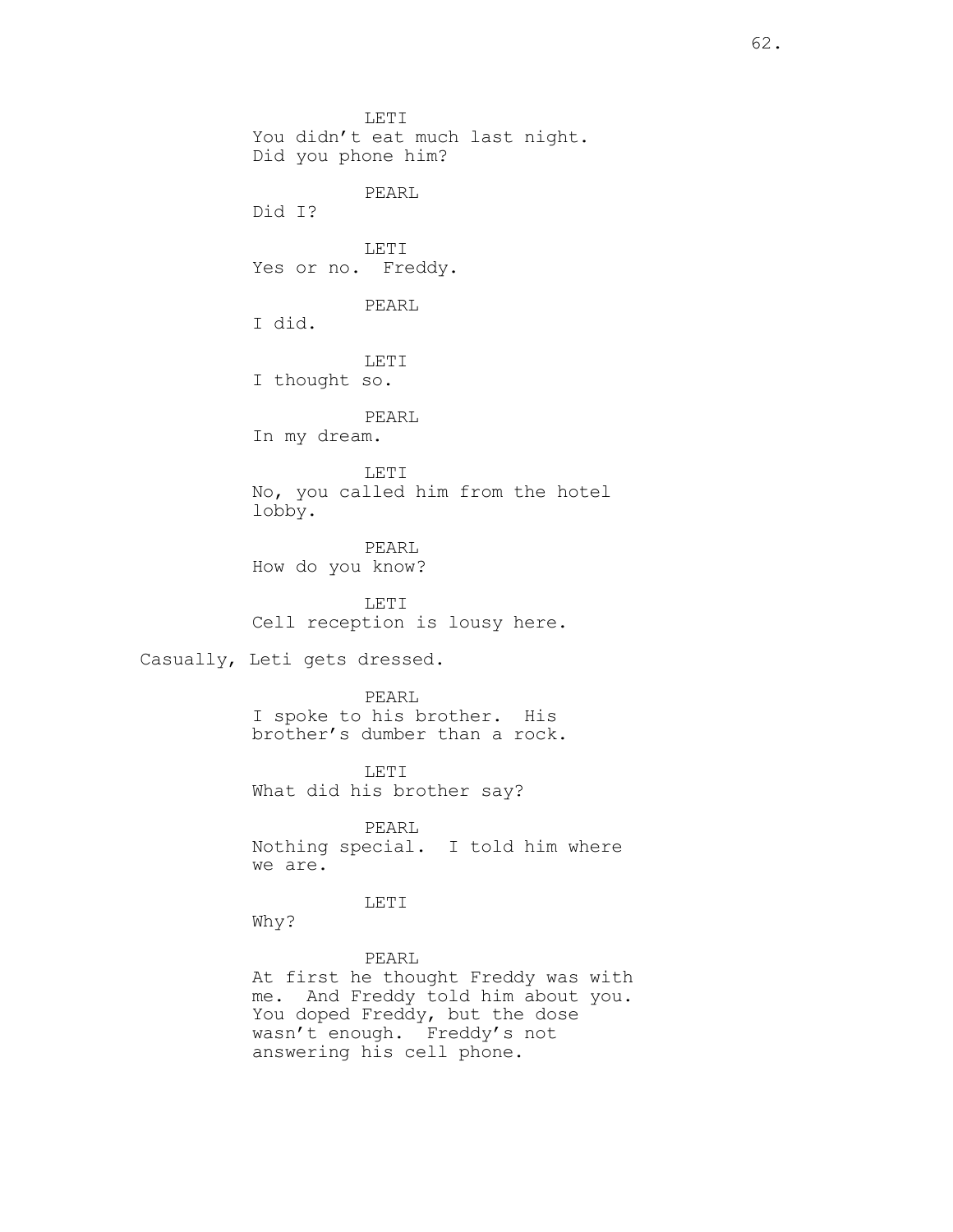LETI I got his cell phone. He probably has a great cardiovascular system. So the asshole played dead for an hour. PEARL Are you a vampire? LETI I am, but I don't suck blood. PEARL I do. LETI That's the least of my worries, pumpkin. If you've phoned Freddy and his brother, then I know where we're going. PEARL Did you think we were going on a long vacation? LET<sub>I</sub> Yes. PEARL That's why you gave me the cash? LETI It's only money. I don't need money. Money's easy to get. Leti is finished dressing and she goes into bathroom to apply some eye makeup. PEARL I didn't care for your garish babydoll nightgown. LETI Then why did you sleep with me? PEARL

> LETI Look, Pearl. We can just go our separate ways today. Is that what you want?

I didn't sleep with you.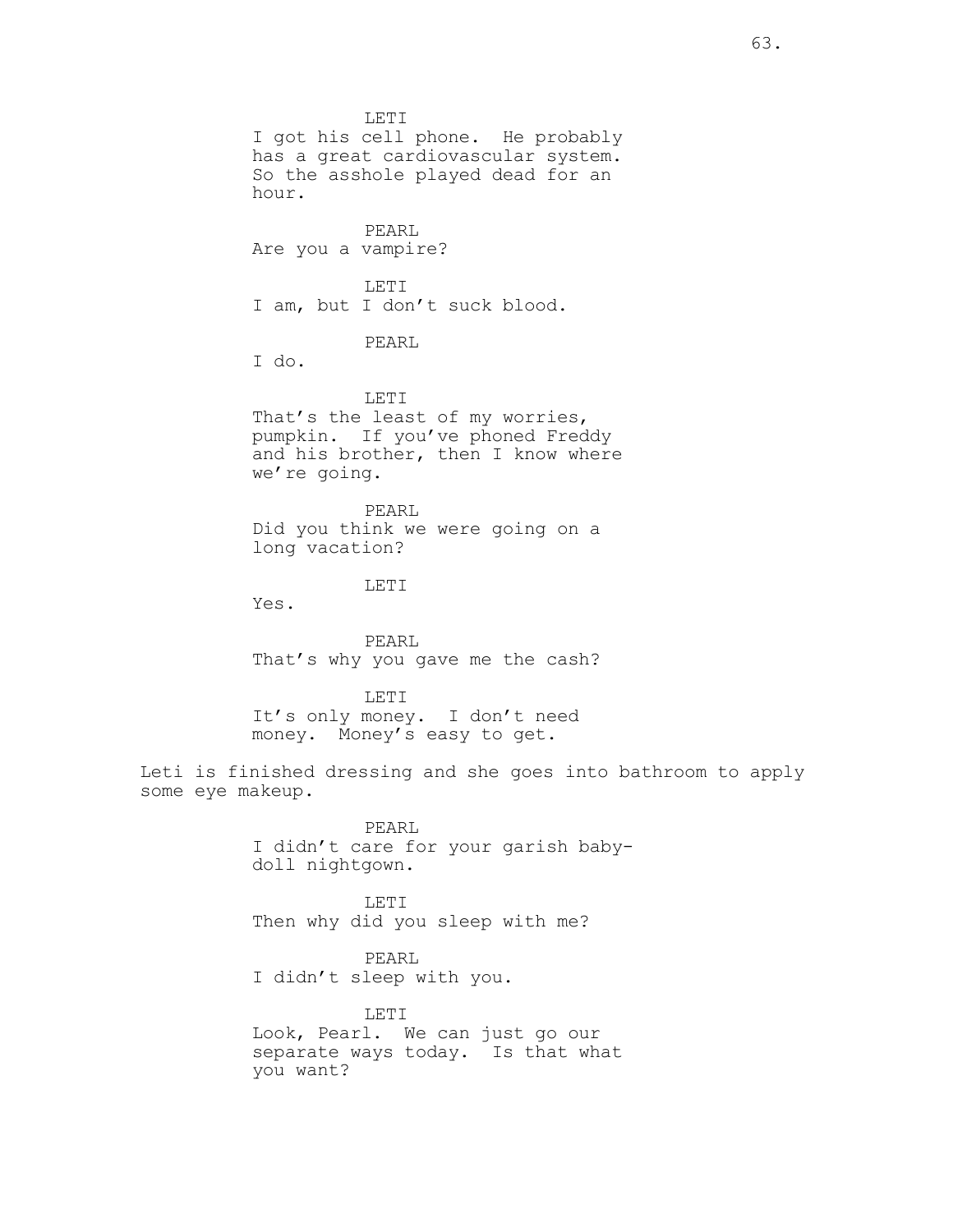64.

PEARL (O.S.)

Yeah.

LETI So you'll take Freddy back? PEARL Not saying that. (O.S.) LETI Think I'm too old? PEARL (O.S.) No. Pearl enters the bathroom and they share eye contact in the mirror. Pearl has no clothes on.

> PEARL I see people falling into two categories, Leti. Cats and dogs. Dogs come when you call.

LETI Do you want me to see you again?

PEARL

No.

LETI

Alright.

PEARL

I mean it.

LETI Let's have breakfast and we'll call it over.

PEARL What about the cops?

## LETI

If we were in urgent trouble, the cops would've crashed through the door at dawn. We have a few hours. Why don't you throw on some clothes, princess?

Leti squeezes past Pearl and leaves the bathroom. Pearl's clothes are in the bathroom and she gets dressed.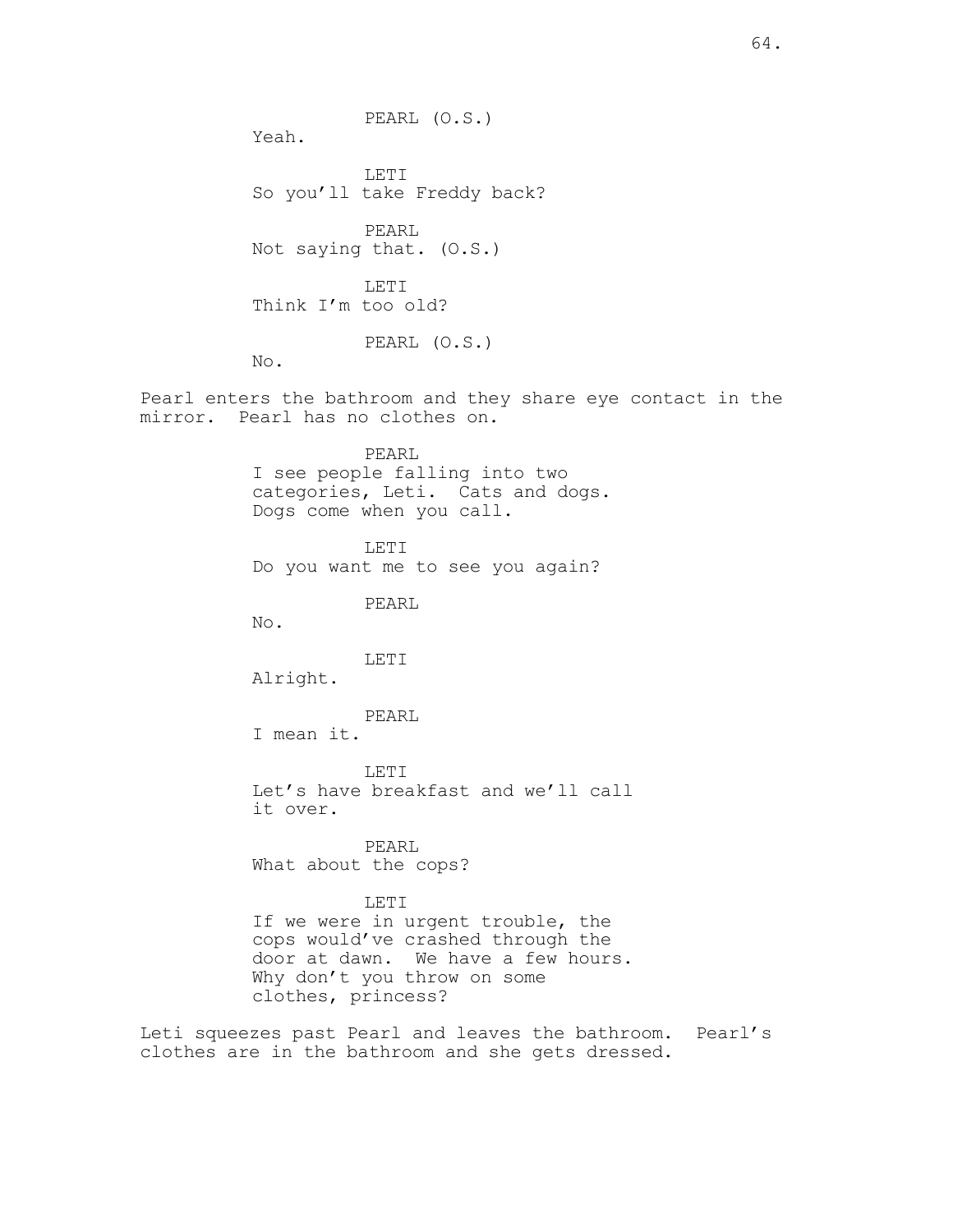PEARL I don't intend to run. I didn't drug anyone. I didn't steal a thing. Last night, the cop just wanted to get laid.

LET<sub>I</sub> Let's have breakfast.

Leti goes out to balcony and lights a cigarette. She sees a surfer riding a wonderful wave. Seagulls fly telling Leti the perfect note on freedom.

INT. HOTEL CORRIDOR UPSTAIRS.

Leti and Pearl walk down the corridor with their overnight bags. Pearl reaches out and takes Leti's hand.

INT. ELEVATOR.

Leti and Pearl, sharing space with another couple, are silent inside the elevator

INT. HOTEL LOBBY.

The elevator doors open. Leti and Pearl exit elevator. They proceed to the restaurant. They pass a large Japanese tour group leaving the restaurant.

INT. HOTEL RESTAURANT.

Leti and Pearl are seated by hotel management at the same table they had last night. Festive guitar music is piped in overhead. The women are silent with each other. A hotel manager with lapel name tag comes over to their table.

> MANAGER Good morning, ladies. Are you enjoying your stay?

Leti and Pearl say nothing but smile.

MANAGER That's so nice. And you are very lovely. Very lovely yes. My brother met you last night. Yes?

LETT. I don't think so.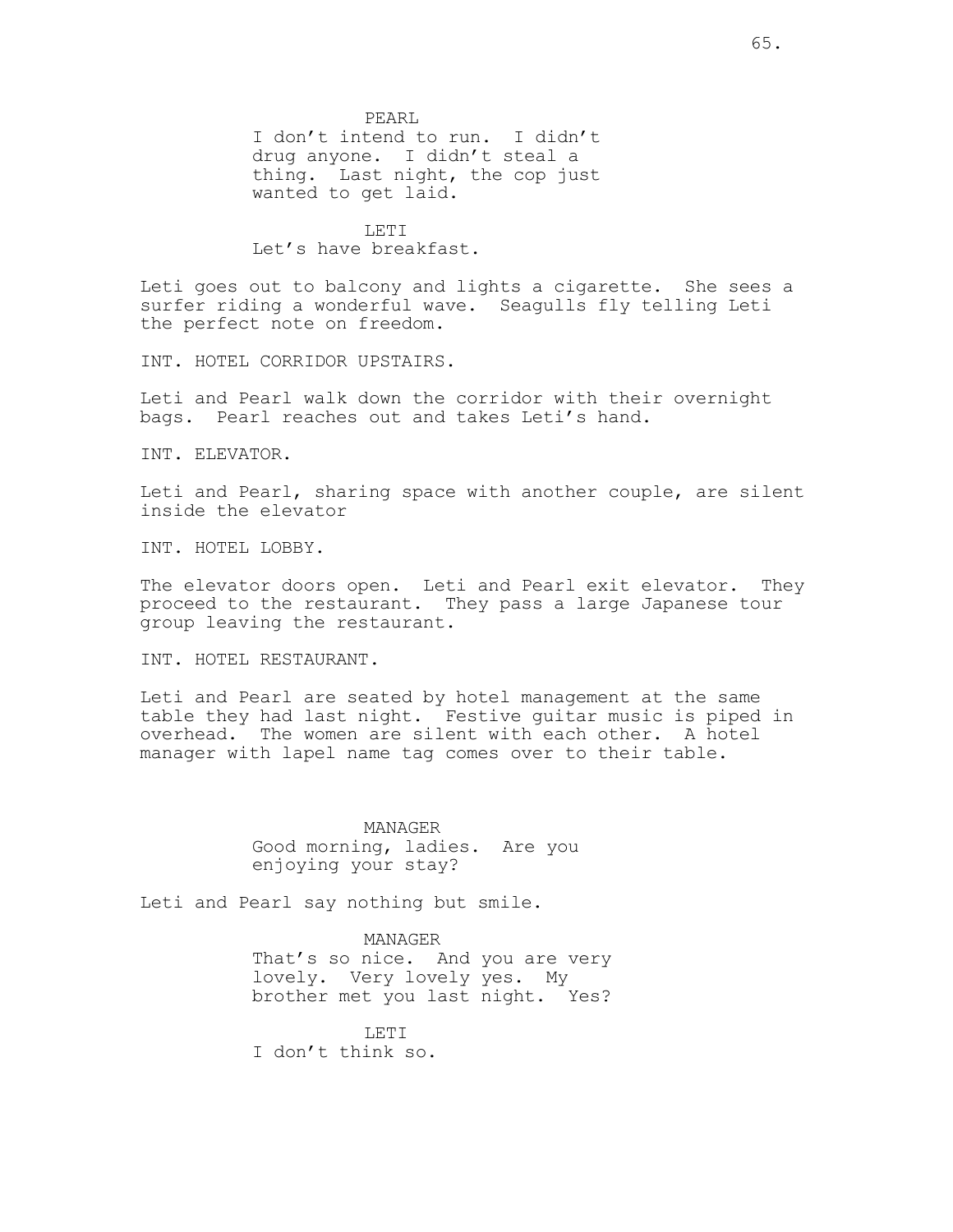MANAGER His name is Fernando Alvarez. A detective with la policia.

LETI Is he short with a moustache?

MANAGER Everyone at this hotel is short with a moustache. (Leti laughs) Yes. Very handsome hombre with a million dollar smile.

LETI Oh, yeah. We met him.

MANAGER He had a stroke.

LETI My God, oh no . . .

MANAGER Yes. We worry but the doctor said it will take some days and Fernando will be okay. My brother cannot

speak well now. LETI

Was he working?

#### MANAGER

No. He just likes coming to the hotel during his free time. Like you. He likes to meet young women. Maybe he's not wonderful with his wife but Fernando is a noble police officer. He wrote a note to me about you. He described you. It's a very long note. You had drinks at this table together. He was seen leaving with you . . . maybe going to your room? Consuela told me Fernando was with you down the corridor. (silence)

My staff found him on the elevator floor.

LETI

66.

Oh?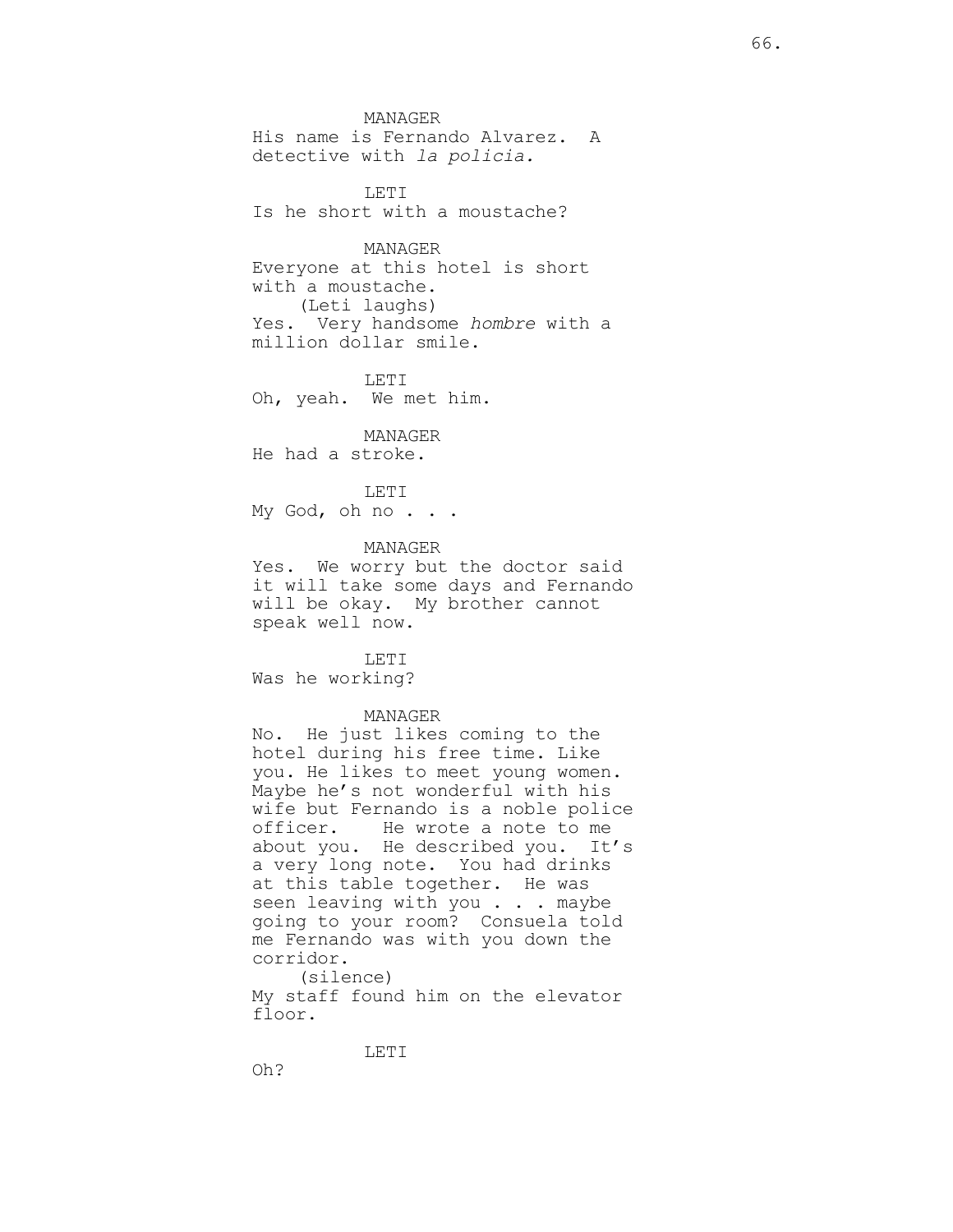MANAGER How long are you staying?

LETI Until Christmas. (Manager smiles) We don't know.

MANAGER

I see.

Manager turns his attention to Pearl.

MANAGER He had money on him. The money's gone. Maybe as much as \$20,000. My brother thought you know something about this.

#### PEARL

No.

MANAGER Are you two sisters?

PEARL

No.

MANAGER Are you prostitutes?

## LETI

No.

MANAGER Are you selling drugs?

PEARL

No.

MANAGER Well, maybe I should stop asking these awful questions. You are my guests, yes?

Leti looks beyond the restaurant window and spies the black raven.

> MANAGER My resort hotel is gated. We have a fence that goes from the parking lot right to the ocean. We have video cameras on the roof. (MORE)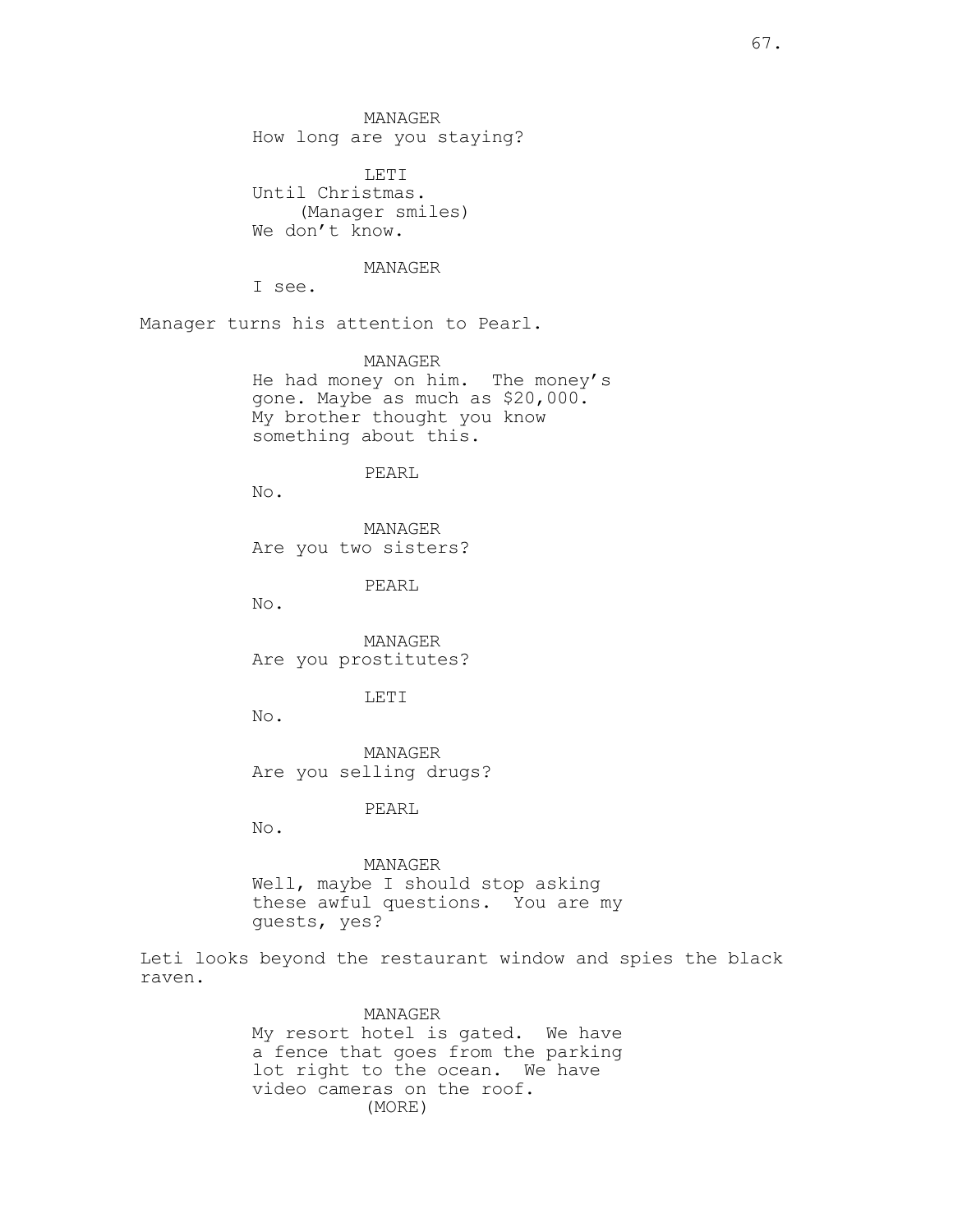We avoid crime at Rosarito Beach, you see, and crime goes to other villages because we do what we do. You'll see la policia walking around and in the parking lot. Please do not be frightened. MANAGER (cont'd)

Manager signals to the waiter a coded gesture.

## MANAGER

Breakfast is on me. I think my brother was charmed by you . . . married men can be weak. I know. I too am a married man. Enjoy your breakfast, ladies.

He leaves abruptly and the waiter is ready to take their order.

> LETI Juevos y pan, con cafe. (gesture to scramble eggs)

PEARL Cereal and cafe.

LETI Y fruitas tambien.

Waiter nods and leaves.

PEARL So what's up?

LETI Nothing. We can check out. No hassle with the law.

PEARL You don't think it's a game?

LETI

No. We're in the clear. You can't get busted for stealing your own money. So is Freddy coming to Rosarito?

PEARL No. But he's coming to get the VW.

LETI You going to tell him anything more?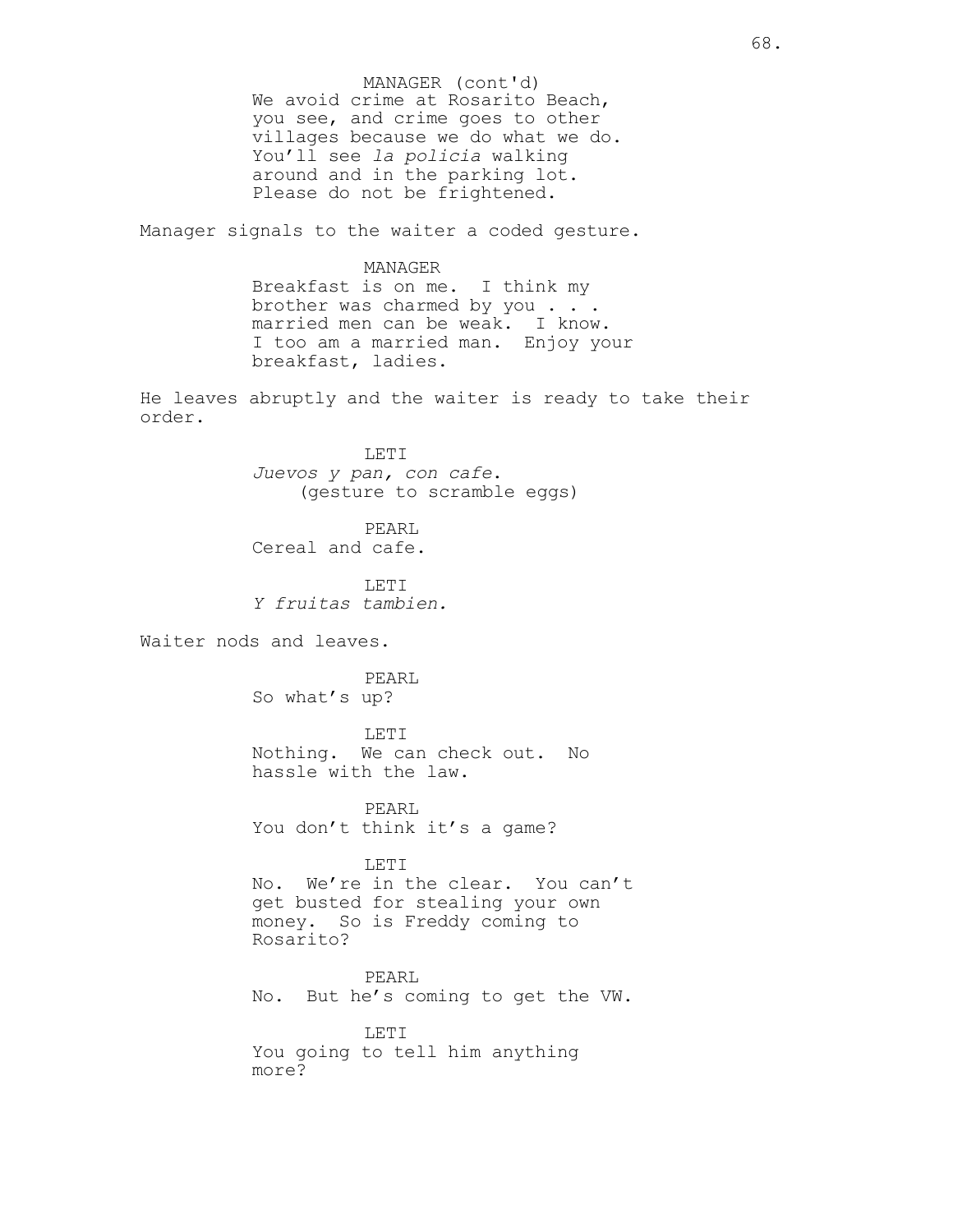69.

PEARL

No.

LETI So we just drive back together?

PEARL

Yeah.

LETI Do you hate me, Pearl?

Pearl smiles warmly and nods in a pleasant way.

PEARL And do you hate me, Leti?

Leti doesn't smile and nods.

PEARL I'm going to drive the Mustang back.

LETI

Fine.

PEARL You swear there's no grass hidden in the car?

I swear.

PEARL

LETI

Okay.

THIRTY MINUTES LATER, EATING

LETI

Done?

PEARL

Yeah.

Leti drops some cash on the table and they leave the restaurant. At the door is the hotel manager.

MANAGER

Todo bien?

LETI Todo bien, gracias.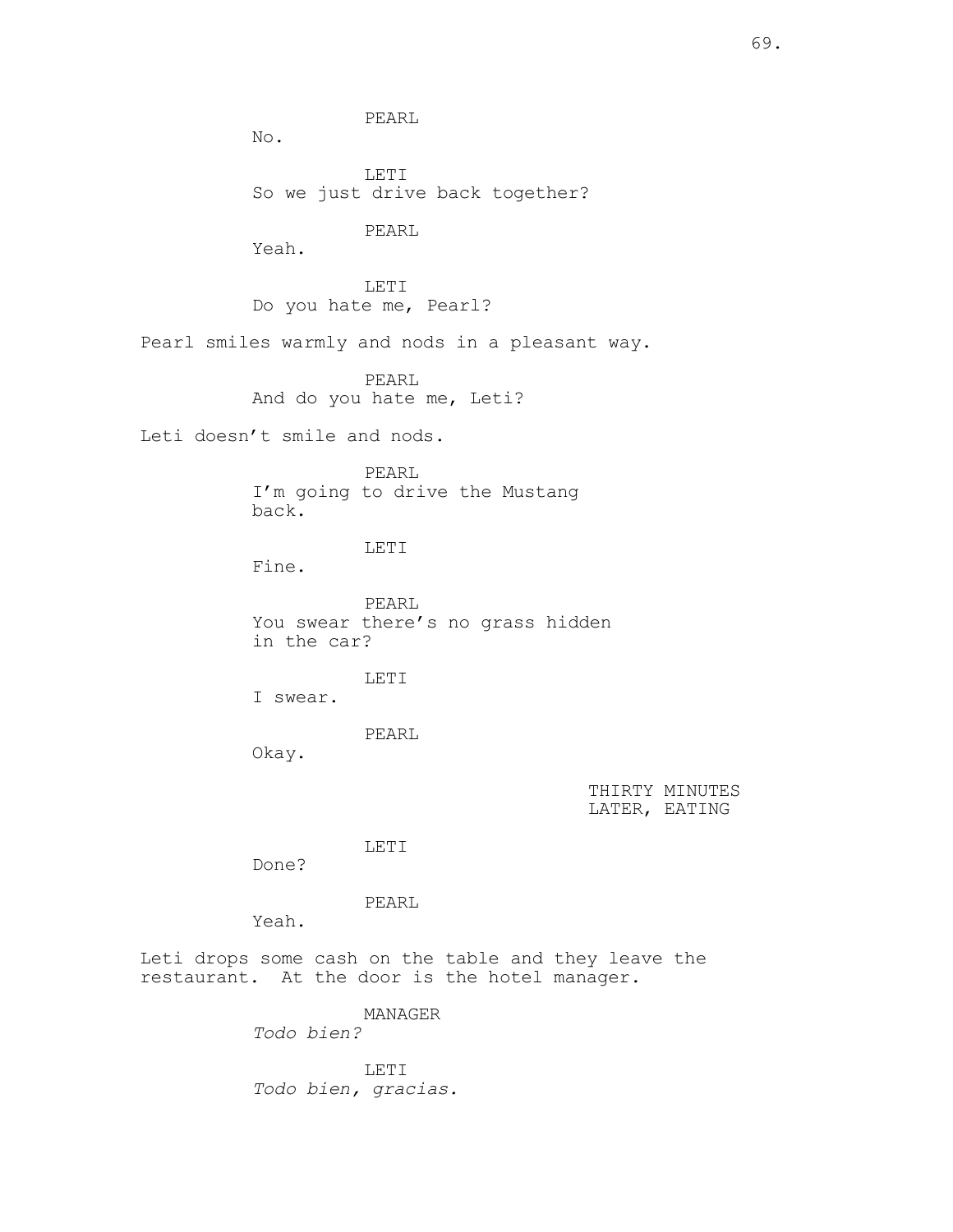INT. HOTEL FRONT DESK.

Leti settles the invoice while Pearl sits on the lobby sofa. In a moment, they both exit the hotel. The manager is within sight from another part of the lobby.

EXT. ROSARITO BEACH HOTEL.

They walk to their car. There is a police car with its lights on a hundred yards away. Leti pops the trunk open and puts their two bags in. Pearl takes the car keys from her and they get into the Mustang.

> LETI The cop is watching us.

> > PEARL

I know.

Pearl adjusts the seat, the mirrors, even checks her lipstick. She tries to start the Mustang. It fails to turn over. Leti gets out and checks the fan belt.

> LETT. Try it again, Pearl.

Pearl starts the engine. No luck. Leti makes a few more adjustments with her bare hands.

> LETI Again, Pearl!

Pearl starts the engine and it turns over. Leti gets back into the Mustang. The cop car crawls toward them.

> LETI Let's go, babe.

Mustang rolls out of the parking lot.

PEARL We're low on gas.

LETI

How bad?

PEARL Less than a quarter tank.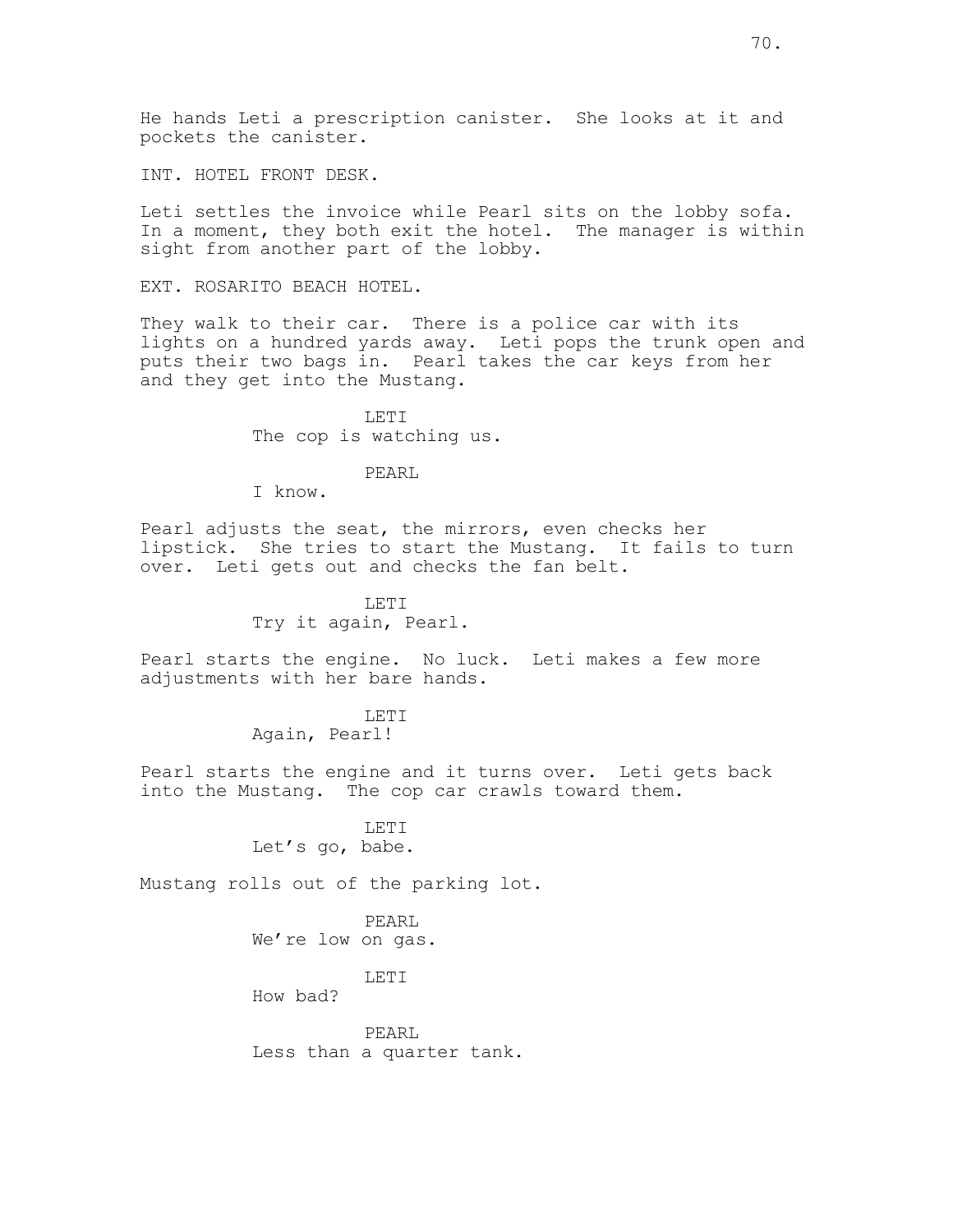LETI Don't worry about it. We'll gas up over the border.

EXT. MEXICAN TOLL ROAD NORTH.

The Mustang approaches the entrance of the toll road. The cop car continues to follow them from a distance. Leti turns around to look.

> LETI This is fun.

PEARL If he's going to stop us, why doesn't he?

LETI Just watch your speed and get us going.

The Mustang ramps onto the highway and the police car follows several car lengths behind them.

> LETI You know, I'm craving a strong cup of coffee.

She lights a cigarette and rolls down her window. Leti flips on the radio and catches the last half of the Eagles' "Hotel California".

> PEARL I think the cop car just turned off.

Leti turns to look.

LETI You right.

PEARL Do you want me to stop for coffee in ten minutes?

LETI No. Let's keep going.

Pearl's cell phone rings. She answers it. Leti turns down the radio.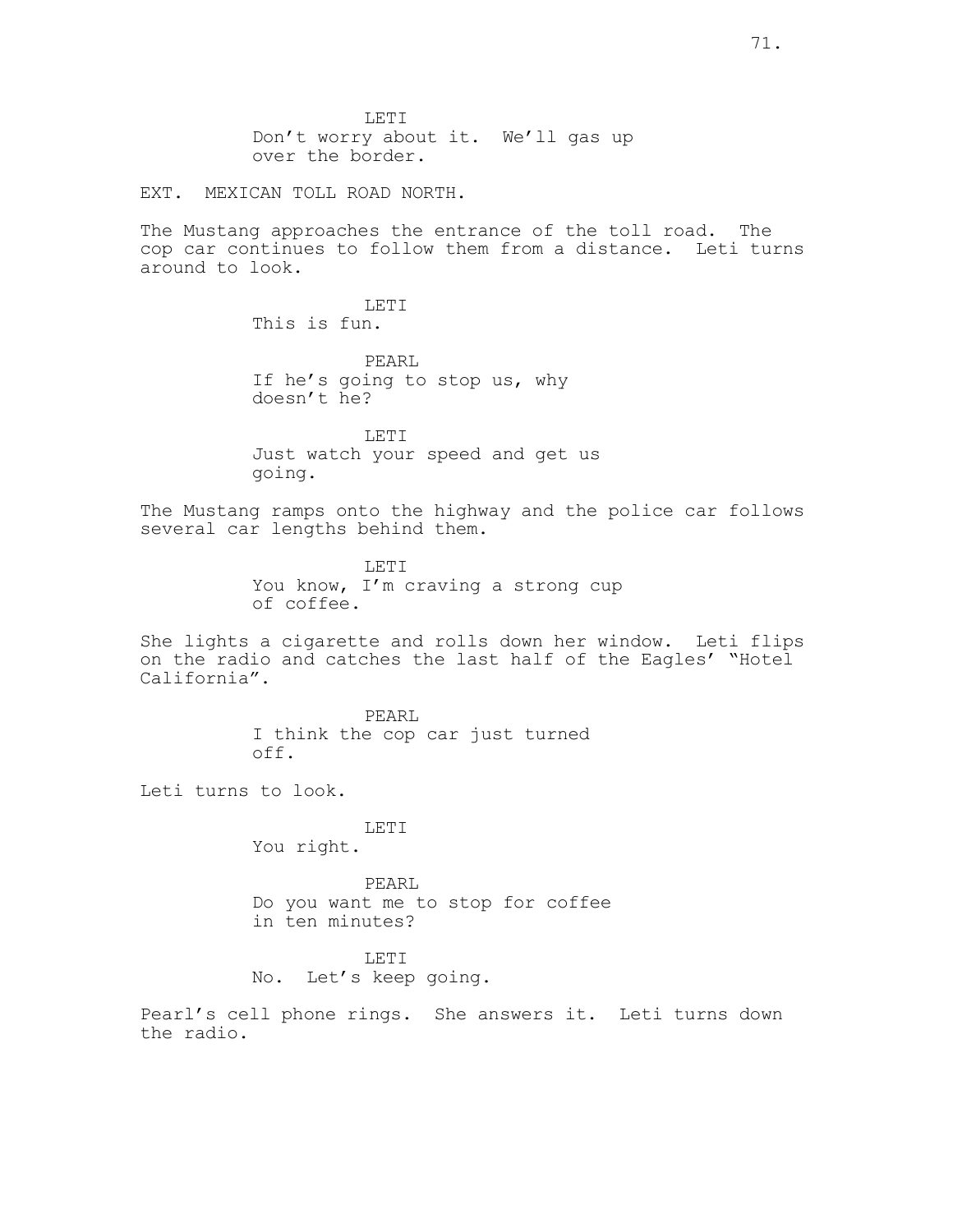PEARL Hello? Dad? (silence) I can't. I'm sorry. Maybe in a few days. Can't talk. I'm driving. She puts down her cell. LETI How's Dad? Pearl is quiet. LETI He's really a cop? Pearl turns up the radio. LETI Did you Dad ever meet Freddy? PEARL I'm pregnant, Leti. LETT. What? PEARL Probably six weeks. I took the home test twice. LETI What are you going to do? PEARL I don't know. And it's not Freddy's. EXT U.S./MEXICO BORDER CROSSING. A long line of cars ahead of them. Some children, selling flowers and oddities, knock on car windows. Some very destitute elderly hawkers are even more aggressive. LETI What a wait!

> PEARL (hands money to child) A flower. Thank you.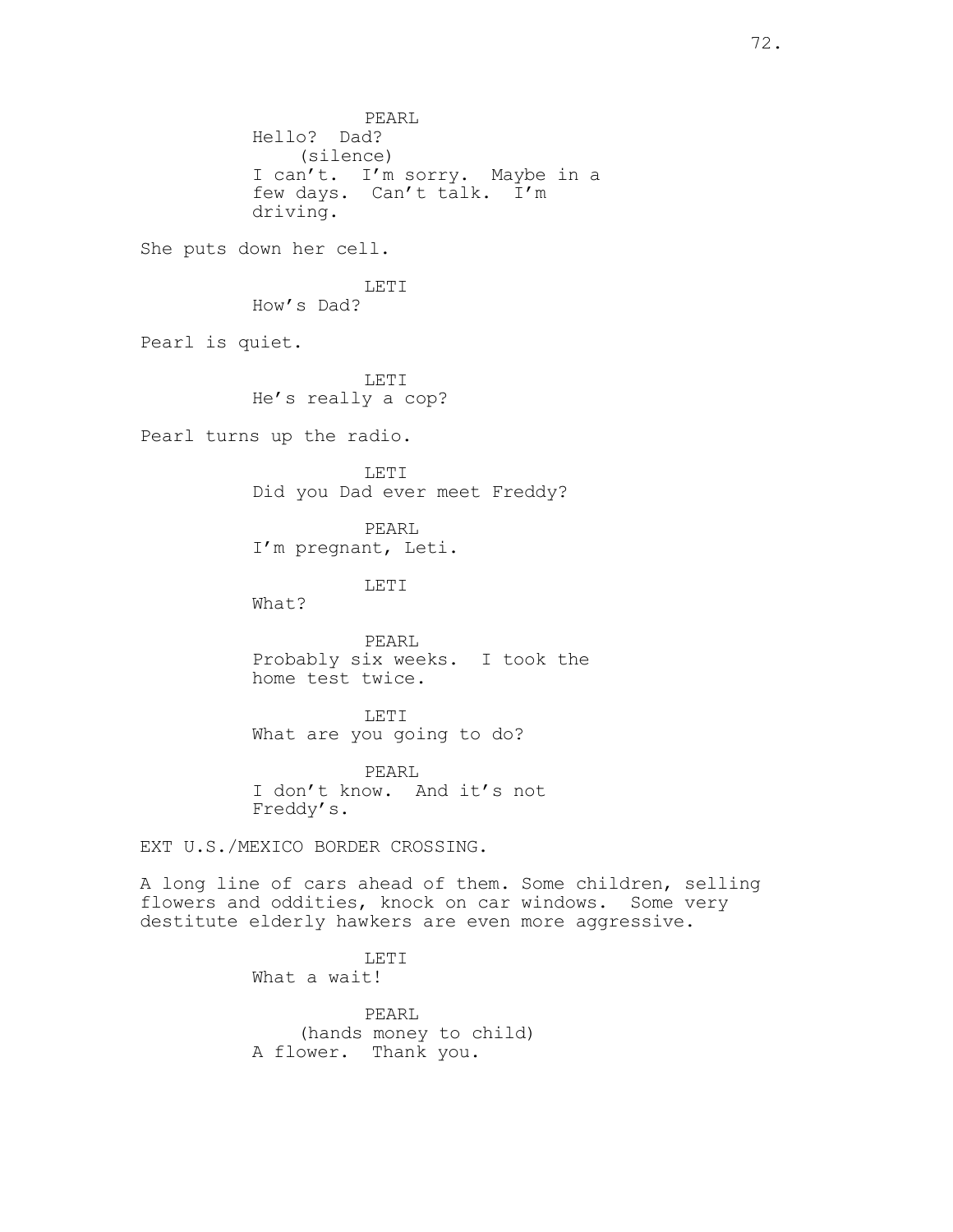LETI You might like maternity, Pearl. It's not for me, but you have something in your eyes.

### TEN MINUTES LATER

Several car lengths behind the border check booth, Mexican police approach the Mustang from both driver's window and passenger's window. The police signal for Pearl to pull away from the lane and park at the checkpoint shoulder.

## PEARL

Oh fuck.

LETI Just keep your cool, Pearl. We're clean.

Pearl and Leti get out of the car. We see the following from a far distance and only hear the din of car horns, engines, and white noise. Pearl and Leti show driver licenses. The police search the Mustang and ask Pearl to open up the trunk.

## POV/FANTASY

A close angle on Leti's face. Leti imagines the body of Ralph in the trunk and, in this brief fantasy, the police find the body wrapped in a blanket. Flashing cameras go off. Guns are now drawn on Leti and Pearl. The body stirs inside the blanket, perhaps a grasping hand comes out.

#### BACK TO

The police open the glove compartment. They find a toy gun and see immediately it is a toy. They question Pearl and Leti. Pearl opens the trunk which has their two travel bags. The cops search the bags. The cops pull Leti aside as it seems she will be detained.

> COP (to Pearl) Puedes salir sin su amiga! Go! Your friend stays.

Pearl looks very startled. Leti gets what's going on.

PEARL She didn't do anything. Damn it!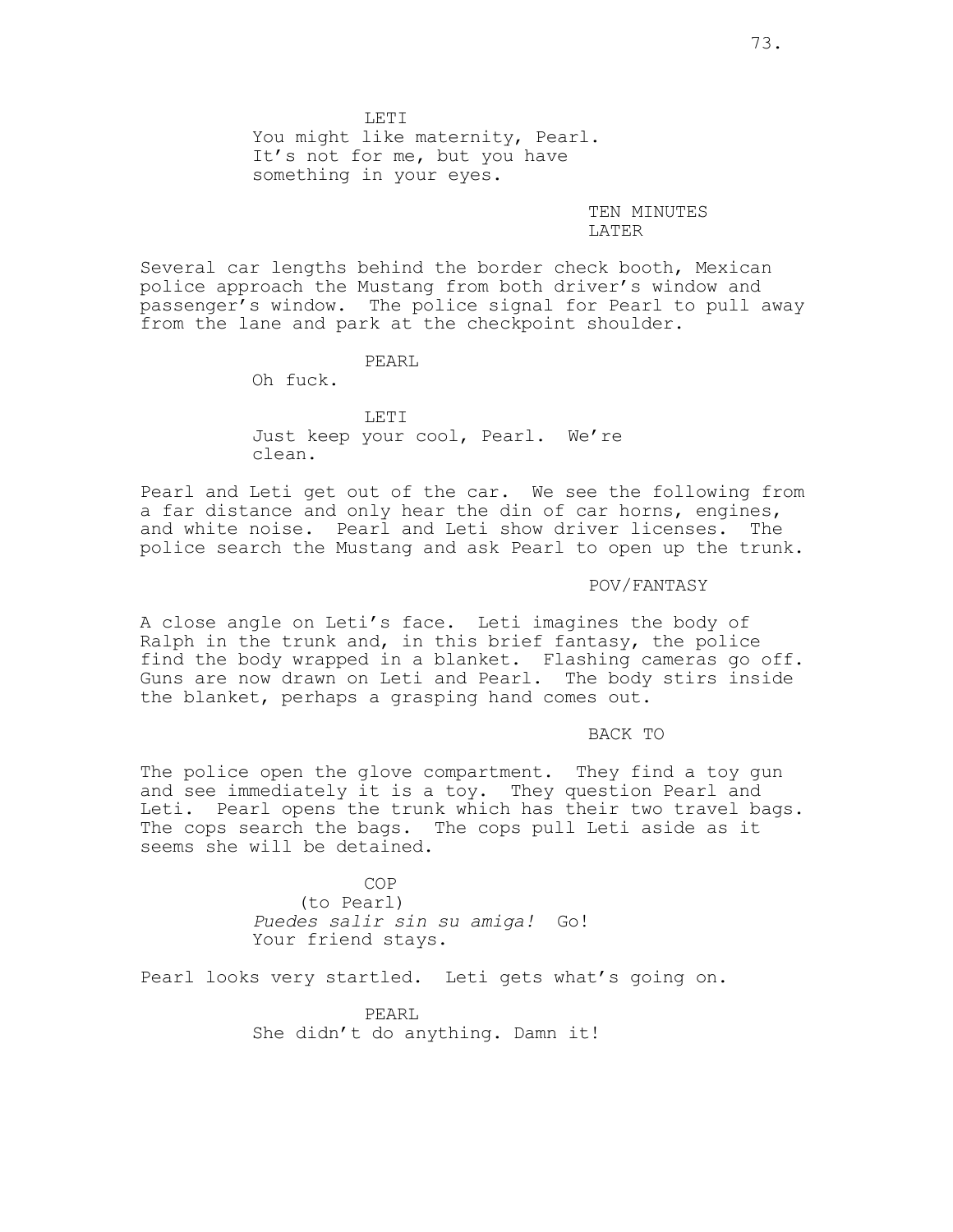The cop opens the driver's side door and escorts Pearl. The other cop throws Pearl's overnight bag back into the trunk and shuts the trunk. Leti's bag is in custody.

COP

Vaya!

Leti is horrified. Pearl starts up the Mustang and throws a final look at Leti. Their eyes meet.

EXT. LOS ANGELES FREEWAY. LATER THAT DAY

Pearl is driving with the top down. Traffic moves. The Pretender's song, "I'll Stand By You." plays loud and hard.

EXT. LOS ANGELES APARTMENT. DAY

Pearl enters her apartment. Her phone rings.

PEARL Hi . . . Daddy? I'm back. (after a silence) My friend's in trouble.

#### THAT NIGHT

Pearl, in nightgown, feeds her cat. She looks outside her window and sees her parked Mustang. Pearl gets ready for bed and eventually turns out the bedroom light.

SERIES OF SHOTS OVER SIX MONTHS

Pearl three months pregnant at doctor's office.

Pearl five months pregnant taking maternity yoga.

Pearl seven months pregnant buying baby seat at Baby's R Us.

Pearl eight months pregnant getting a doctor's sonogram.

Pearl nine months pregnant trying to get into her Mustang.

Pearl in labor at the hospital with her father.

EXT. LOS ANGELES PARK. DAY

Pearl, with a baby stroller, is at a park bench. It's a beautiful weather and Pearl has transformed into an attractive young mother. Another mother with stroller comes by and they share the bench.

MOTHER

How old?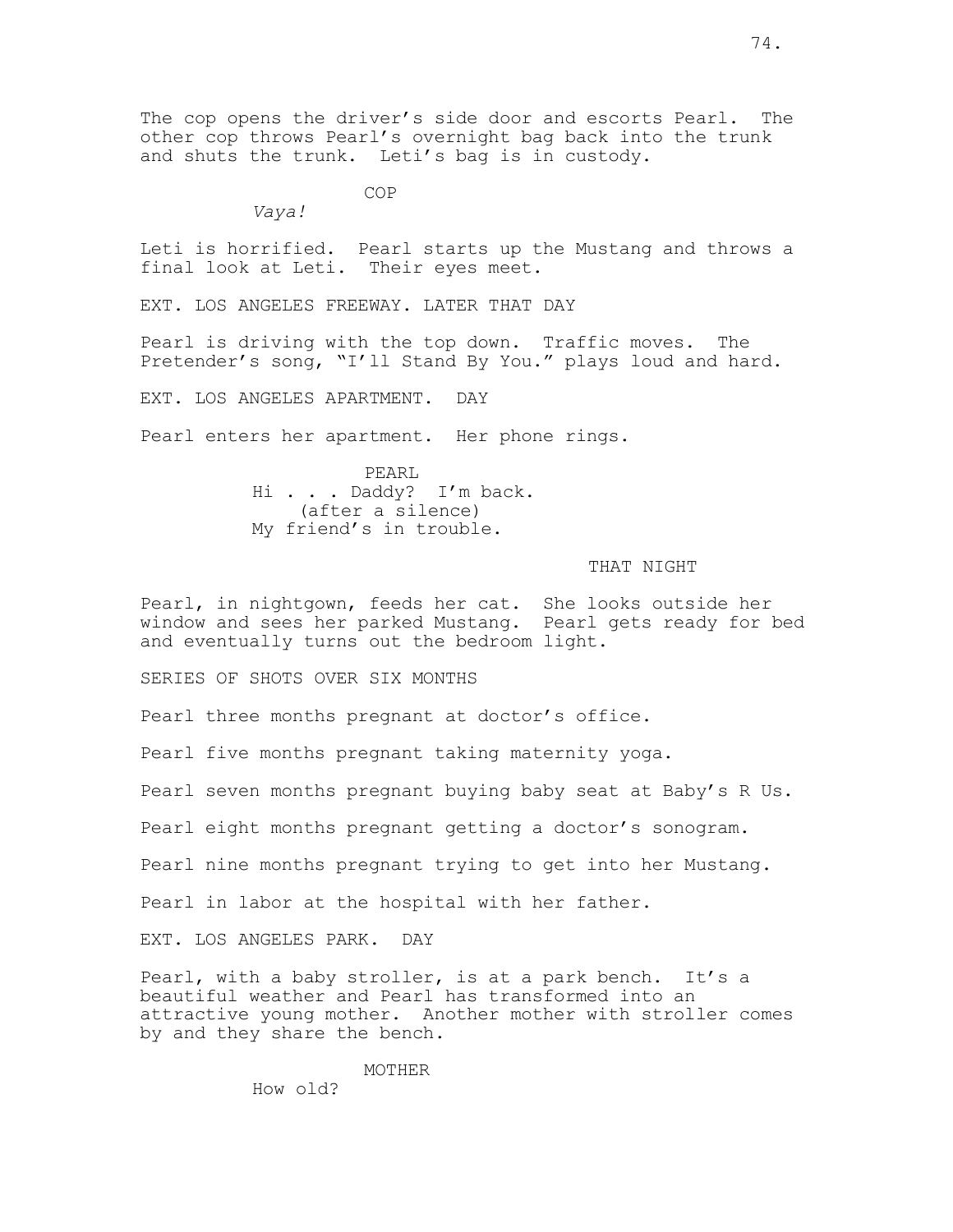PEARL Three months. MOTHER Girl? PEARL Ahuh. MOTHER Getting any sleep? PEARL No. MOTHER Mine's colic. He's almost a year old. PEARL (looking into stroller) Cute baby. MOTHER Thanks. PEARL It's like a club. MOTHER You bet. PEARL And all my life I hated clubs. MOTHER Are you married? PEARL No. MOTHER I didn't see a ring. PEARL My dad's a police detective. No guy was ever good enough to pass his tests. Worse than an nun on your heels. MOTHER I married my high school sweetheart. (MORE)

75.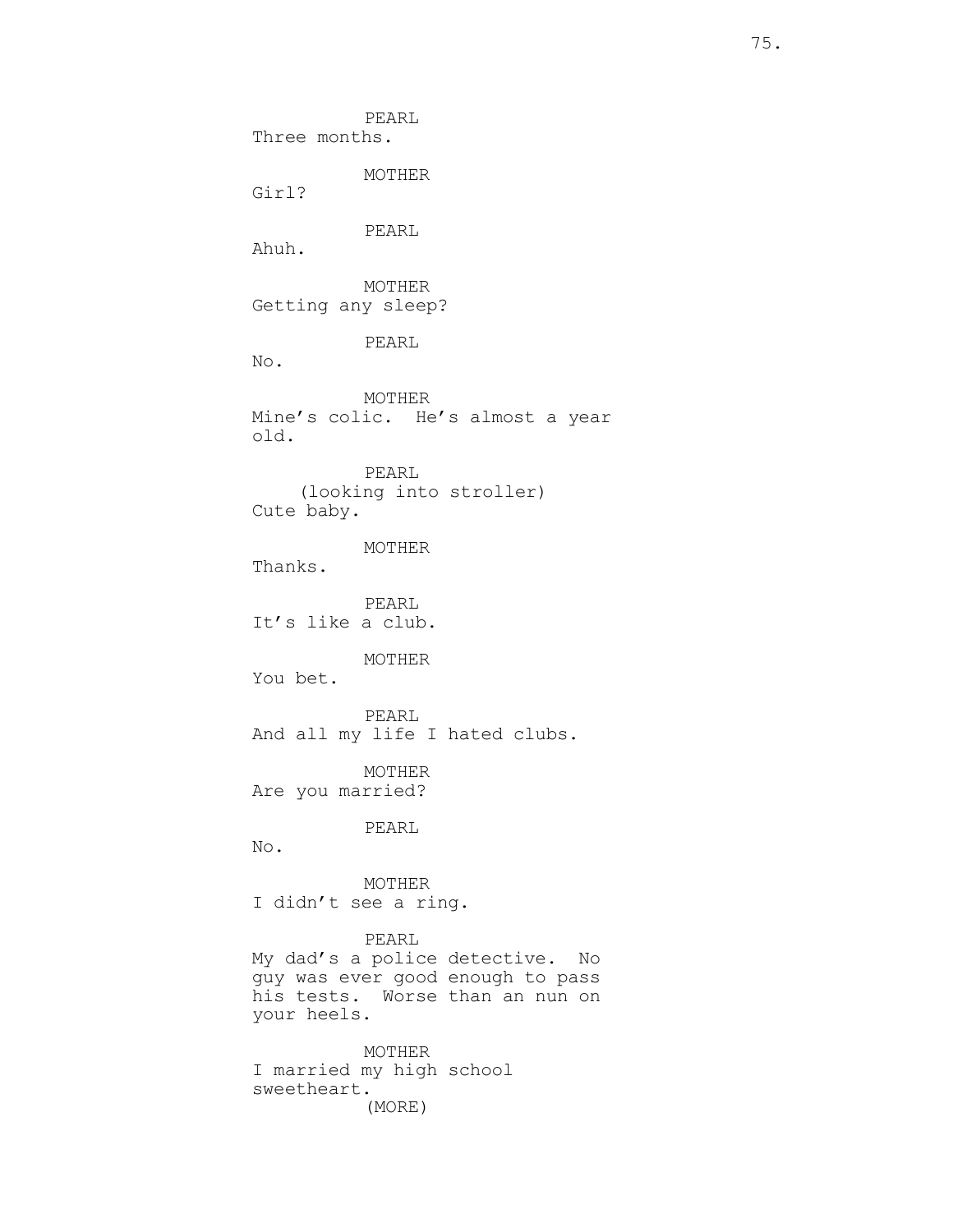But he's really fat now. Really hard to shop for him. I don't know how that happens. (awkward smile, Pearl laughs) At my church there's a nice "Mommy and Me" program for single moms. MOTHER (cont'd)

## PEARL

No thanks.

MOTHER It's not a Catholic church. Much more fun than that.

PEARL

No thanks.

Pearl gets up and releases the stroller's brake.

MOTHER

Bye bye.

PEARL

Yeah, bye.

Pearl meanders through the park. She gets to the parking lot where she finds her Mustang. She puts her baby in the car seat and she folds down the stroller. She opens the car trunk and stares for a long moment at the empty trunk.

> MOTHER I really like your car.

Pearl is taken back by the intrusion.

MOTHER My name is Olivia.

PEARL

Pearl.

MOTHER Hi Pearl. I'll probably see you here again. It's a very safe park for families.

A chill goes up Pearl's spine.

INT. LOS ANGELES APARTMENT. THE NEXT DAY

Pearl is feeding her baby. Her phone rings.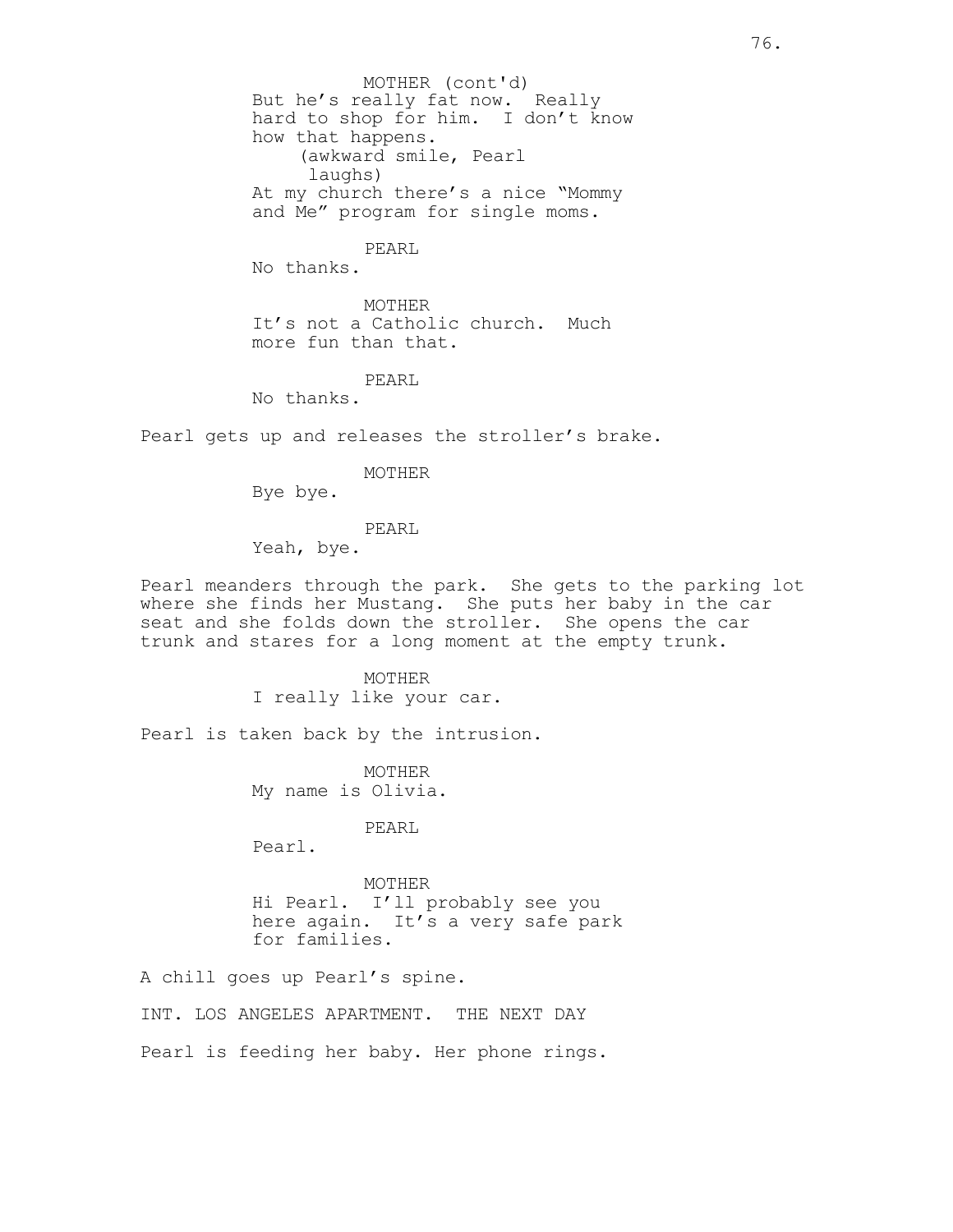## PEARL

# Hello?

No one answers. She hangs up.

EXT. LOS ANGELES PARK.

Pearl, in sunglasses, wheels her stroller to another section of the neighborhood park. She finds an empty bench. Her baby cries and Pearl takes her baby into her arms.

## PEARL

Shhh . . . .

Pearl sings a lullaby while rocking her.

PEARL The itsy-bitsy spider climbed up the water spout Down came the rain And washed the spider out Out came the sun And dried up all the rain And the itsy-bitsy spider Climbed up the spout again.

The baby stops crying. A woman approaches Pearl and Pearl notices from the corner of her eye. It is Leti with very short hair.

LETI

Hi Pearl.

Pearl is speechless and holds her baby closer.

LETI I followed you from your apartment. I guess you didn't notice. What a beautiful baby. You both have such an amazing glow. (silence) Do you know who the father is?

### PEARL

Yes.

LETI That's good. Good for you baby. What's her name?

PEARL

Angelina.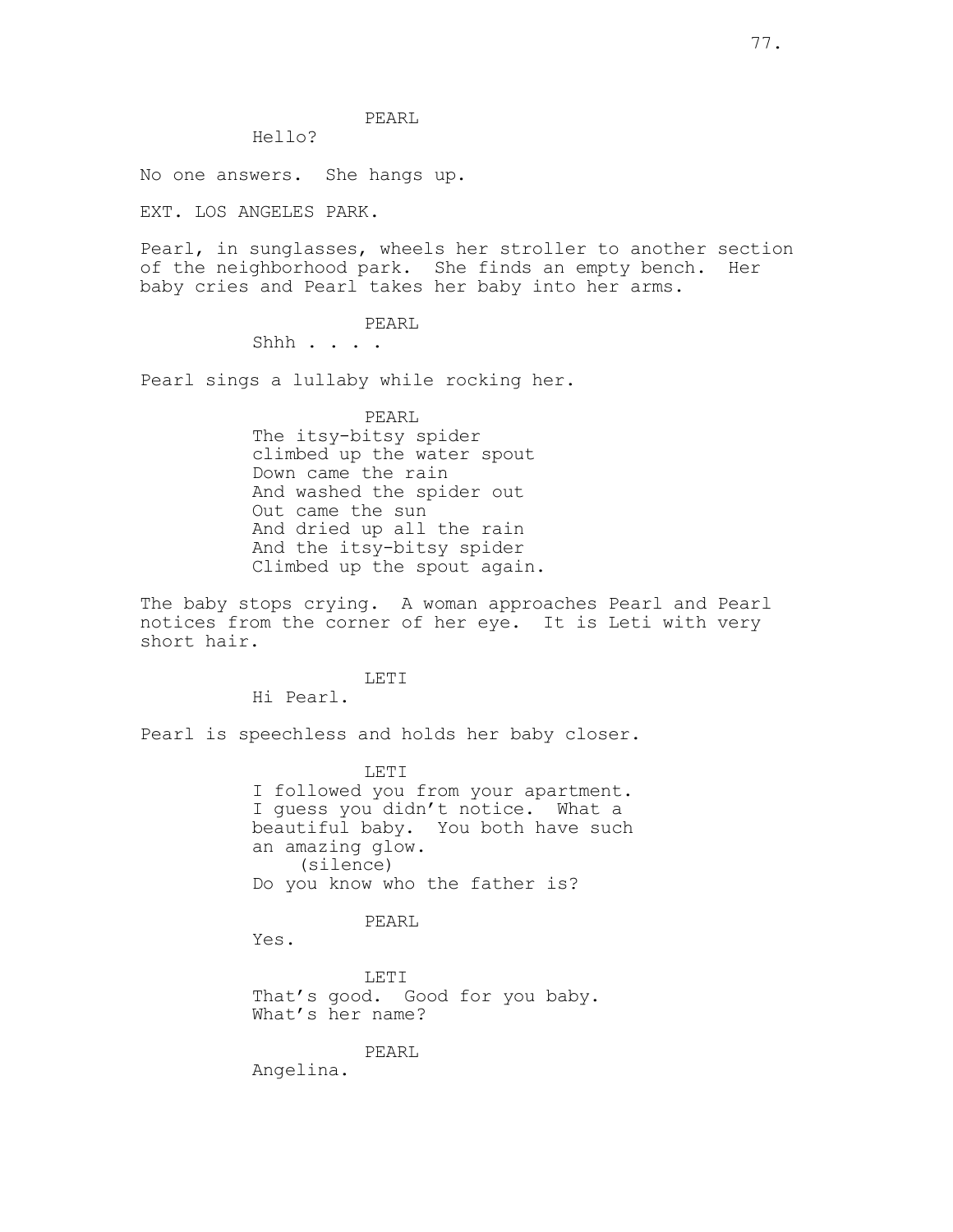LETI Angelina. PEARL Thank you. LETI For what? PEARL I don't know. LETI Are you working? PEARL Not right now. I'll start in a few months as a proofreader at the law firm. LETI Where's Freddy? PEARL He's gone. LETI That's good. No more bruises on the face. PEARL What happened to you? LETI I had a run of bad luck, you know. Well, so did Lindsay Lohan. I'm not thinner, Pearl, just more angular. PEARL You look fine . . . LETI May I hold Angelina? After an uncomfortable silence, Pearl gives her baby to Leti. Leti is beaming with quiet joy. LETI She's pure sugar, Pearl. Looks

just like you.

78.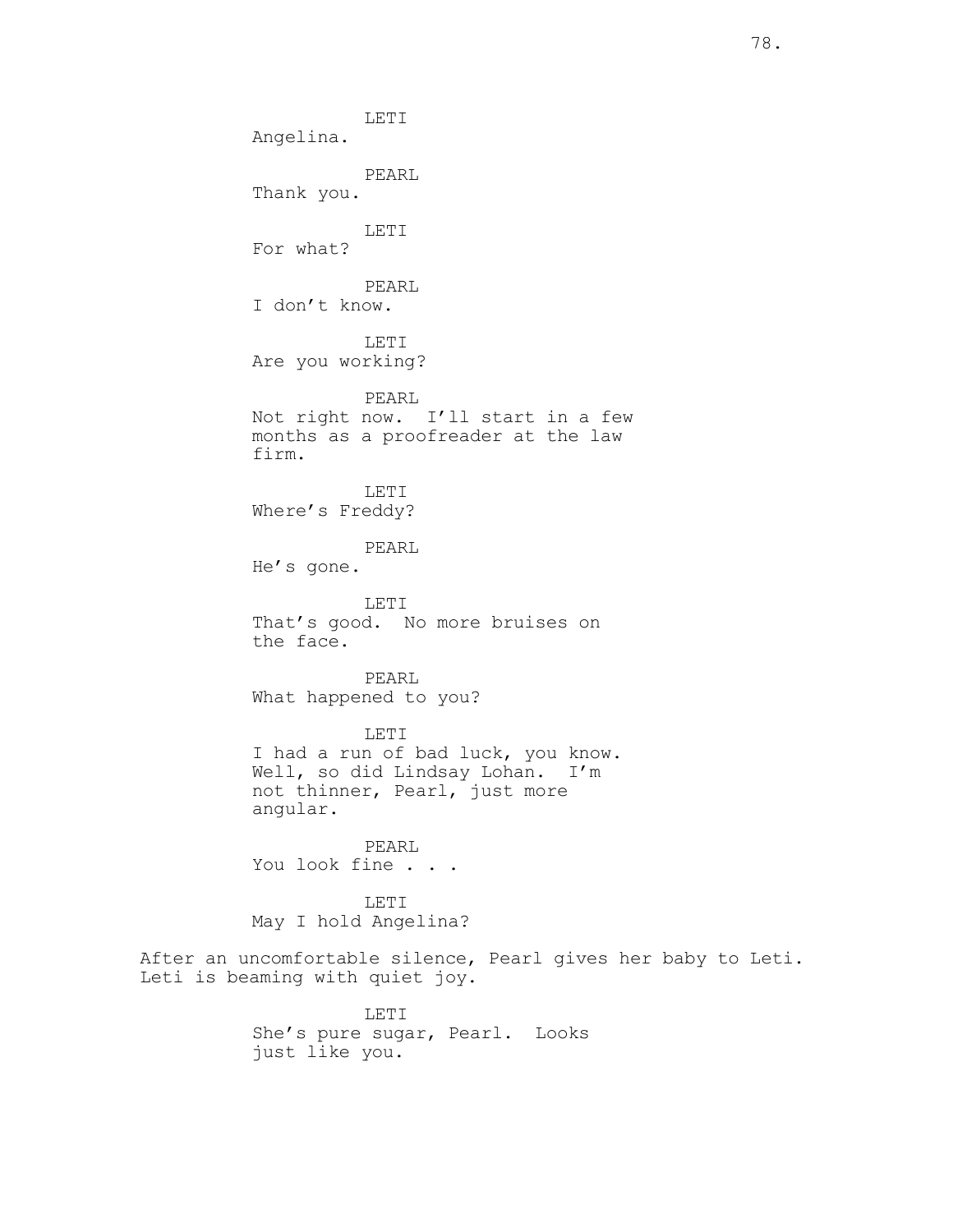PEARL I don't think so.

The mother from the previous day strolls by and thinks twice before acknowledging Pearl. Pearl is unaware of her presence and she stays focused on Leti. The mother decides to wave at Pearl and continue strolling through the park.

> PEARL Were you put in jail? LETI Why do you want to know? PEARL Just tell me. LETI

Yeah. For six months. You remember short Fernando the cop in plain clothes - left in the elevator?

# PEARL

I'm sorry.

LETI It could have been worse, honey.

PEARL Where are you living?

LETI

La Jolla.

Leti returns baby to Pearl. There's some spittle on Leti's blouse and Leti notices it at the same time Pearl does. Leti smiles innocently.

> PEARL I'm sorry, Leti.

Pearl finds a wet baby wipe and tries to clean the stain. Pearl returns her baby to the stroller.

> LETT<sub>I</sub> It's okay, Pearl.

Spontaneously, Pearl and Leti begin to walk with the stroller. They fall into a comfortable silence.

> LETI Have you plans for dinner?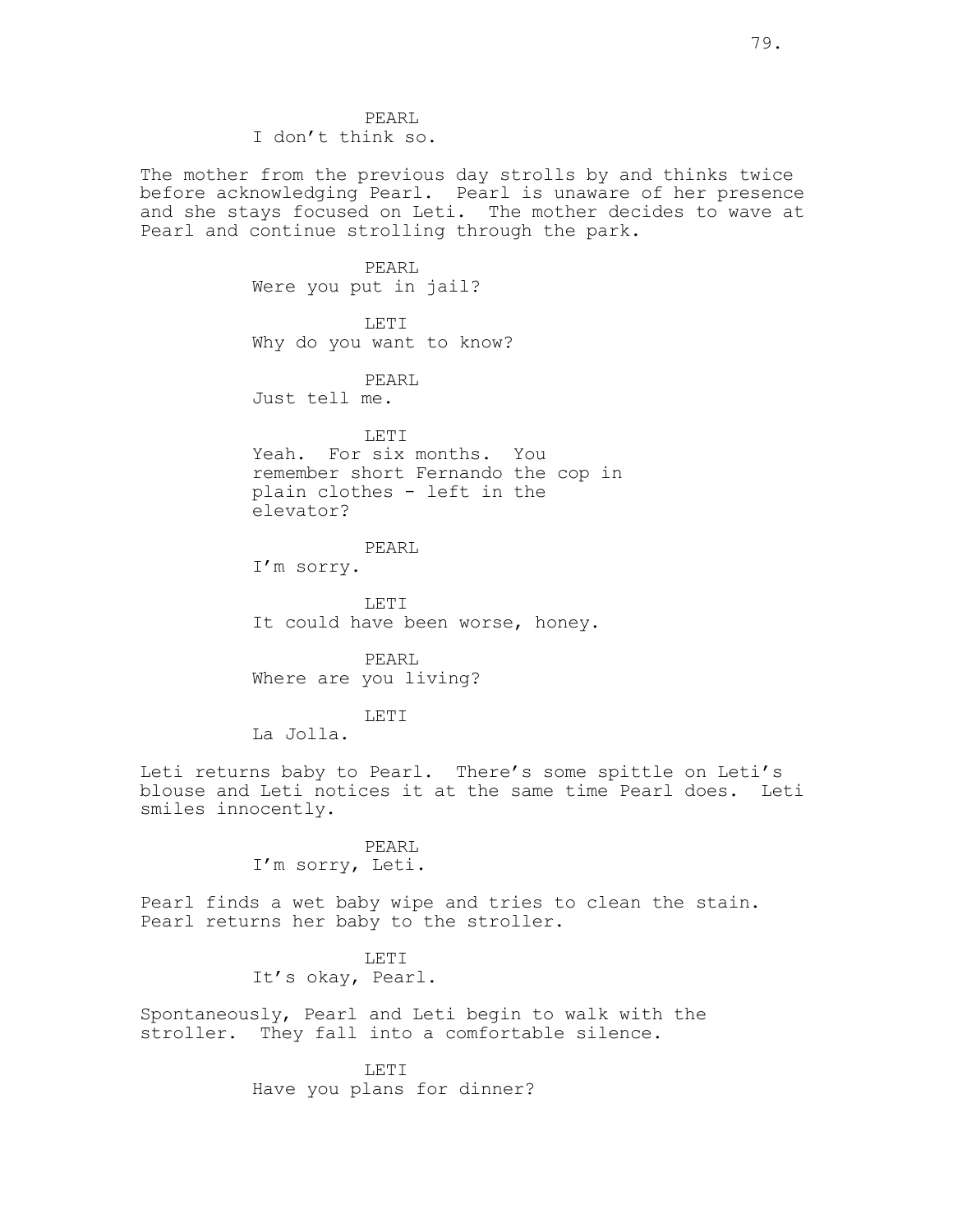PEARL

No.

LETI Am I imposing, Pearl?

PEARL

No.

LETI I could simply disappear. It's been almost a year.

PEARL I know. I'll cook some pasta.

LETI I'll bring some wine.

INT. LOS ANGELES APARTMENT. EVENING

Pearl has straightened up the apartment and the lights are soft. She checks the wall clock and takes off apron. Pearl's wearing a modest print dress. She checks her baby who is sleeping in the crib. She looks out the window. Leti is approaching from the street. Pearl opens the door in anticipation.

EXT. LOS ANGELES APARTMENT.

Leti, in a long black dress, has flowers in her hand. She hesitates a moment before climbing the stairs to Pearl's door. She gives Pearl a smile but they do not kiss.

> LETI Am I early? PEARL No. Perfect. Angelina just feel asleep. LETI

Oh.

PEARL Right about now is Mr. Sand Man.

Leti enters the apartment.

LETI Nice place.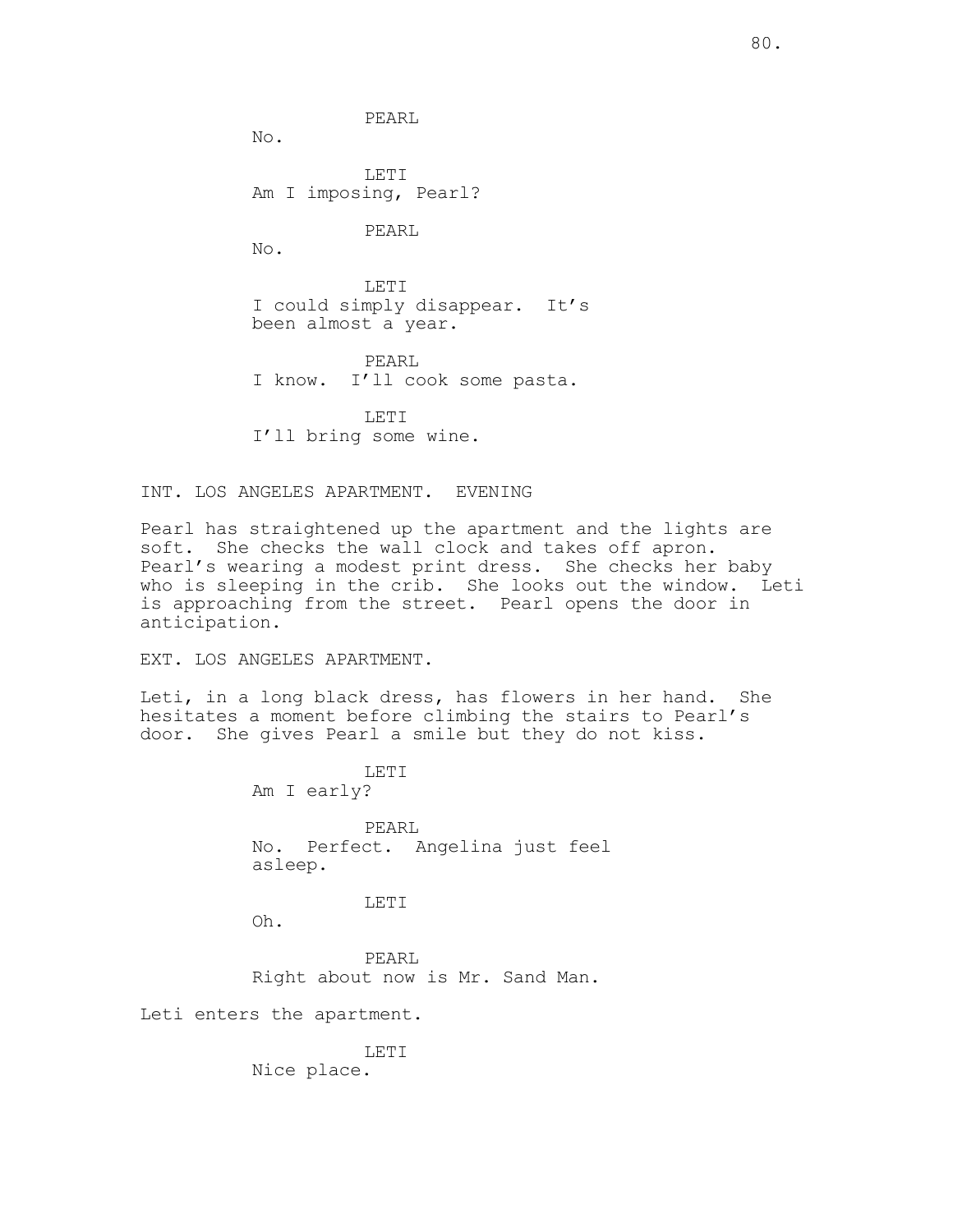PEARL Had did you know my address?

LETI On your driver's license.

Pearl takes Leti's short jacket and hangs it in the closet.

LETI How are your neighbors?

PEARL Some are nice and some are specimens from the zoo.

LETI Thanks for letting me see you.

Leti goes to the sofa while Pearl tends to the kitchen.

LETI Are you dating?

Pearl doesn't answer, but she brings a glass of red wine to Leti.

> PEARL Pinot noir?

> > LETI

Thanks.

PEARL I'm not drinking. I'm still breast feeding.

LETI

Fancy that.

Leti sees that Pearl has let her nails grow stylishly long and must have had a manicure recently. Pearl has set the table for two and is about to serve the pasta with salad.

> PEARL I'm a lousy cook.

LETI Do you have a job?

PEARL Not now. Do you?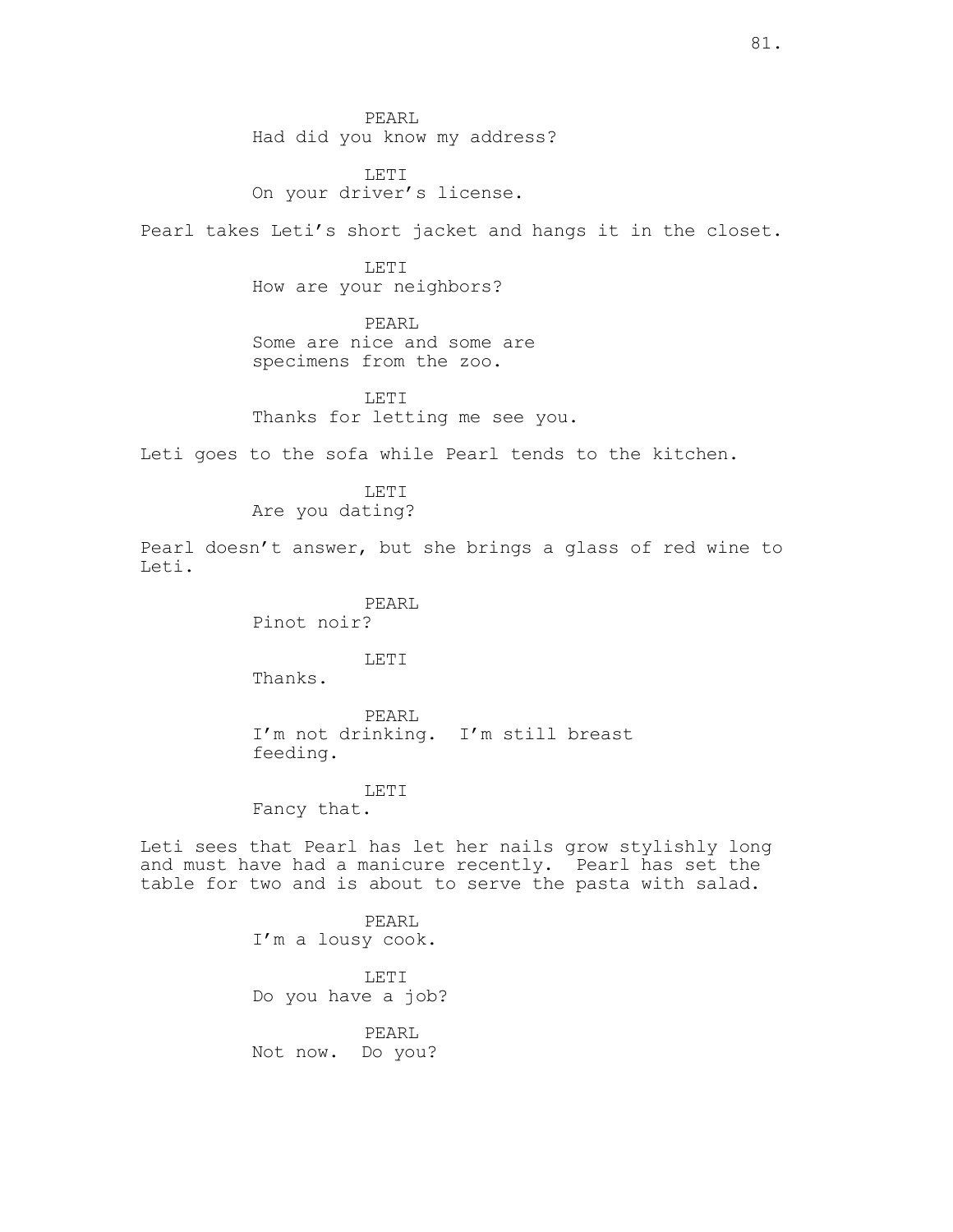LETI Yeah. I'm selling health club memberships. It's a shitty job but I had to do something. I can pay the rent. You see, Pearl, I came into money and I never liked money. If I were smart, I would have saved some cash. I guess I just couldn't care. Maybe I did right with you, because you're doing something good for yourself and for your kid. PEARL Do I owe? LETI No. PEARL It feels like a know you for a lifetime. LETI Me too, Pearl. There is a knock at the door. LETI Are you expecting someone? Pearl slowly goes to the door. She looks through the peephole. She opens the door. PEARL Dad . . . Pearl's father is standing with groceries. DAD Bad time? PEARL I've company. DAD Sure. I'll go. You told me you needed some groceries.

He enters to deliver the groceries. He's keen to know who is visiting his daughter.

Hi.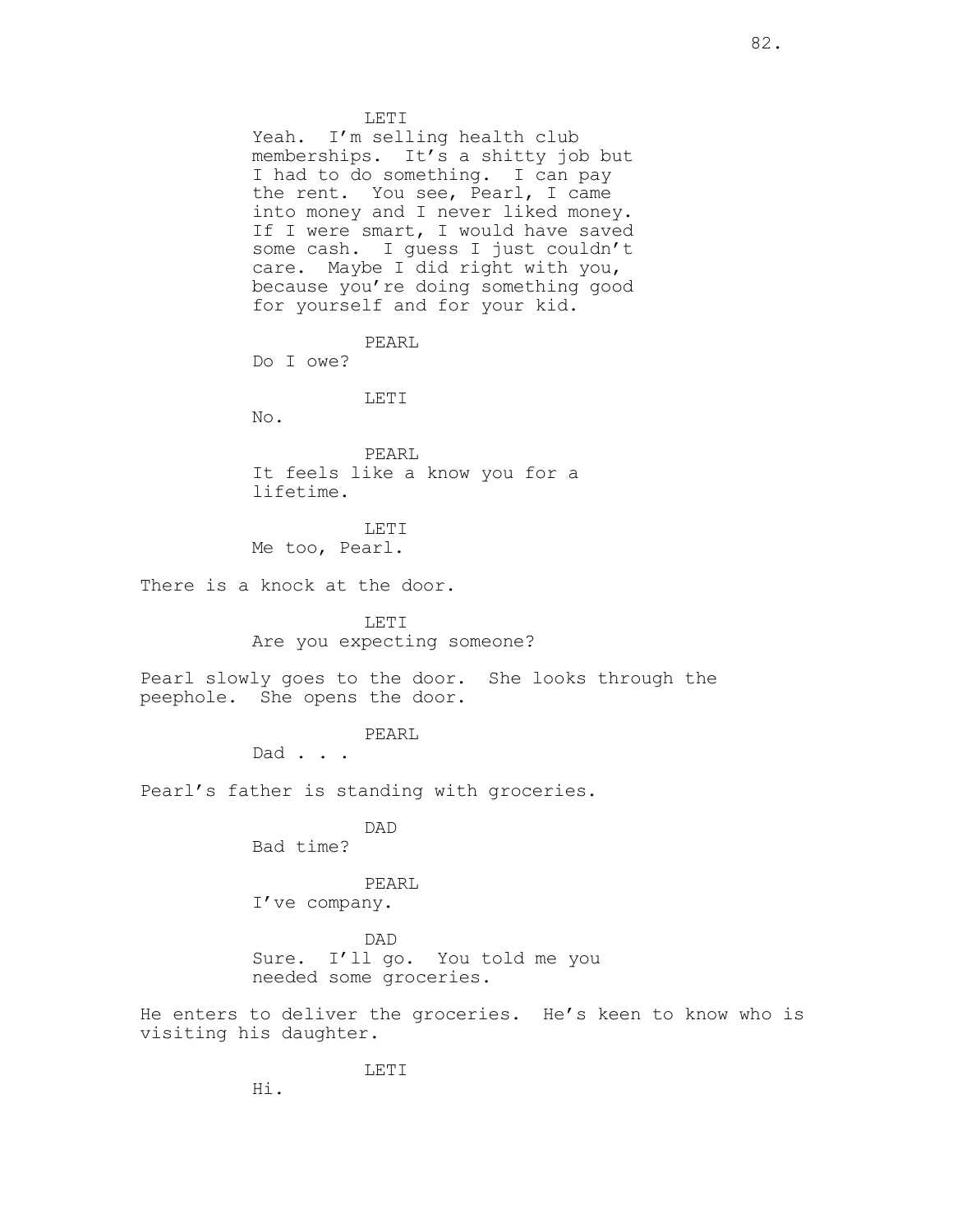DAD Hello. PEARL That's Leti, Dad. She sold me the Mustang. DAD Oh. PEARL Did you have dinner? DAD Actually, no . . . but I don't mean to intrude. LETI I don't mind, Pearl. DAD Fine. Let me just wash up. He goes to the bathroom. LETI He's kind of handsome, Pearl. PEARL Yeah, I guess he is. LETI Where's your mother? PEARL She's dead. Pearl unpacks groceries and then sets the table for her

father. Leti craves a cigarette and takes one out. She stops short of lighting it. Pearl puts on a mellow CD on the boom box. The next moment, Dad returns.

> DAD I went to a celebrity book signing today at Bookstar. I don't usually do that sort of thing. I even bought the book. It was Joseph Wambaugh's latest crime novel. Pearl knows I like Wambaugh. Isn't that so, honey?

PEARL Yeah, Dad.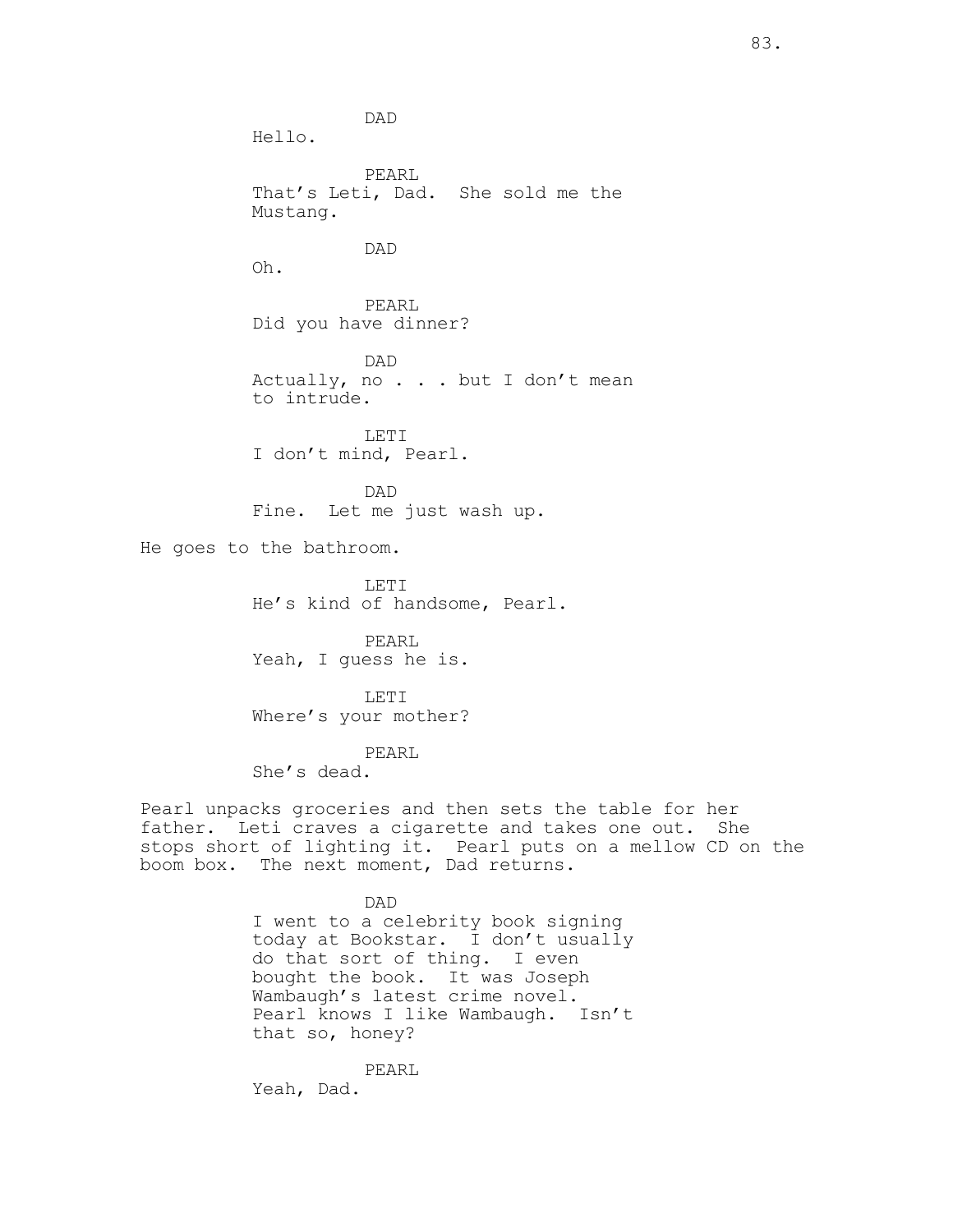DAD I even got a photo with him and me. He used to be a cop in L.A. but had the smarts to get out early. Now he just golfs.

PEARL Dad, sit down.

He does. Leti is already at the table. The baby cries.

PEARL I'll be right back. Dad, help yourself to some wine.

Pearl exits. Dad pours wine for himself and refills Leti's glass.

LETI

Thanks.

DAD She's got a hard life. Raising the baby alone. My heart goes out to her.

LETI Yeah, I feel the same way.

DAD I know you were helpful to her.

LETI

How so?

#### DAD

Well, for one, you managed to scare away that fucking bastard Freddy. He made parasites look noble. I don't know what the hell you did to him, but he stopped calling and Pearl's much safer now.

LETI Are you a cop?

## DAD

A detective, yeah. Three decades. I should pension out.

LETI

I didn't think cool cops read Wambaugh.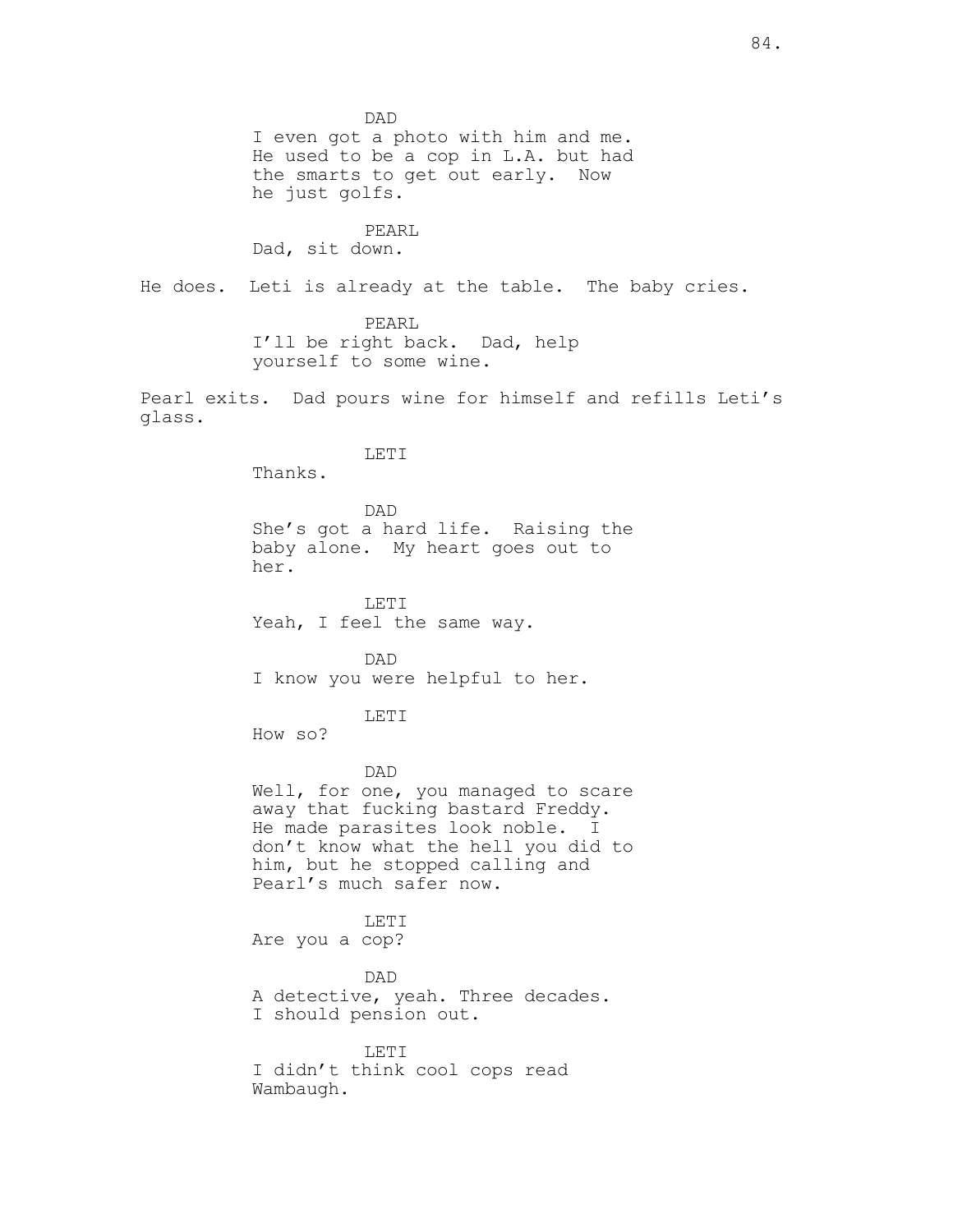DAD Most cops read John Grisham. What, you think cops don't read shit? LETI (laughing) Yeah. DAD You know, I was part of the team that cracked the O.J. case in 1994. glove. Remember's Johnny Cochran's little ditty, "if the glove don't fit, you must acquit." I was the asshole who found the LETI Very impressive. DAD You were in Mexico for a time. LETI That's right. DAD You were busted. LETI Yep. DAD And they let you out? LETI I believe in miracles. I got a miracle, Mr. Campbell. DAD You can call me Charlie. LETI And you only get one miracle in a lifetime. DAD Pearl told me a little bit and I said don't tell me any more. I don't like escapades over the border and she knows I forbid her to cross into TJ. I know about the money you gave her too.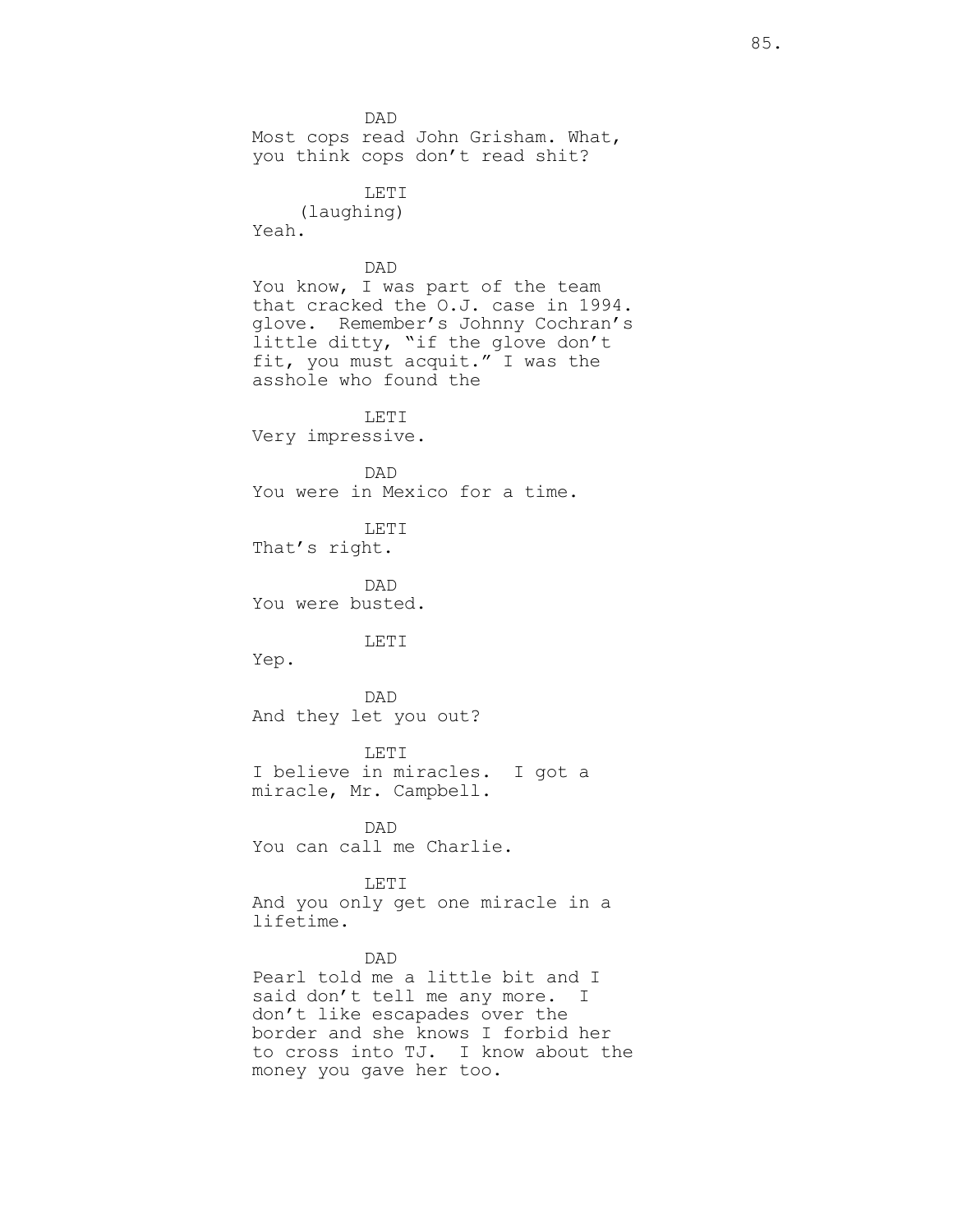LETI Oh really. DAD And the truth is, I don't earn enough to help Pearl right now, unless she wants to move in with me. That was an option. Her mother didn't give Pearl enough support and I can't make up for the hole. Pearl returns. She glances at Dad and Leti to discern what might have been discussed. LETI Angelina okay? PEARL Ahuh. She likes being rocked back to sleep. LETI Eventually, you'll need a mother's little helper. PEARL No nannies. DAD I could retire in three years, Pearl, and be your au pair. He lifts his glass, taking a big swig. PEARL Cute. DAD I was telling your friend that she did a wonderful thing for you. Pearl is unclear about the reference. She serves pasta onto her father's plate. DAD Maybe I could hear the whole story, Pearl, since I'm a curious old coot. PEARL No, Dad.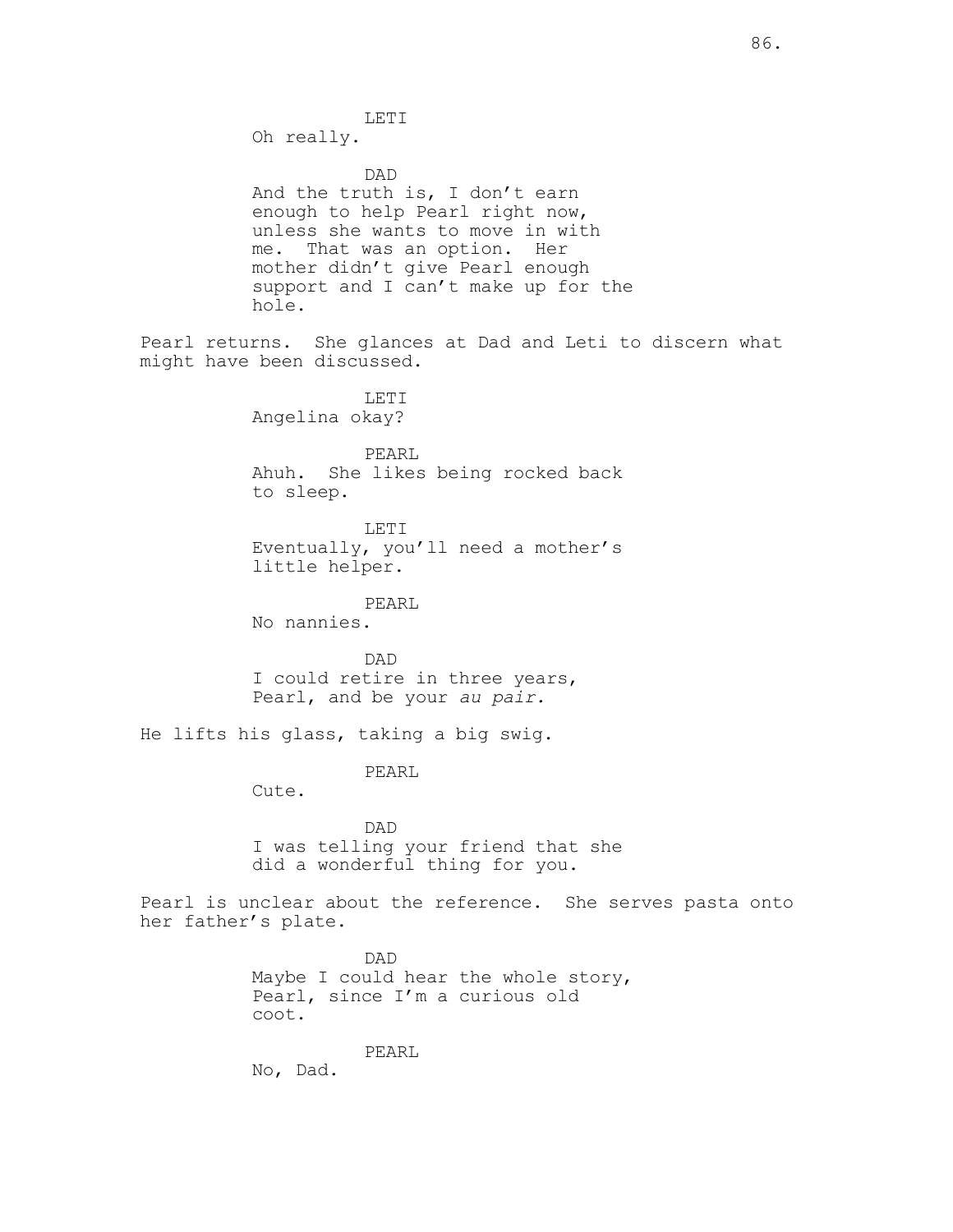DAD Hell, I couldn't scare the hell out of Freddy boy. How did she do it? PEARL She slept with him, Dad. Is that enough info? DAD Did you sleep with this rat? LETI No. DAD Okay. So the story's not quite straight. (laughs) So Pearly, why would you say that? LETI Your daughter's inventive. DAD I know that. I'm not stupid. PEARL Dad, I don't know what happened and it's history. So let it drop. DAD Well, I do know your friend was busted in Rosarito - either for grass or for screwing with a corrupt cop. But it's really hard to get a reduced sentence down there, unless you're with a major gang or you got big money. And I know Freddy tried to get to you that weekend a year ago. Oh hell, you both are sworn to secrecy. I faced off with Freddy before. Didn't accomplish doodly squat. I tried to harass him with car and license violations. He didn't even blink.

LETI Young guys don't like me. That's the truth, Charlie. (MORE)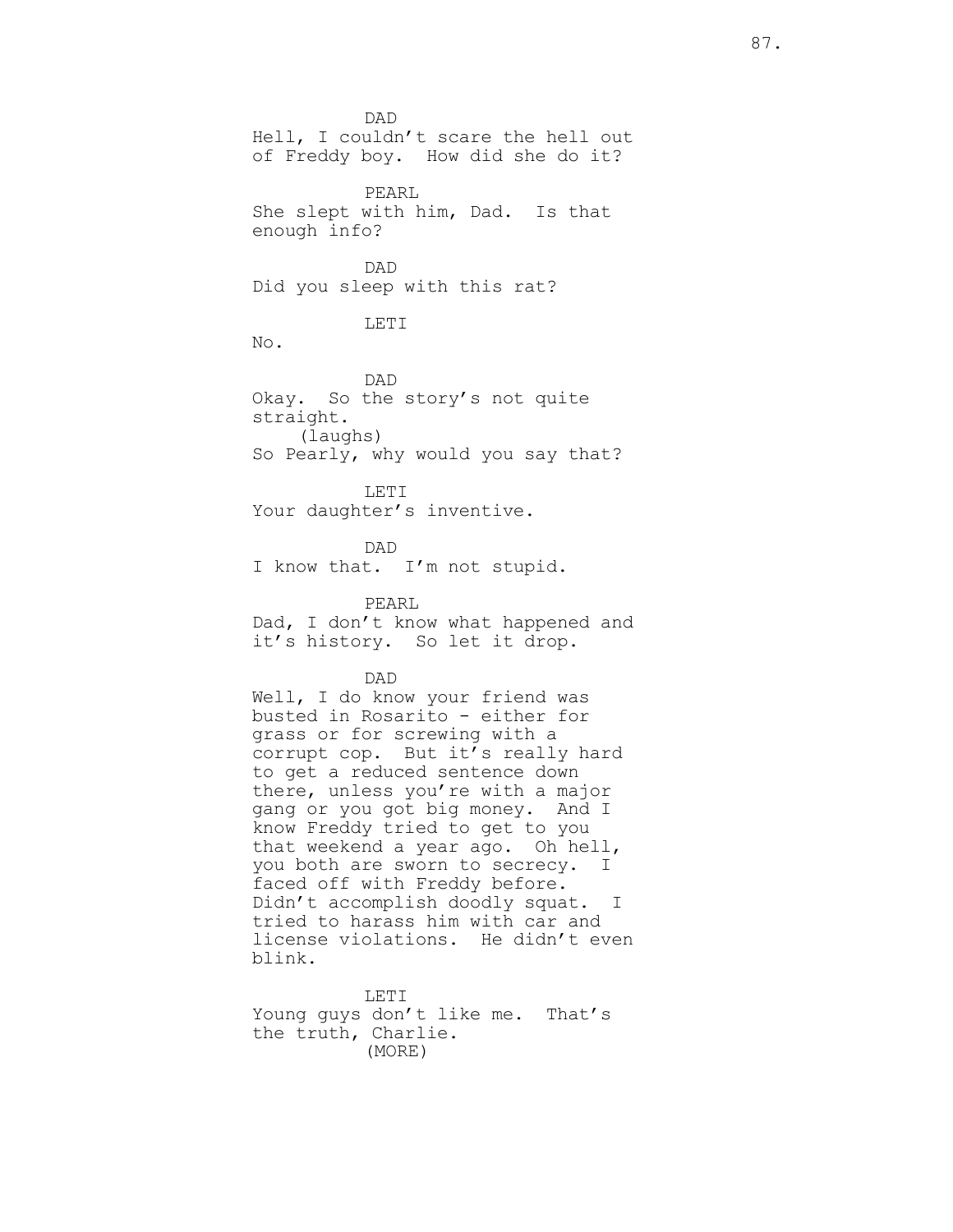They may find me attractive and they may ask me out for a date, but deep inside they know I'm only seconds away from stabbing them with a butcher's knife. And the thing is, they're right and I'm unburdened. PEARL LETI (cont'd)

Enough about Fred, okay? You're both pissing me off.

DAD Where are you living, Leti?

LETI San Diego.

DAD Are you in a relationship?

LETI Are you asking me out?

DAD No, I'm not asking you out.

LETI I don't date any more.

DAD Good for you. I don't date any more either. We've something special in common.

Dad sees the displeasure on Pearl's face. He coughs into his hand and wipes himself with a napkin.

> DAD Wonderful dinner, darling. I love angel hair pasta.

> > THIRTY MINUTES LATER

Pearl clears the table and Leti helps pick up some plates. Pearl's baby is heard crying.

> DAD I'll make it an early evening.

PEARL Thanks, Dad. Give me just a moment.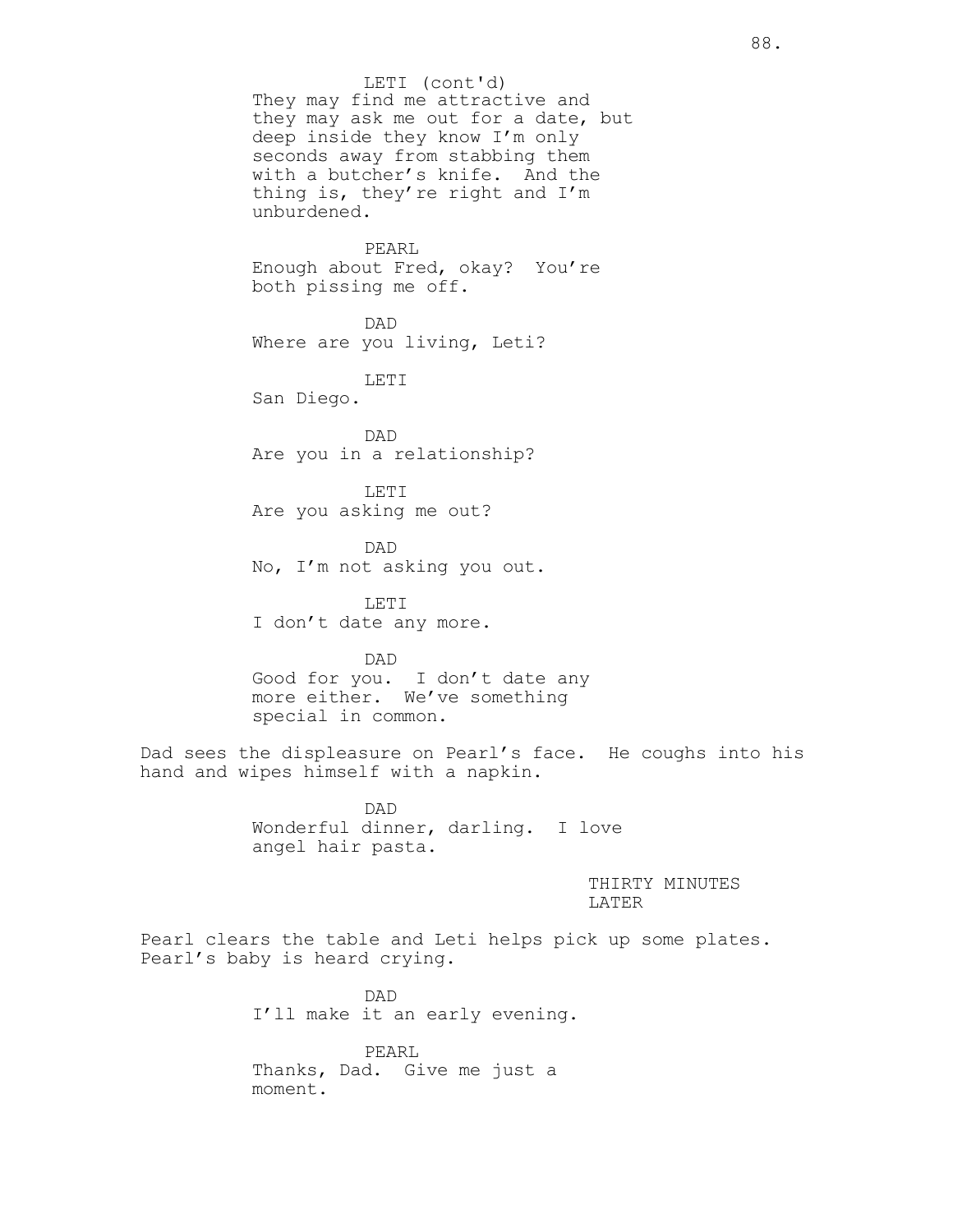```
Pearl hurries to Angelina.
           DAD
Leti, you really do shock me.
           LETI
How?
           DAD
I didn't think you would call me 
Charlie.
           LETI
I didn't think I would either.
           DAD
I didn't think you'd ever visit 
Pearl.
           LETI
I was surprised too.
           DAD
And I didn't think you'd tell me so 
easily how fucking deviant you are.
           LETI
Well, you're a Los Angeles cop and 
some years ago I might have slept 
with Rodney King.
           DAD
Pearl told me you murdered your 
boyfriend. 
           LETI
Did she?
           DAD
Yeah. She said there was no way 
she could go to the cops. Telling 
me doesn't count either. Do you 
know why?
           LETI
Why, Charlie?
           DAD
Because I figured out long ago the 
only way I could keep my ties to 
Pearl was to not wear a badge in 
the house. 
           (MORE)
```
89.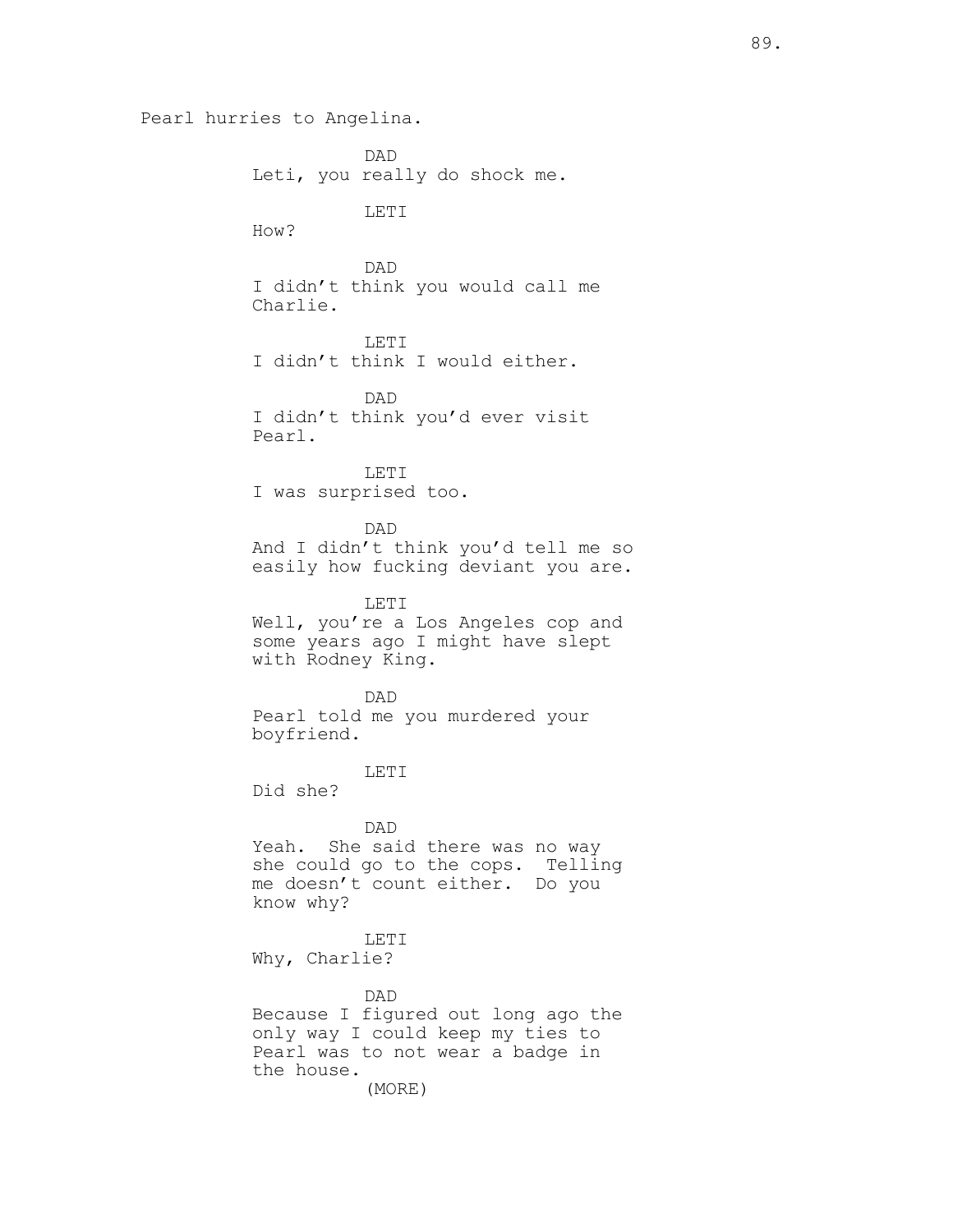Not in my house and not in her house. It's that damn simple. LETI I like that. DAD If you're in love with Pearl as much as I'm in love with her, well, you have to make big accommodations. LETI Thanks. DAD God doesn't exist. I figured that out long ago. Dad counts out about \$200 in twenties for Pearl and leaves on the table. Pearl returns and doesn't see the cash. She hugs her Dad. PEARL Drive safely, okay? You're over the legal limit. Dad kisses her. DAD 'night, Pearl. He turns to Leti. Leti is uncomfortable suddenly. DAD I'll walk you out, Leti. LETI I wasn't ready to go. DAD Oh, alright. (Looks at Pearl) Good night, Leti. Nice meeting you. LETI Good night, Charlie. He hesitates then kisses Leti's cheek. Dad exits. PEARL He's a piece of work. DAD (cont'd)

90.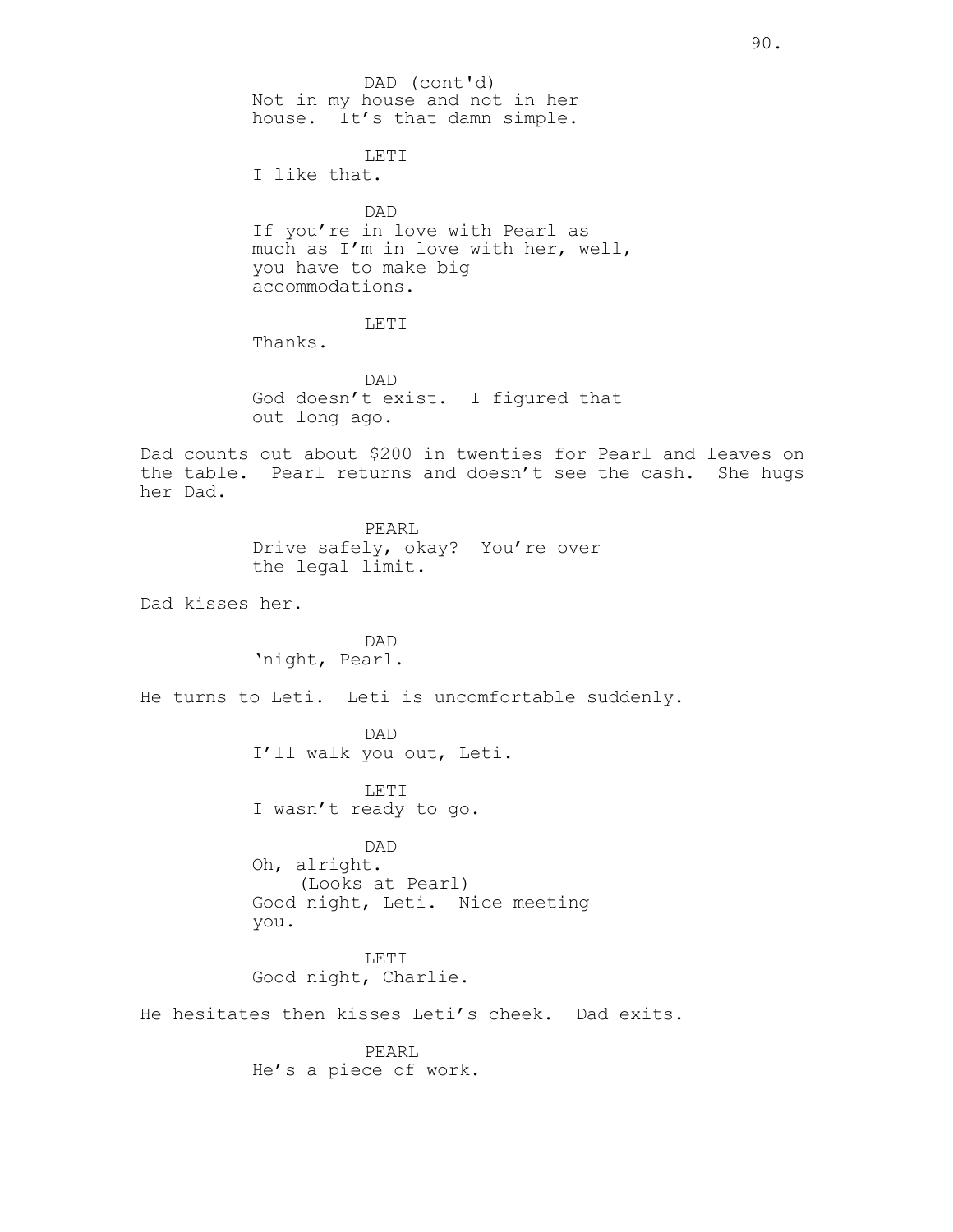LETI

Yeah.

PEARL Did he grill you?

LETI

Yeah.

PEARL What did you say?

LETI I don't remember, Pearl.

Pearl pours herself more wine and drinks.

## PEARL

He knows you killed your boyfriend. Maybe he thinks it was justifiable. He didn't do shit about it. And he thinks the San Diego cops just wrote it off as a low rent gangland hit.

LETT. Good to know.

PEARL I'm exhausted, Leti.

LETI I know. I see it on your face. (silence) I'm in love with you, Pearl. I want to see you again. I don't want to make a game of it. And I never want to go to jail again. You don't have to say anything now. I just want you to know that we both don't have to mess up our lives any longer.

PEARL

Okay.

LETI

Okay.

PEARL You should drive home tonight.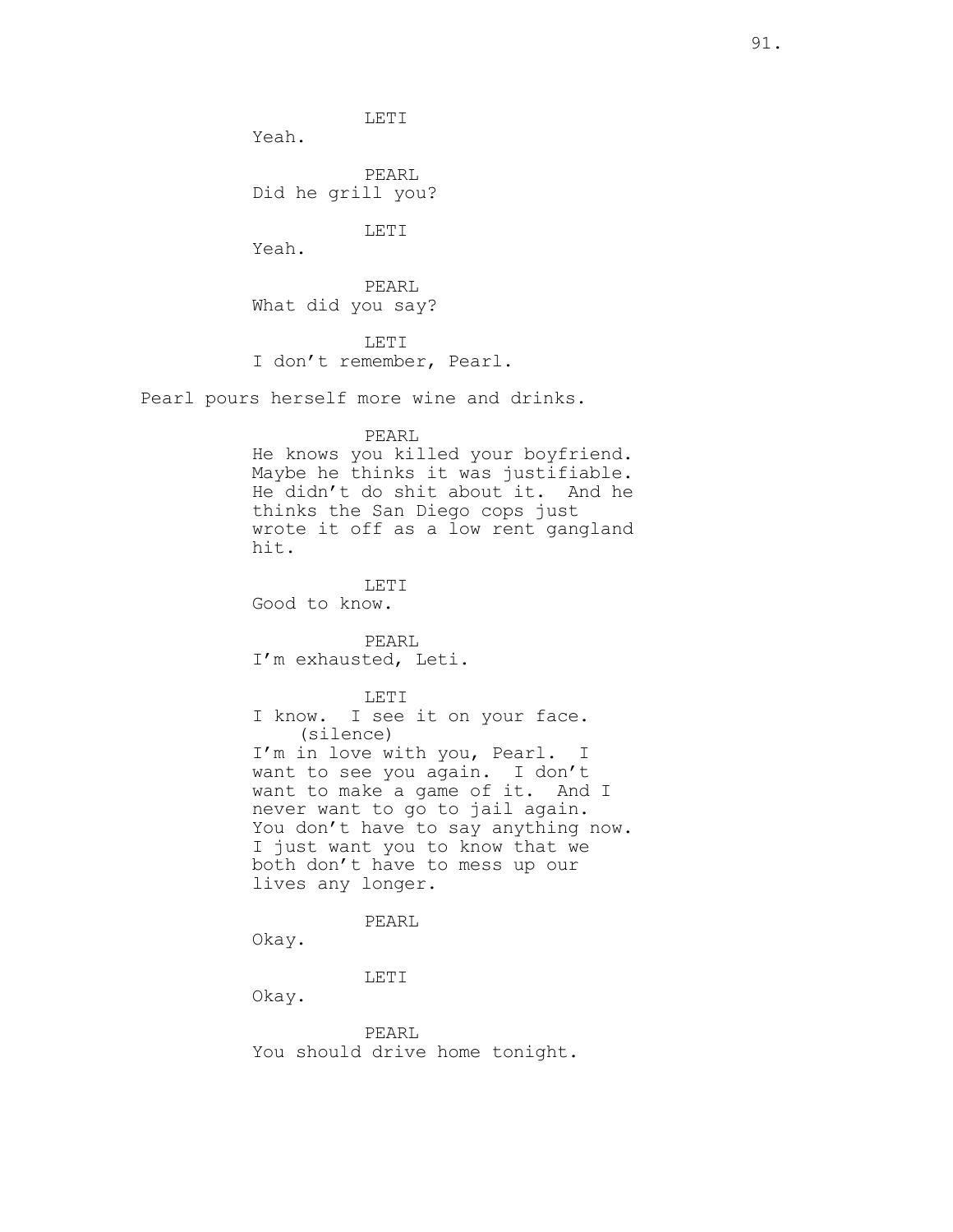#### LETI

Fine.

PEARL Thanks for helping. Thanks for visiting. Thanks for . . .

LETI Good night, Pearl.

Leti goes to the closet to collect her jacket. She walks to the front door. Pearl approaches. They look at each other. Pearl caresses Leti's face with an open hand. The eye contact is very intimate. Leti pulls away and opens the door.

#### PEARL Don't drive back.

Pearl reaches for Leti's hand. Leti turns and Pearl initiates a passionate kiss. Pearl breaks from the kiss and is about to close the door. Pearl spies her father watching from the street. She closes the door. The two women kiss again.

Pearl lead Leti to the bedroom. They slowly disrobe and climb into bed. They are intoxicated by each other. The next moment, Angelina is heard crying from the crib next to the bed. Leti finds this amusing and Pearl less so. Pearl gets up and tends to her baby. We see Leti's face in closeup looking serene and grounded for the first time in her life.

EXT. LOS ANGELES PARK. DAY

Pearl and Leti are walking the stroller. They're both wearing hats and heels. Leti carries her pack of cigarettes and has an unlit cigarette out. Yet she is trying to curtail the habit. A group of preschoolers go by with a teacher. Pearl and Leti find a bench and sit. A balloon salesman passes and Leti buys a few balloons for the stroller. The mother, Olivia, who ran into Pearl before in the park is back on the scene. Olivia strolls by and acknowledges Pearl. Leti seems to intuit some park history and she decides to kiss Pearl in front of Olivia. Olivia pretends not to have seen the kiss and walks on. Pearl seems happy by the awkward moment. A raven appears and Pearl throws some snack food to the ground for the raven. Both women notice the bird.

EXT. PARKING LOT.

Pearl and Leti go to the Mustang in the park's car lot. Angelina gets secured in the baby seat bucket.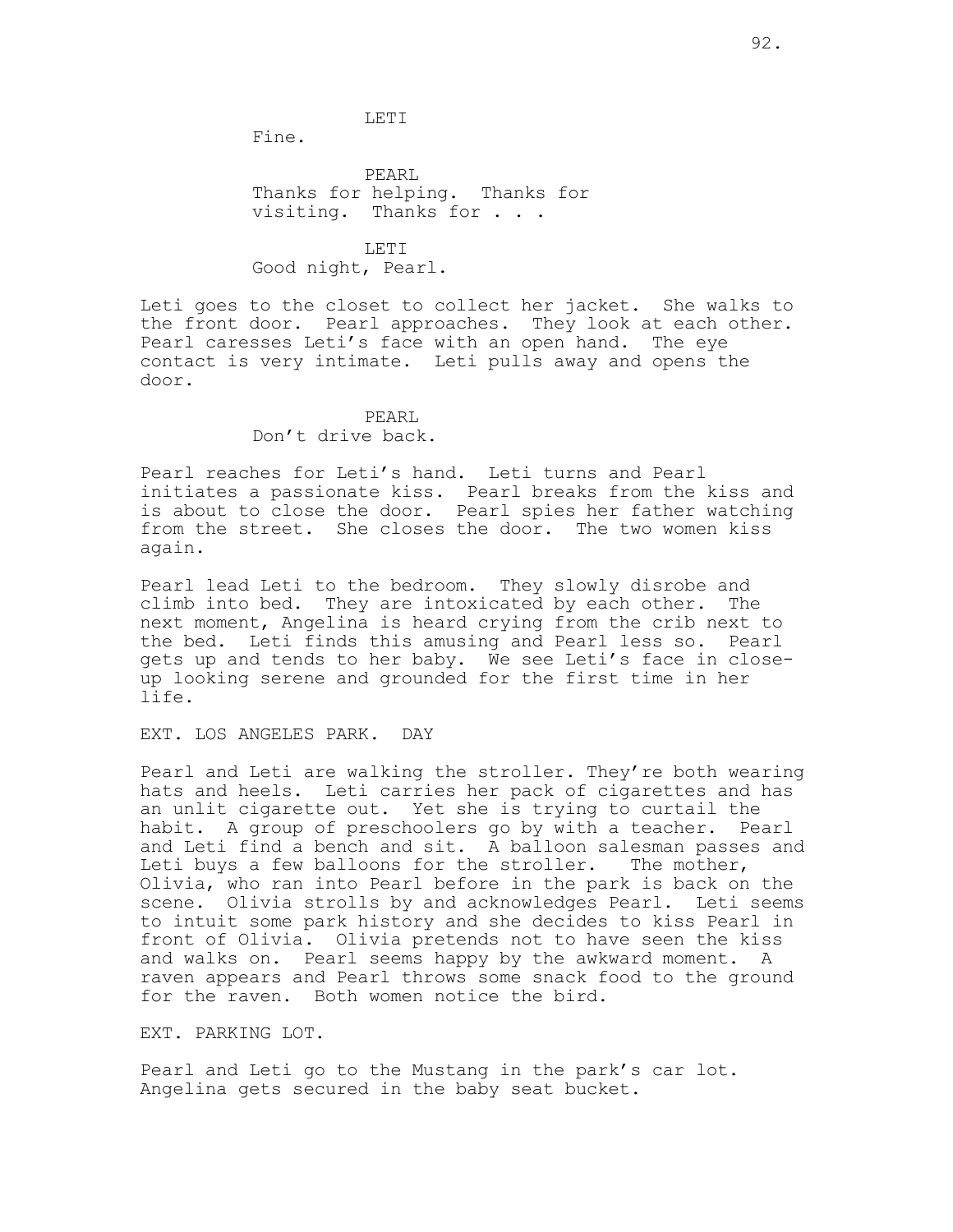The stroller is folded for the trunk. Leti opens up the trunk. The car is packed and ready to go. Pearl's in the driver seat. Leti checks Angelina and smiles assuredly. Leti opens up the glove compartment and finds a Pretenders tape.

> LETI You kept my Chrissy Hinds.

The Mustang takes off to the Pretenders' "Don't Get Me Wrong".

THE END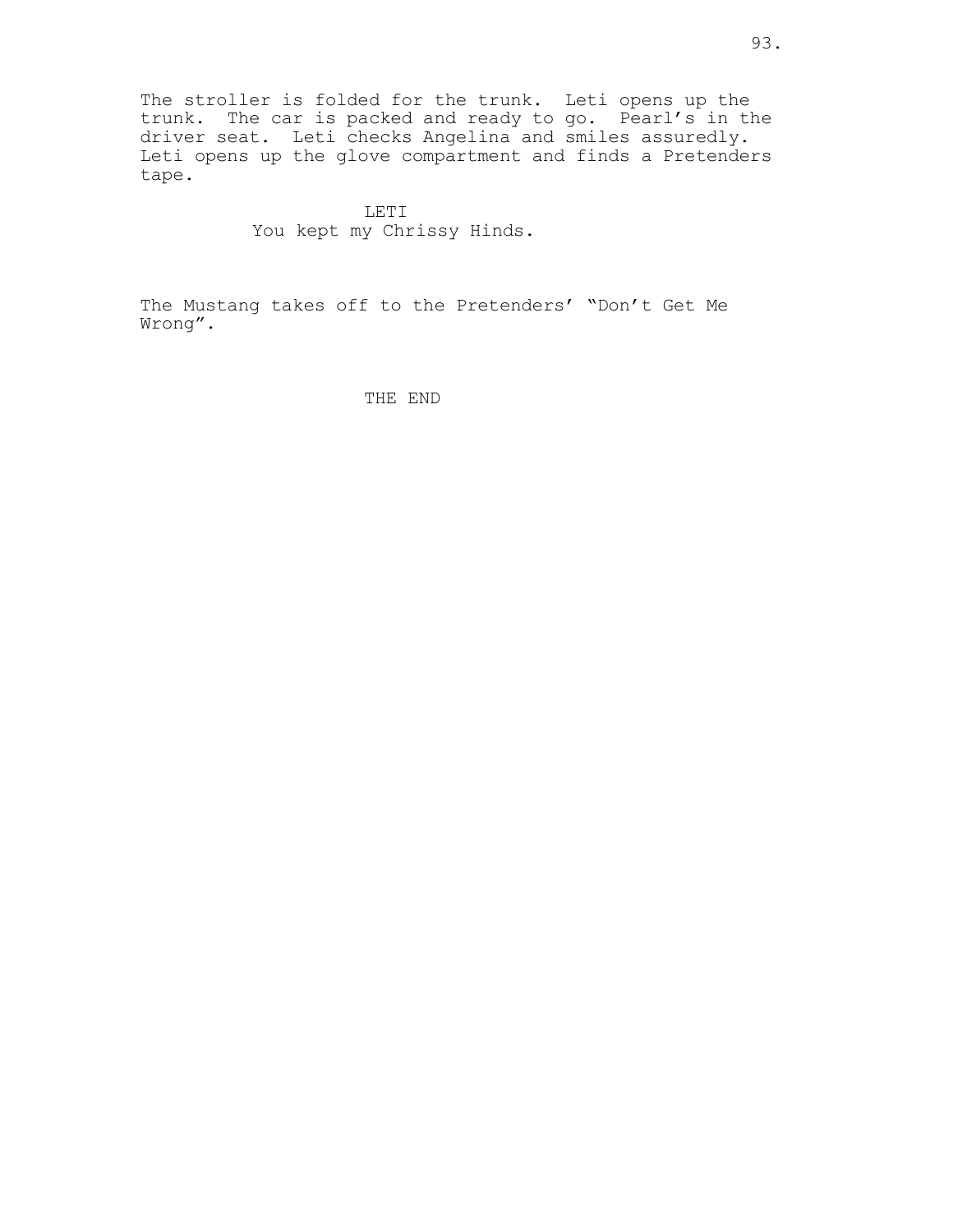(MORE)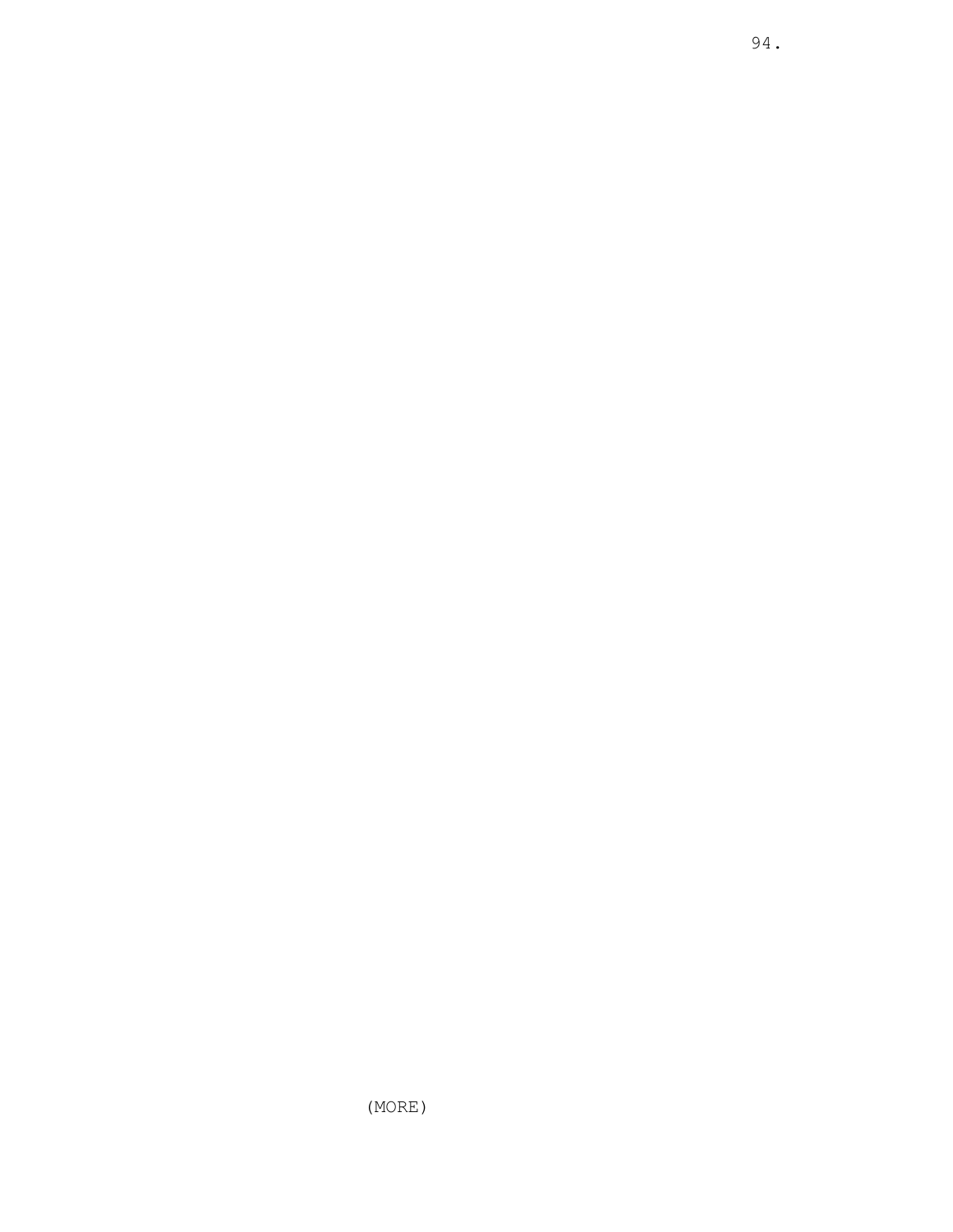(MORE)